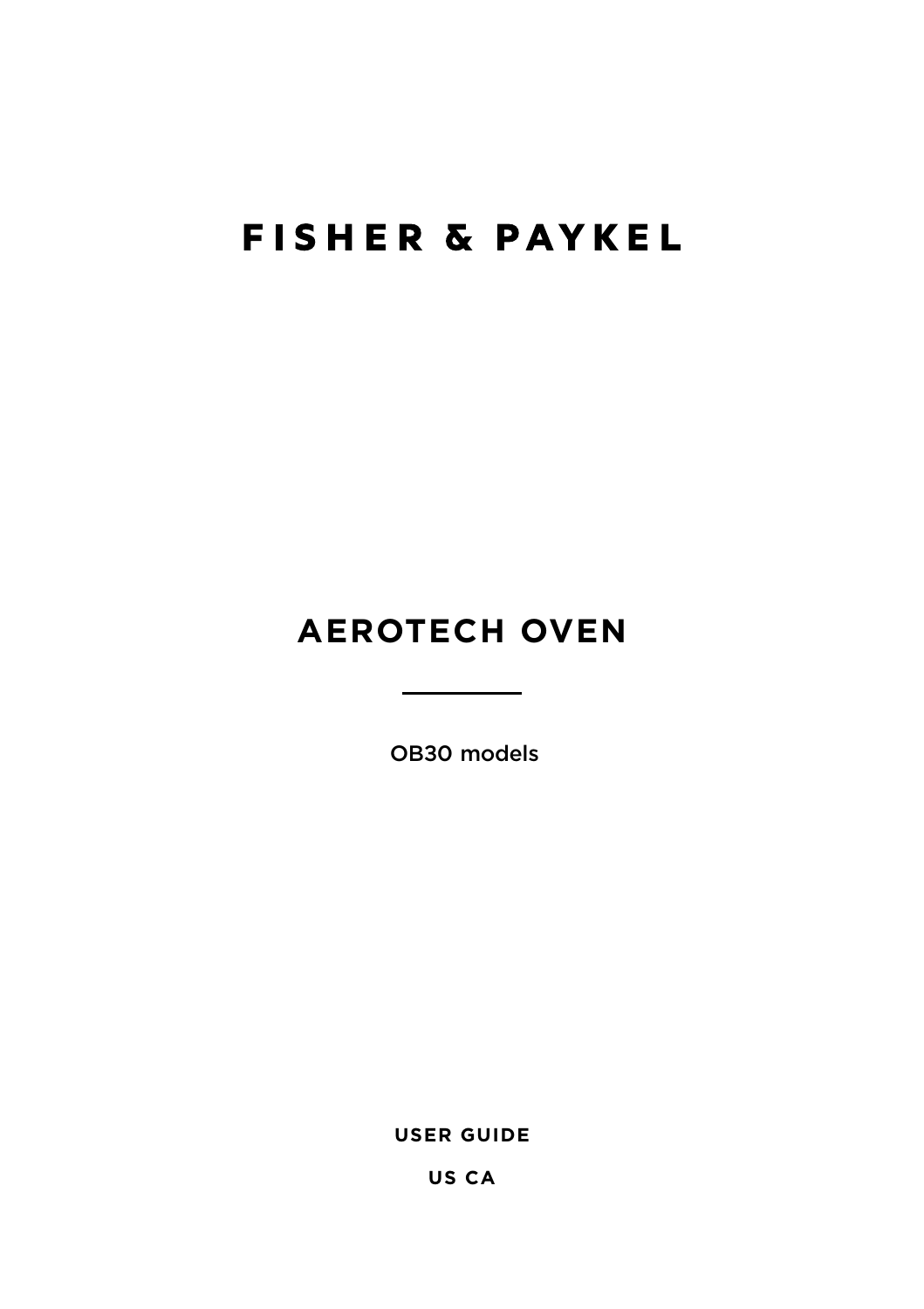This user guide is an accompaniment to your 'Quick start guide' which is included with your oven.

For operating instructions, see your 'Quick start guide'. If you no longer have your 'Quick start guide', you can download it from our local website, listed on the back cover.

#### Refer to your 'Quick start guide' for information on:

- Setting the clock
- Controls
- Positioning the shelves
- Conditioning the oven before first use
- Using the timer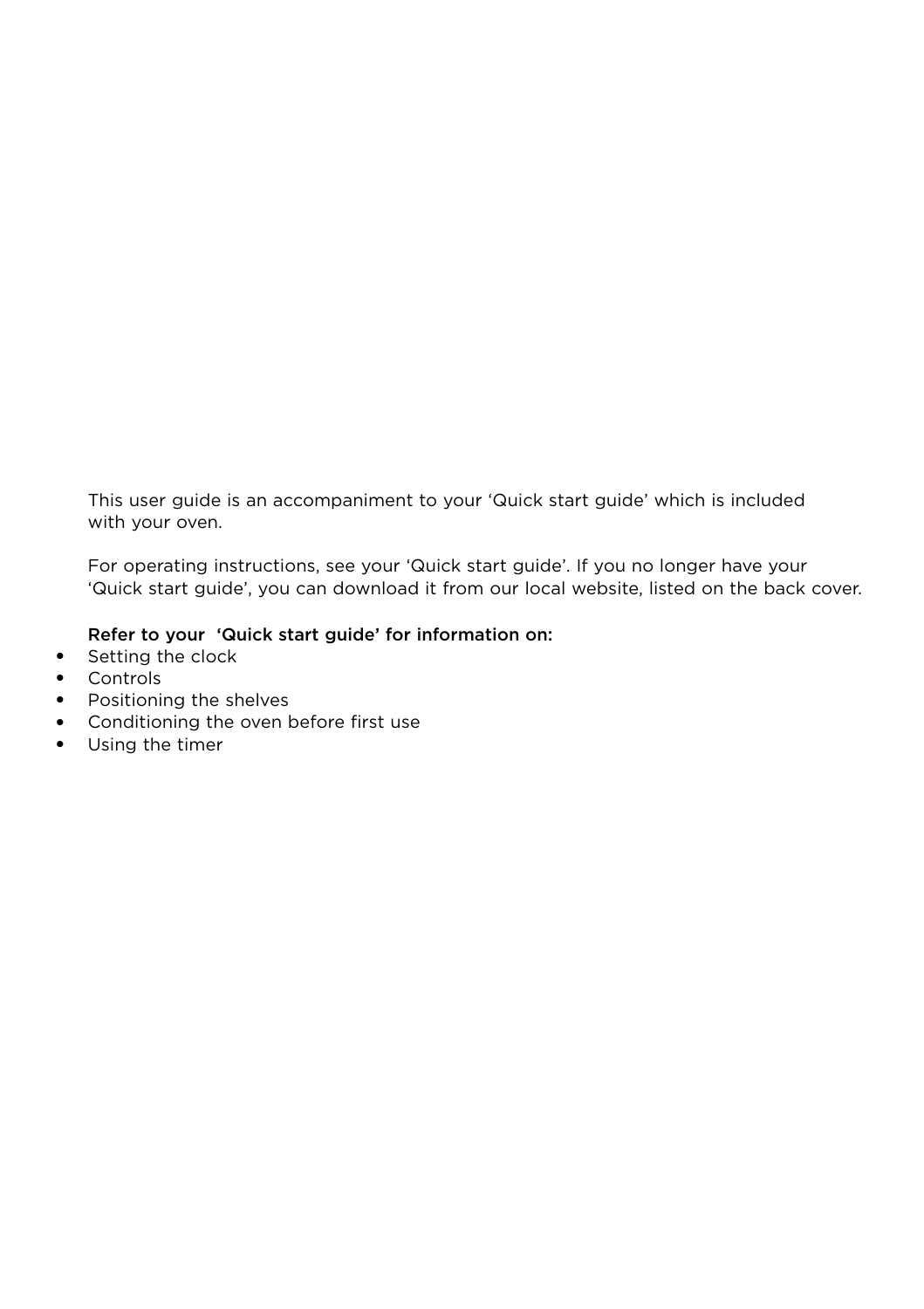### **CONTENTS**

| Safety and warnings           | 2  |
|-------------------------------|----|
| Cooking guide                 | 6  |
| Oven functions                | 9  |
| Cooking charts                | 14 |
| Automatic cooking             | 24 |
| Using the meat probe          | 28 |
| User preference settings      | 30 |
| Sabbath setting               | 32 |
| Care and cleaning             | 34 |
| Using the Self Clean function | 40 |
| Troubleshooting               | 44 |
| Alert codes                   | 49 |
| Warranty and service          | 51 |

## IMPORTANT! SAVE THESE INSTRUCTIONS

The models shown in this user guide may not be available in all markets and are subject to change at any time. For current details about model and specification availability in your country, please go to our website www.fisherpaykel.com or contact your local Fisher & Paykel dealer.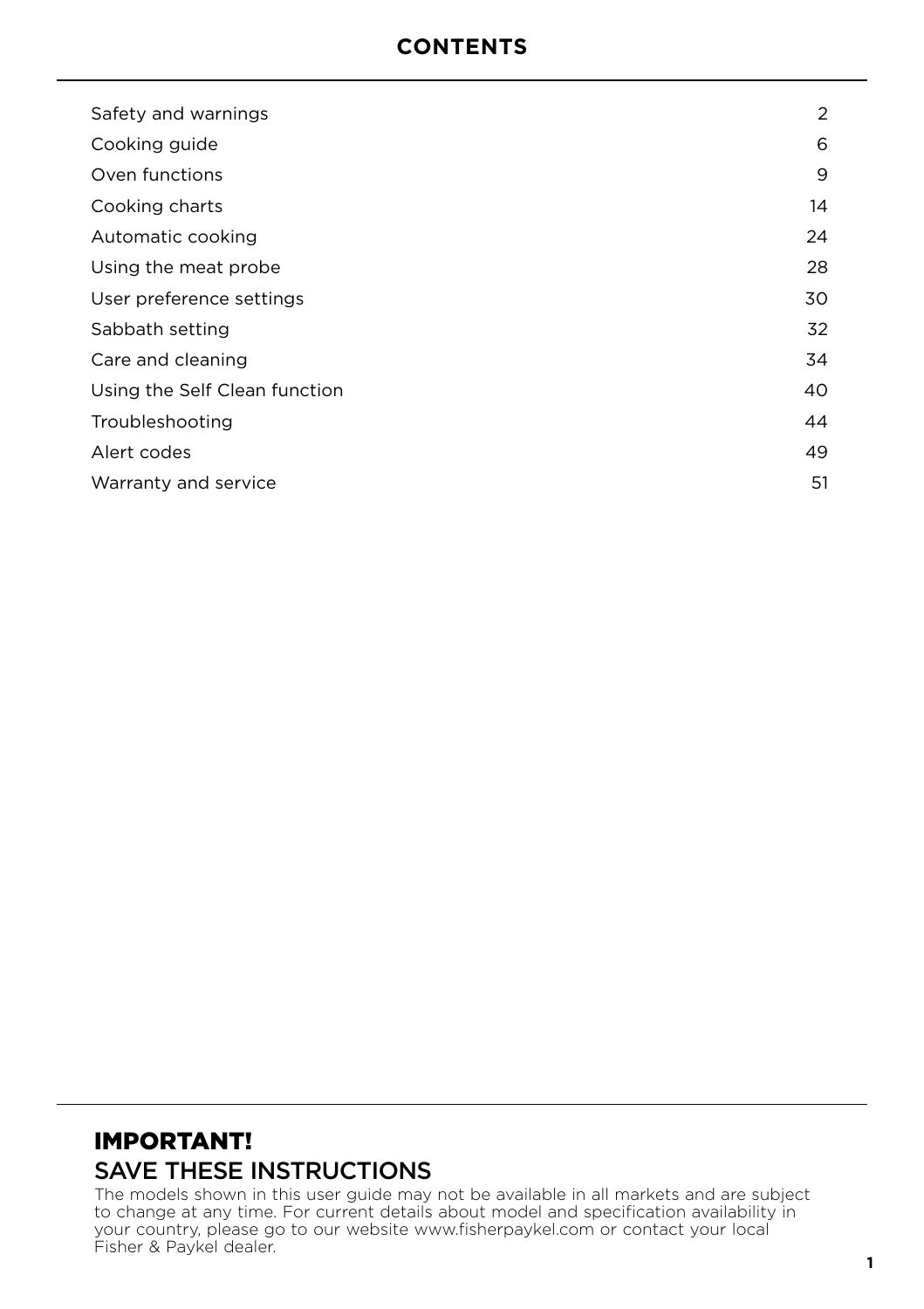Your oven has been carefully designed to operate safely during normal cooking procedures. Please keep the following safety instructions in mind when you are using it:

## **WARNING! !**



#### **Electrical Shock Hazard**

**Turn the oven off at the wall before replacing the oven lamp. Failure to follow this advice may result in electrical shock or death.**

## **WARNING! !**



#### **Fire Hazard**

**Follow the instructions on starting a Self Clean cycle carefully. Items made from combustible materials (for example: wood, fabric, plastic) may catch fire if left in the oven during a Self Clean cycle.**

**Do not place aluminium foil, dishes, trays, water or ice on the oven floor during cooking, as doing so will irreversibly damage the enamel; lining the oven with aluminium foil may even cause fire.**

**Never use your appliance for warming or heating the room. Persons could be**

**burned or injured or a fire could start.**

**Storage in or on appliance: flammable materials should not be stored in an oven or near its surface.**

**Failure to follow this advice may result in overheating, burning, and injury.**

## **WARNING! !**

#### **Hot Surface Hazard**

**Accessible parts may become hot when in use.**

**To avoid burns and scalds, keep children away.**

**Use oven mitts or other protection when handling hot surfaces such as oven shelves or dishes.**

**Use care when opening the oven door. Let hot air or steam escape before removing or replacing food.**

**Do not touch heating elements or interior surfaces of the oven. Heating elements may be hot even though they are dark in color. Interior surfaces of an oven become hot enough to cause burns. During and after use, do not touch, or let clothing or other flammable materials contact heating elements or interior surfaces of the oven until they have had sufficient time to cool.**

**Other surfaces of the appliance may become hot enough to cause burns - among these surfaces are the oven vent, the surface near the oven vent, and the oven door.**

**Failure to follow this advice could result in burns and scalds.**

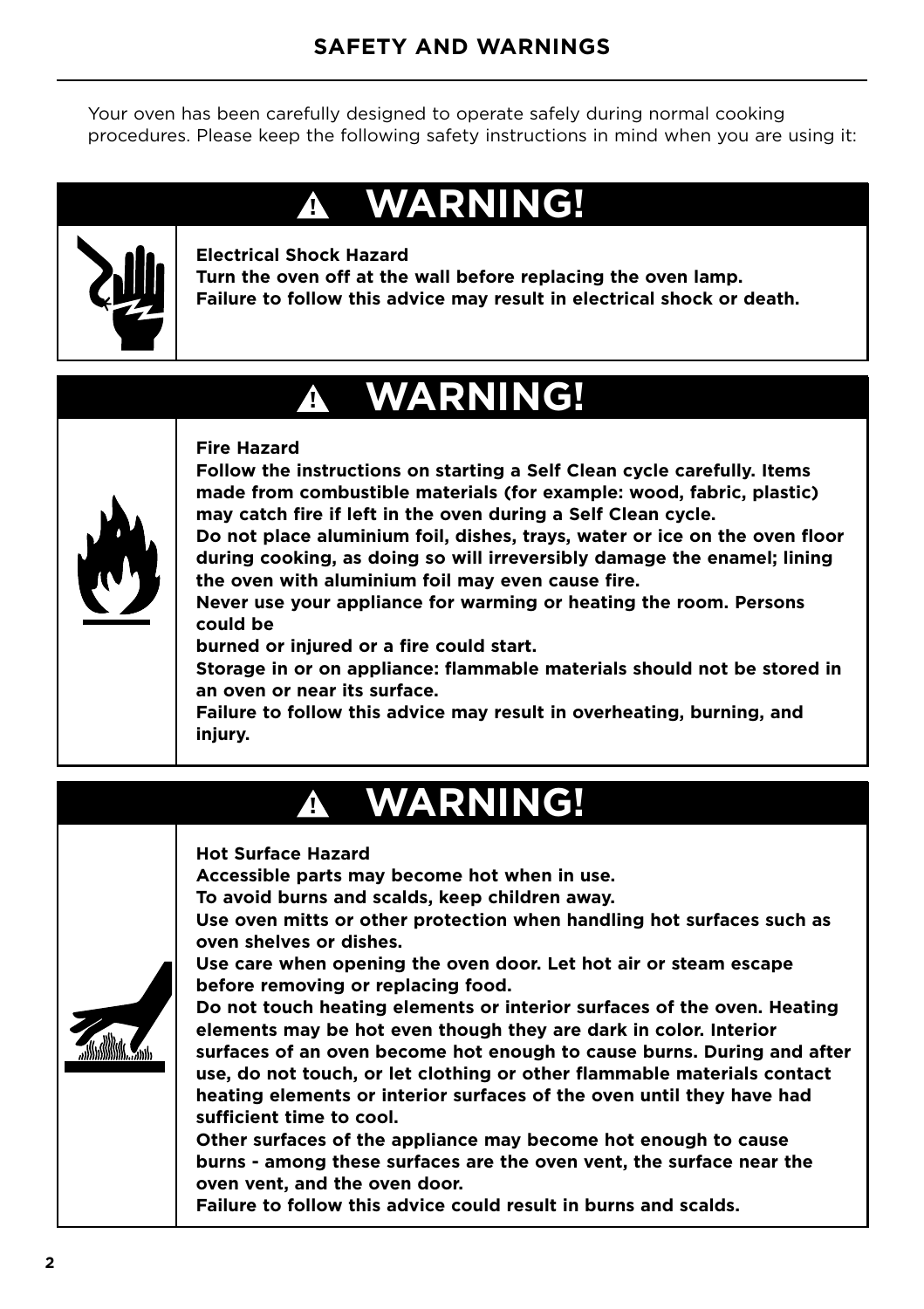## **WARNING! !**



**Cut Hazard Take care - some edges are sharp. Failure to use caution could result in injury or cuts.**

# **IMPORTANT SAFETY INSTRUCTIONS!**

To reduce the risk of fire, electrical shock, injury to persons or damage when using the oven, follow the important safety instructions listed below:

- Read all the instructions before using the oven. Use the oven only for its intended **purpose as described in these instructions.**
- **Proper installation: be sure your appliance is properly installed and grounded by a qualified technician.**
- **Isolating switch: make sure this oven is connected to a circuit which incorporates an isolating switch providing full disconnection from the power supply.**
- **Household appliances are not intended to be played with by children.**
- **Do not leave children alone. Children should not be left alone or unattended in the area where the appliance is in use. They should never be allowed to sit or stand on any part of the appliance.**
- **Children of less than 8 years old must be kept away from the appliance unless continuously supervised. This appliance can be used by children aged from 8 years and above, and persons with reduced physical, sensory or mental capabilities or lack of experience and knowledge, if they have been given supervision or instruction concerning the use of the appliance in a safe way and they understand the hazards involved. Cleaning and user maintenance shall not be done by children without supervision.**
- Do not place heavy objects on the oven door.
- Wear proper apparel. Do not wear loose fitting or hanging garments when using the **appliance. They could ignite or melt if they touch an element or hot surface and you could be burned.**
- User servicing: do not repair or replace any part of the appliance unless specifically **recommended in the manual. All other servicing should be referred to a qualified technician.**
- **Do not use water on grease fires. Smother the fire or flame or use a dry chemical or foam type extinguisher.**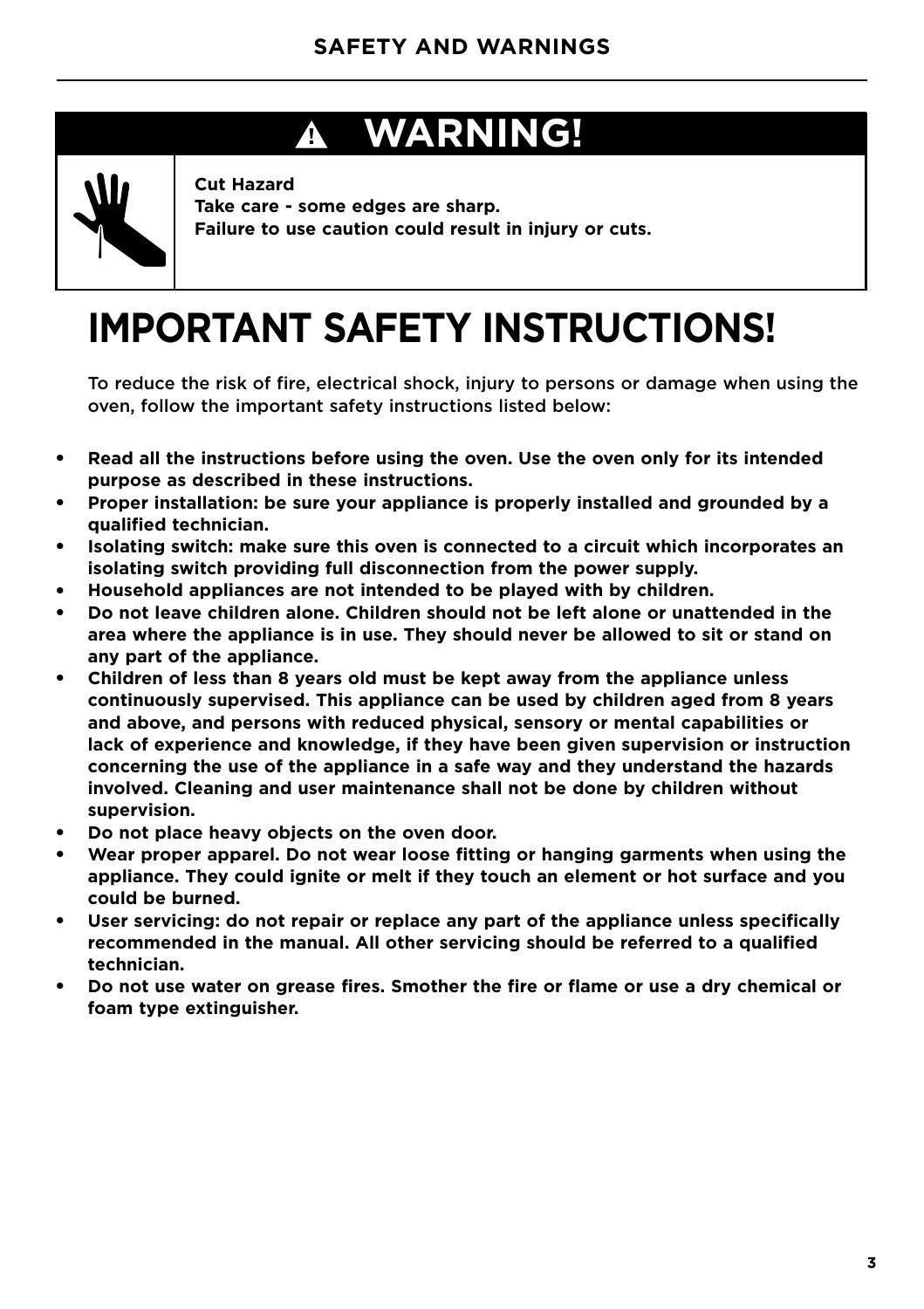## **IMPORTANT SAFETY INSTRUCTIONS!**

- **Use only dry oven mitts or potholders. Moist or damp potholders on hot surfaces could result in burns from steam. Do not let potholders touch hot areas or heating elements. Do not use a towel or a bulky cloth for a potholder. It could catch fire.**
- **Do not heat unopened food containers. They can build up pressure that may cause the container to burst and result in injury.**
- Safe food handling: leave food in the oven for as short a time as possible before and **after cooking. This is to avoid contamination by organisms which may cause food poisoning. Take particular care during warm weather.**
- **Always keep oven vents unobstructed.**
- Do not operate your appliance by means of an external timer or separate remote**control system.**
- **Caution: Hot air can blow from the vent at the base of the oven as part of the oven's cooling system.**
- **Placement of oven shelves: always position shelves in the desired location while the oven is cool (before preheating). If a shelf must be removed while the oven is hot, do not let the oven mitts or potholder contact hot heating elements in the oven or the base of the oven.**
- Do not clean the oven seal or use any oven-cleaning products on it. It is essential for a **good seal, which ensures that the oven operates efficiently. Care should be taken not to rub, damage or move it.**
- **Do not use oven cleaners, harsh/abrasive cleaning agents, waxes, or polishes. No commercial oven cleaner, oven liner, or protective coating of any kind should be used in or around any part of the oven. Do not use harsh/abrasive cleaners, scourers or sharp metal scrapers to clean the oven door glass since they scratch the surface, which may result in the glass shattering.**
- Clean only the parts listed in this manual.
- Do not use a steam cleaner to clean any part of the oven.
- **Double oven models only:**
- You can only Self Clean one oven at a time, and whilst in a Self Clean cycle, the other **oven cannot be used.**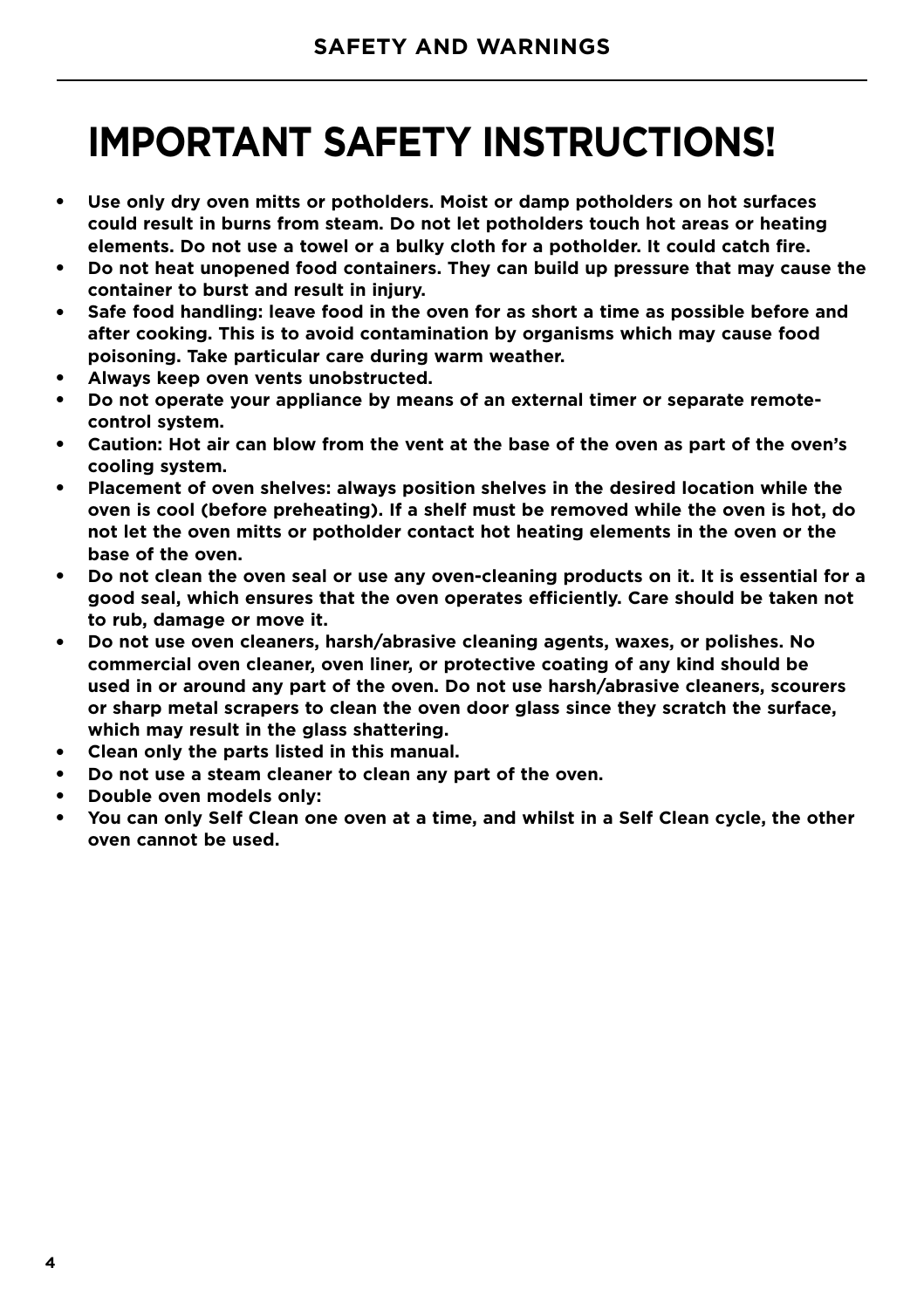## **IMPORTANT SAFETY INSTRUCTIONS!**

- **Before starting a Self Clean cycle, remove oven shelves, side racks, and all other cookware/utensils, and wipe up large food spills or grease deposits.**
- **Before starting a Self Clean cycle, make sure you move any pet birds to another, closed and well-ventilated room. Some pet birds are extremely sensitive to the fumes given off during a Self Clean cycle and may die if left in the same room as the oven during such a cycle.**
- **During a Self Clean cycle, the oven reaches higher temperatures than it does for cooking. Under such conditions, the surfaces may get hotter than usual and children should be kept away.**
- **Do not store things children might want above the oven. Children could be burned or injured while climbing on the oven to retrieve items.**
- **Do not install or operate the appliance if it is damaged or not working properly. If you receive a damaged product, contact your dealer or installer immediately.**
- **Use only bakeware approved for oven use. Follow the bakeware manufacturer's instructions.**
- **The California Safe Drinking Water and Toxic Enforcement Act requires businesses to warn customers of potential exposure to substances which are known by the State of California to cause cancer or reproductive harm. Small amounts of harmful chemicals are given off in the oven's self-cleaning cycle from insulation and food decomposition. Significant exposure to these substances can cause cancer and reproductive harm. Venting with a hood or open window, and wiping out excess food spills prior to selfcleaning the oven reduces exposure.**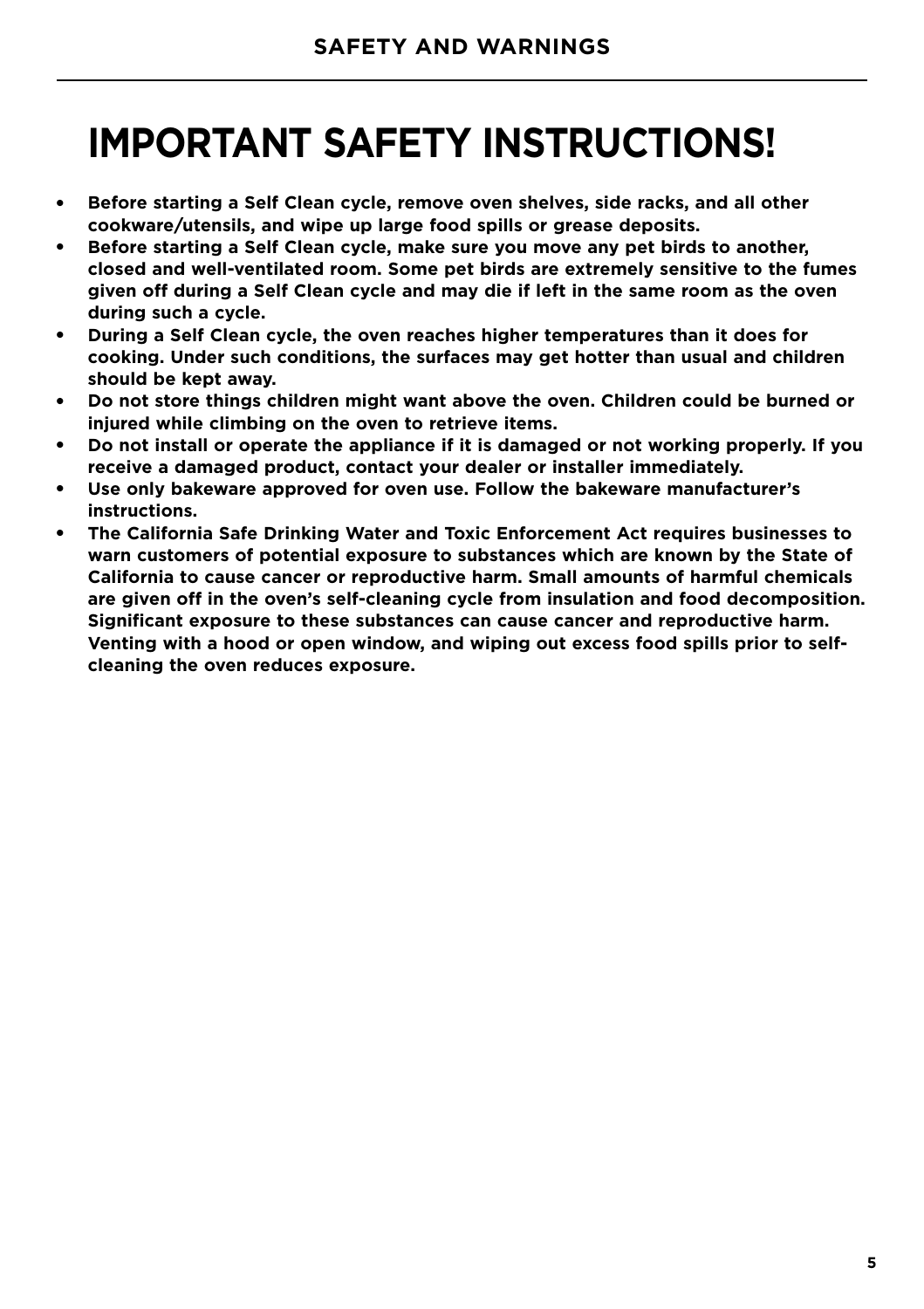Congratulations on your new purchase. Your Fisher & Paykel oven has a number of features to make cooking a great experience for you:

- a wide choice of oven functions
- a convenient Self-Clean function see 'Using the Self Clean function'
- intuitive controls and displays
- illuminated halos around the dials for visual feedback

#### **Before you start**

- Make sure the installer has completed the 'Final checklist' in the Installation instructions.
- Read this guide, taking special note of the 'Safety and warnings' section.
- Remove all packaging and dispose of it responsibly. Make sure all cable ties used to
- secure the shelves during shipping have been removed. Recycle items that you can.
- Check that you have all the accessories listed in the separate 'Quick start guide'.
- Make sure you follow the instructions under 'Setting the clock and first use' in the separate 'Quick start guide' before using your oven.

#### **General guidelines**

This oven has been designed to utilise its four elements and rear fan in differing combinations to provide you with enhanced performance and a wide range of functions, allowing you to cook all types of food to perfection.



Shelf positions

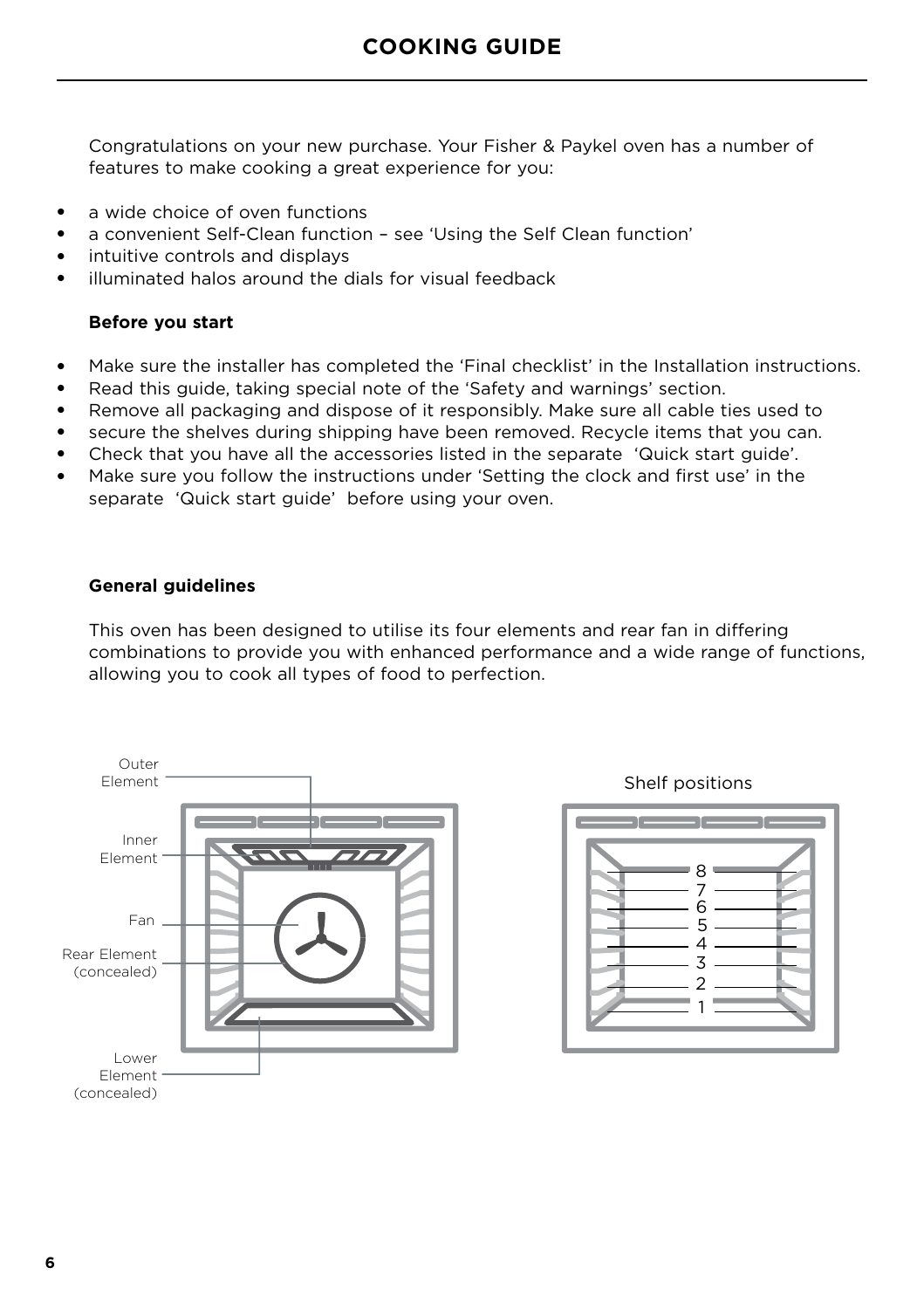#### BAKING

- For best results when baking, always pre heat your oven. The broil element may come on for a short time while the oven is heating up. The halo will turn from red to white when the preset temperature is reached.
- Do not open the door until at least  $\mathbb N$  of the way through cooking.
- Make sure cake pans do not touch each other or the sides of the oven.
- When baking double the recipe (especially cookies) you may need to increase the time.
- Your cookware will influence baking times. Dark pans absorb the heat more quickly than reflective pans; glass cookware may require a lower temperature.
- Multi-shelf baking may also require a slight increase in cooking time.
- Always leave a space between shelves when multi-shelf cooking to allow the air to circulate.

#### Shelf Position Guide

Place your baking on a shelf that will have the top of your pan near the center of the oven cavity.

#### **ROASTING**

- Your oven has a dedicated Roast function (some models only). This is designed to brown the outside of the meat but still keep the inside moist and juicy.
- Use the meat probe for perfect results. See 'Using the Meat Probe'.
- Boneless, rolled or stuffed roasts take longer than roasts containing bones.
- Poultry should be well cooked with the juices running clear and an internal temperature
- of 165°F / 75°C.
- If using a roasting bag, do not use the Roast function. The initial searing stage is too hot for roasting bags. Use Aero Bake or True Aero and follow the manufacturer's instructions.
- When using the Roast function, do not cover your roast, as this will stop the searing process browning the outside of the meat. If you prefer to roast in a covered pan, use the Aero Bake function instead and increase the temperature by 70°F / 20°C.
- Cook larger cuts of meat at a lower temperature for a longer time. The meat will cook more evenly.
- Always roast meat fat side up. That way, basting may not be required.
- Always rest the meat for at least 10 minutes after roasting to allow the juices to settle. Remember the meat will continue to cook for a few minutes after removing it from the oven.

#### Shelf Position Guide

Place the meat on a shelf so that the meat is in the center of the oven or lower.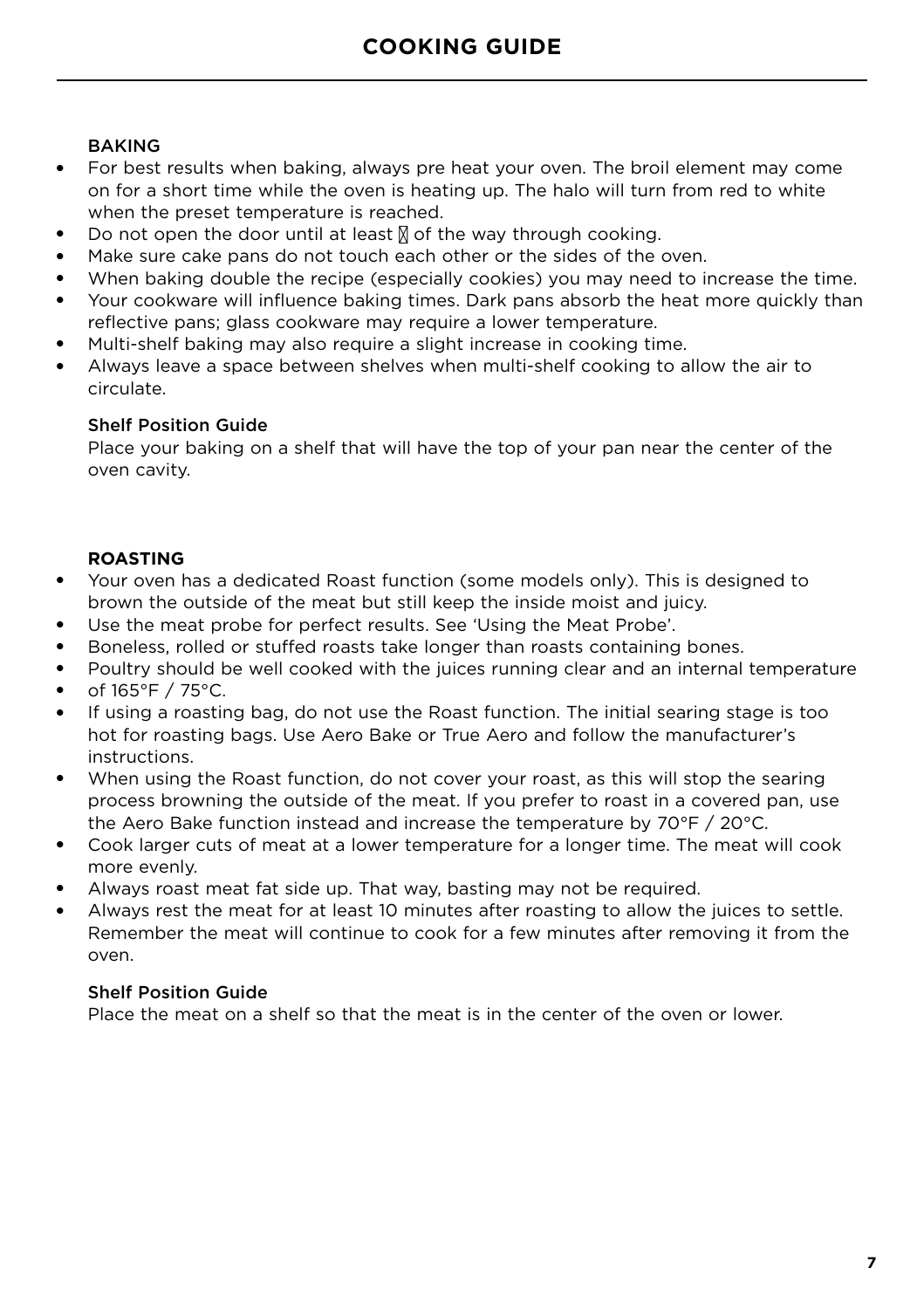#### **BROILING**

- This is a healthier alternative to frying.
- Always broil with the oven door completely shut.
- If you use glass or ceramic pans, be sure they can withstand the high temperatures of broiling.
- To avoid piercing the meat and letting juices escape, use tongs or a spatula to turn the meat halfway through cooking.
- Brush meat with a little oil to help keep the meat moist during cooking. Alternatively marinate the meat before broiling (but be aware that some marinades may burn easily). Where possible broil cuts of meat of a similar thickness at the same time. This will ensure even cooking.
- Always keep a close watch on your food while broiling to avoid charring or burning.
- The three-piece broil/roast system (some models only) provided with your oven (consisting of the pan, grid and rack) has been designed to reduce splatter and smoke, and is therefore ideal for broiling and roasting. We suggest you place meat on the broil/ roast rack (on top of the pan and grid) to allow hot air to circulate around it. This gives more even browning and a result similar to a rotisserie.
- On occasions, you may want to use only two pieces of the system. For example, when roasting a large turkey, use only the pan and grid for greater stability.

#### Shelf Position Guide

- For thinner cuts of meat, toasting or browning foods, use a higher shelf position.
- Thicker cuts of meats should be broiled on lower shelves or at a lower broil setting to ensure even cooking.

#### **REHEATING**

- Use Bake or Aero Bake to reheat food.
- Bake function is particularly good for reheating pastry based items, as the base heat will help re-crisp the pastry case.
- Always reheat food to piping hot. This reduces the risk of contamination by harmful bacteria.
- Once hot, use the Warm function to keep the food warm.
- Never reheat a food more than once.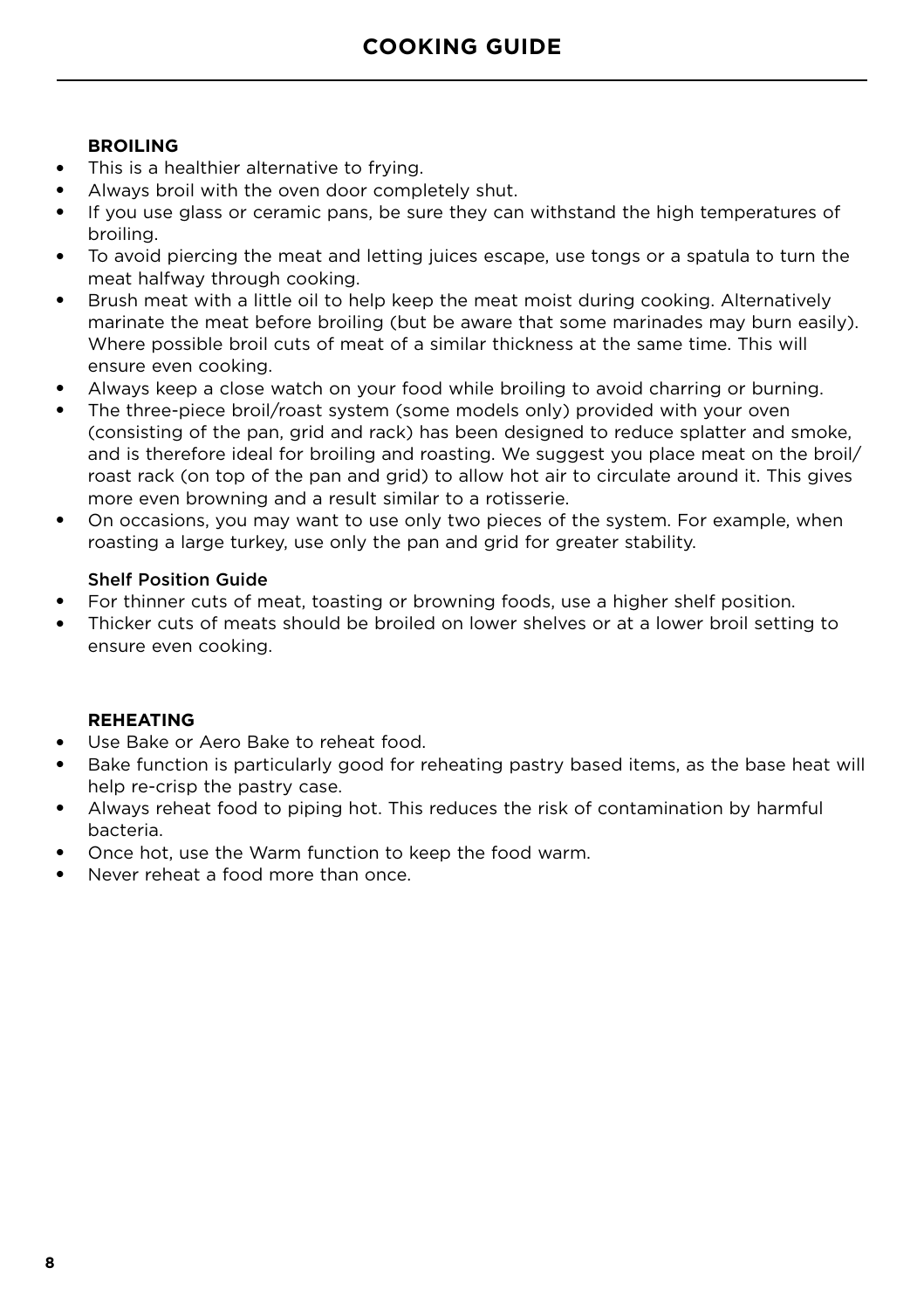

#### upper outer and lower elements

- Heat comes from both the upper and lower elements. The fan is not used in this function.
- Ideal for cakes and foods that require baking for a long time or at low temperatures.
- This function is not suitable for multi-shelf cooking.

*Ideal for moist foods that take a longer time to cook eg rich fruit cake.*





#### fan plus upper outer and lower elements

- The oven fan circulates hot air from the top outer and the lower elements and distributes it around the oven cavity.
- Food cooked tends to brown more quickly than foods cooked on the traditional Bake function.
- You may need to decrease the time from that recommended in traditional recipes.
- Use Aero Bake at a low temperature:  $120^{\circ}F / 50^{\circ}C$  for drying fruit, vegetables and herbs.

*Ideal for single shelf baking that takes less than an hour to cook – foods such as muffins, English scones and cupcakes or things like enchiladas.*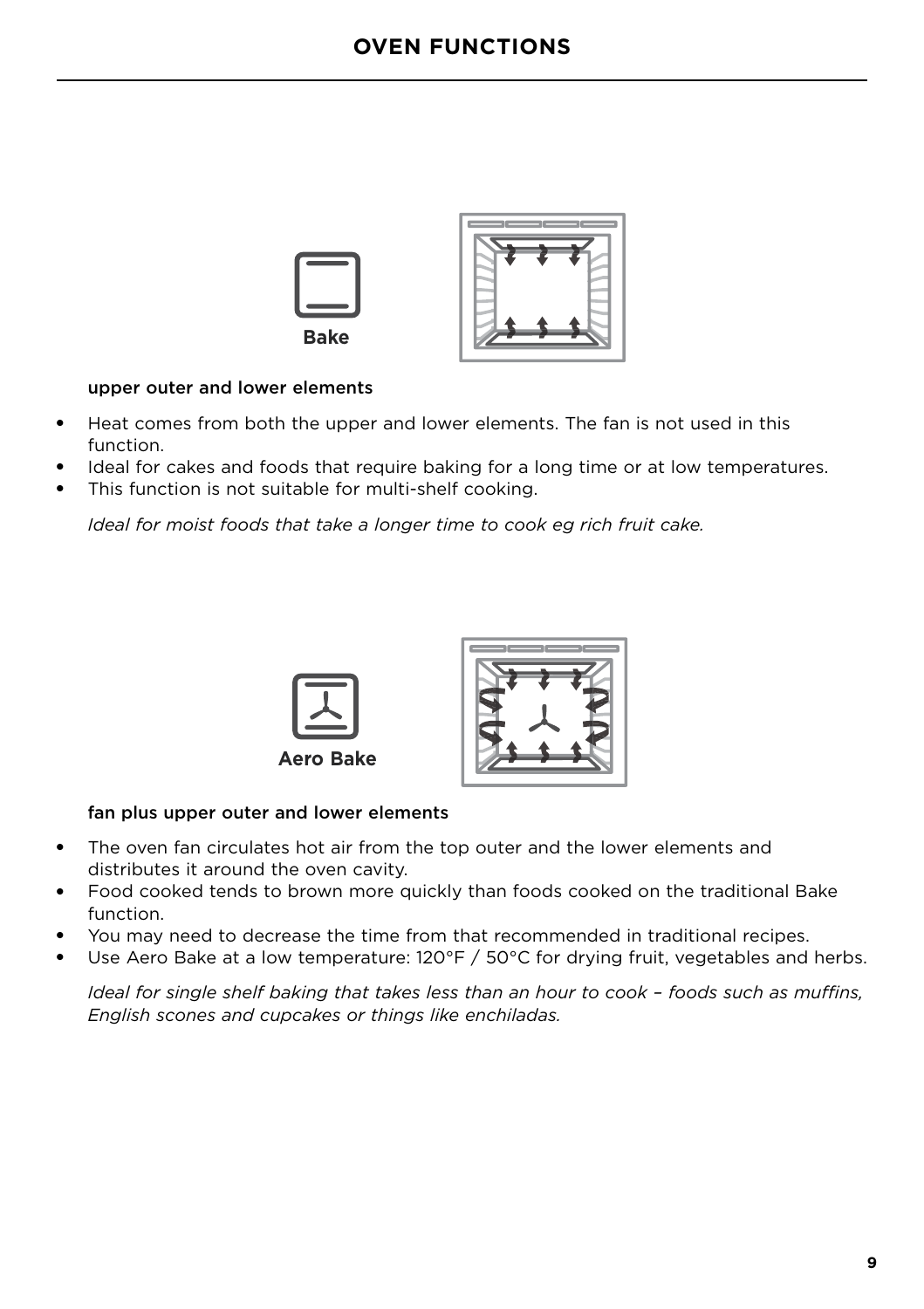## **OVEN FUNCTIONS**





#### fan and rear element

- By using the central rear heating element and fan, hot air is blown into the cavity, providing a consistent temperature at all levels, making it perfect for multi-shelf cooking.
- Trays of cookies cooked on different shelves are crisp on the outside and chewy in the middle.
- Meat and poultry are deliciously browned and sizzling while remaining juicy and tender.
- Casseroles are cooked to perfection and reheating is quick and efficient.
- When multi-shelf cooking it is important to leave a gap between trays (eg use shelves 3 & 5) to allow the air to move freely. This enables the browning of foods on the lower tray.
- If converting a recipe from Bake to True Aero, we recommend that you decrease the bake time or decrease the temperature (eg Bake at 350°F / 175°C = True Aero 320°F / 160°C).
- For items with longer bake times (eg over an hour) it may be necessary to decrease both time and temperature.

*Ideal for multi-shelf cooking, cookies, English scones, muffins and cupcakes.*





#### **upper inner element**

- Intense radiant heat is delivered from the inner top element. There are 9 steps between 'Lo' and 'Hi' (100% power).
- Preheating is not essential although some people prefer to allow the element to heat for a few minutes before they place food under the broil element.
- The temperature halo will remain red while using the broil function.
- The most suitable function for 'finishing off' many meals, for example browning the top of potato gratin and frittata.

*Ideal for toasting bread or for top browning to 'finish off dishes'.*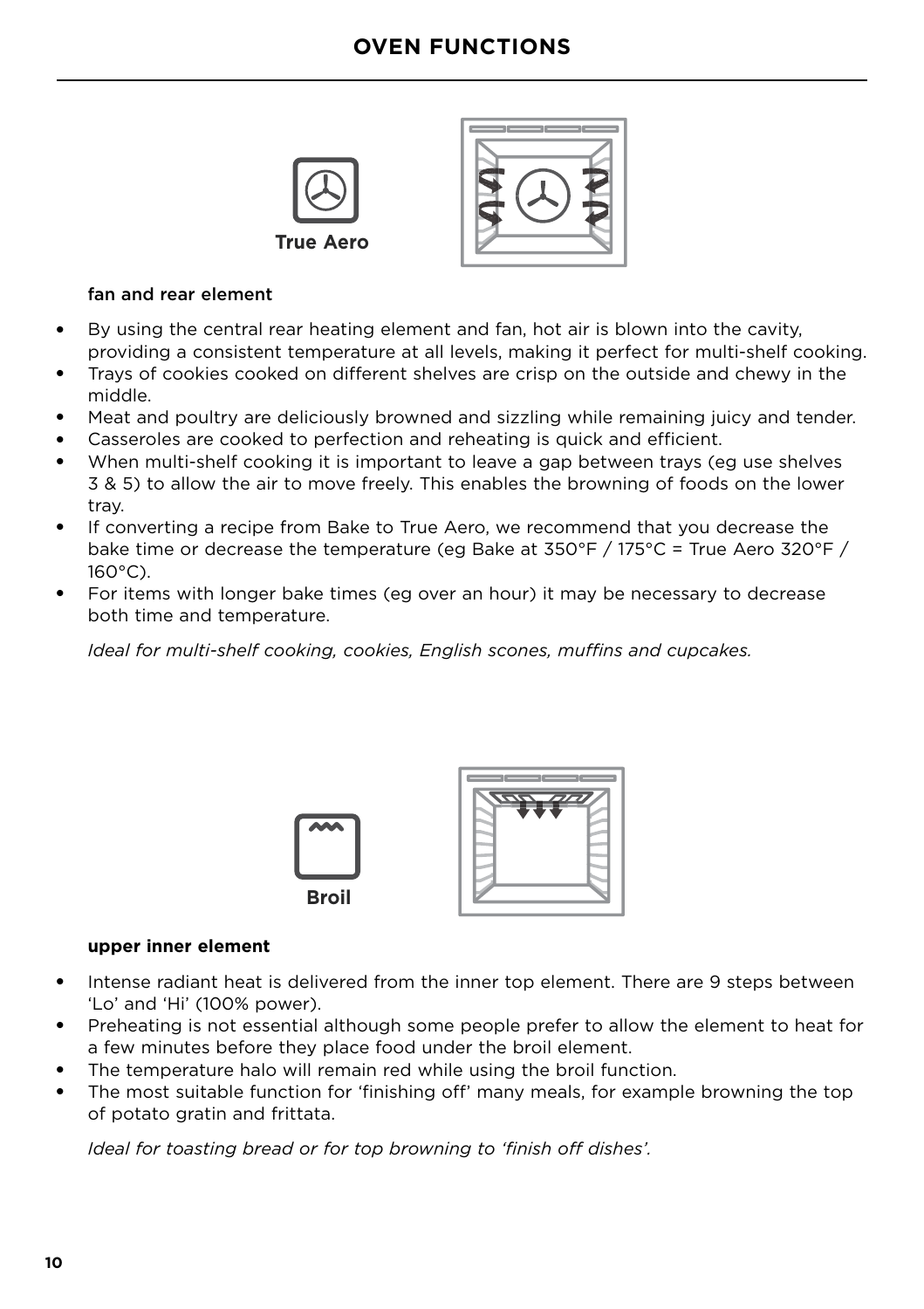## **OVEN FUNCTIONS**





#### upper inner and outer elements

- Intense radiant heat is delivered from both top elements. There are 9 steps between 'Lo' and 'Hi' (100% power).
- Preheating is not essential although some people prefer to allow the element to heat for a few minutes before they place food under the broil element.
- The temperature halo will remain red while using the broil function.
- The most suitable function for 'finishing off' many meals, for example browning the top of potato gratin and frittata.

*Ideal for toasting bread or for top browning to 'finish off dishes'.*





#### fan plus upper inner and outer elements

- This function uses the intense heat from the elements for top browning and the fan to ensure even cooking of foods.
- Meat, poultry and vegetables cook beautifully; food is crisp and brown on the outside while the inside remains moist and tender.

*Ideal for whole chicken, tenderloin of beef or broiling your favorite chicken, fish or steak.*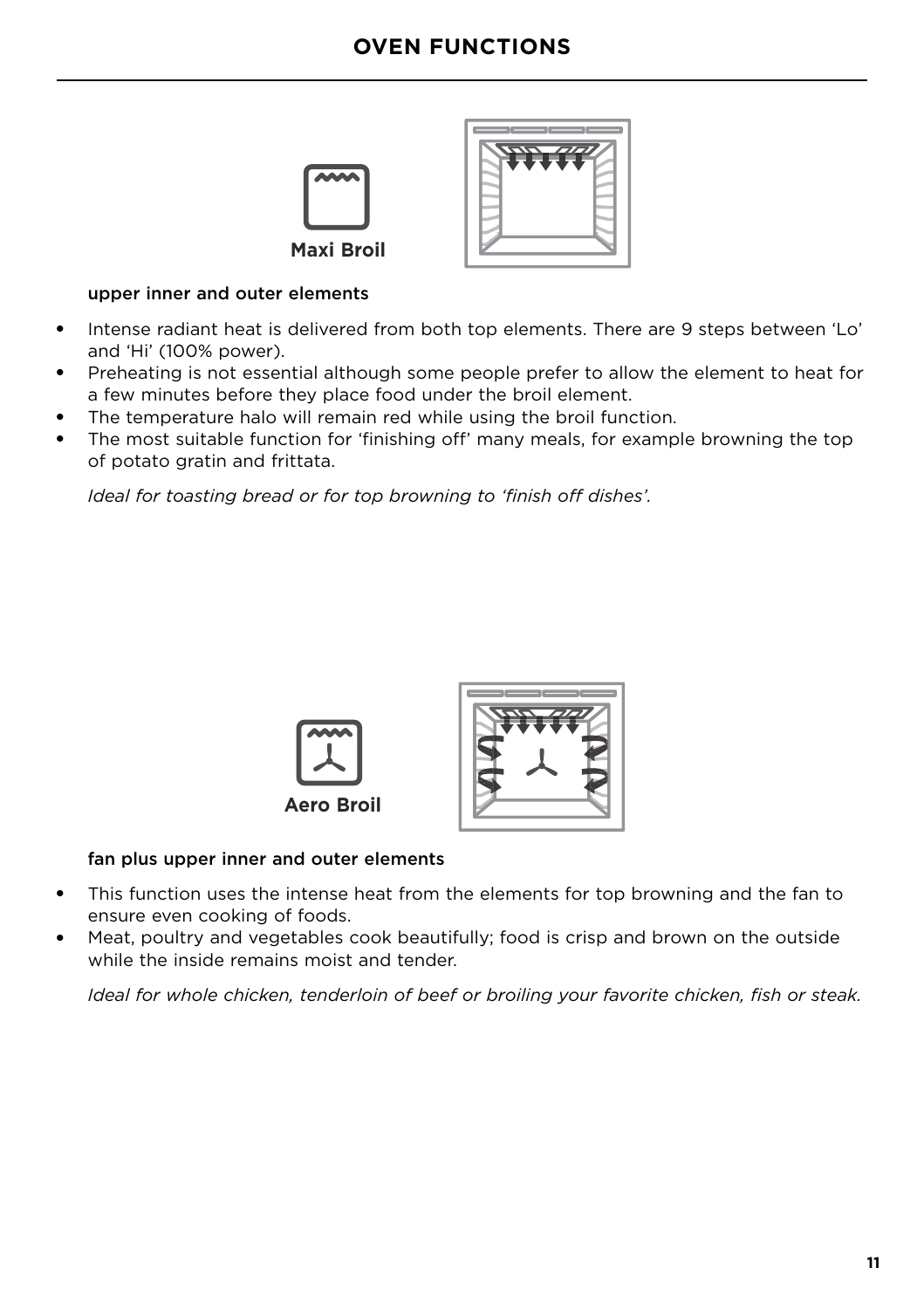



#### fan plus lower element

- The fan circulates heat from the lower element throughout the oven.
- Excellent for cooking pizza as it crisps the base beautifully without overcooking the topping.

*Ideal for foods such as sweet and savory pastry foods and delicate foods that require some top browning eg frittata, quiche.* 



(some models only)

#### fan plus upper and lower elements

- A two-step program. An initial 20 minute searing stage crisps and browns the roast and caramelises the outside of the meat, then the temperature drops to the level you have preset for the remainder of the cooking period, producing a tender and juicy roast that is full of flavour.
- Oven does not require preheating.
- If desired, use the broil rack, grid or place vegetables under the roast to allow the juices to drain away from your meat. This will allow the hot air to circulate under the meat as well.

*Ideal for Roasting meat, chicken and vegetables.* 



#### lower element only

- Heat comes from the lower element only, the fan is not used.
- This is the traditional baking function, suitable for recipes that were developed in older ovens.
- Bake on only one shelf at a time.
- The oven will be hotter at the top.

*Ideal for foods that require delicate baking and have a pastry base, like custard tarts, pies, quiches and cheesecake or anything that does not require direct heat and browning on the top.*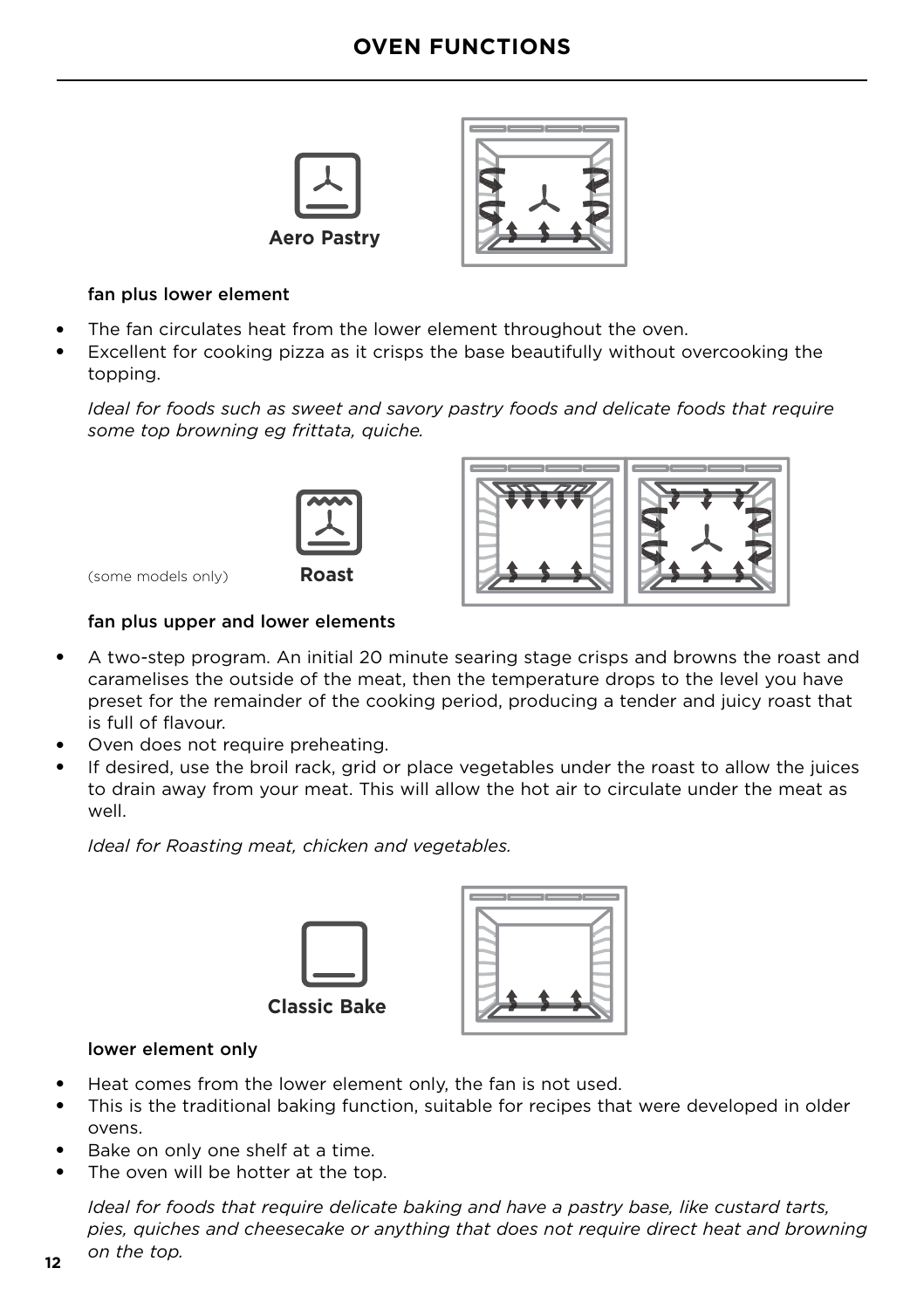

**Warm**

#### this is not a cooking function

- Provides a constant low heat of less than 195°F / 90°C.
- Use to keep cooked food hot, or to warm plates and serving dishes. To reheat food from cold, use another oven function to heat the food piping hot and only then change to Warm, as this function alone will not bring cold food up to a high enough temperature to kill any harmful bacteria.
- Use the Warm function to proof bread. See below 'Tips for proofing bread'.



this is not a cooking function

- The Self Clean cycle takes care of the mess and grime that is traditionally associated with oven cleaning.
- There are two Self-Clean cycles available:
	- Self clean (which takes 5 hours) for normal cleaning and
	- Light self-clean (which takes 4 hours) for lightly soiled ovens.
- See 'Using the Self Clean function' in the User guide for details.

#### **Tips for dehydrating fruit**

- To obtain high quality dried fruit, select only unblemished, ripe fruit.
- Wash fruit thoroughly and pat dry. Peel if desired. Fruit that is not peeled will take longer to dry. Remove pits, stems or seeds if necessary. Place fruit on a baking tray on a shelf in the oven.
- We recommend using True Aero or Aero Bake at 120°F / 50°C.

#### **Tips for proofing bread**

- Your wall oven creates the ideal warm, draught free environment for proofing yeast doughs
- 1 Position a shelf on position 1
- 2 Select Warm function
- 3 Adjust the temperature until the display shows 'Lo' & allow to heat
- 4 Place dough in a lightly oiled bowl and cover with plastic wrap or a clean, damp cloth to prevent dough drying
- 5 Place bowl in warmed oven. Proof time using this method will be shorter than at room temperature

 To prevent overproofing it is recommended to check dough at 30min intervals until fully proofed

6 It is advisable to carry out the final shaped proof (e.g. in loaf tin) on your kitchen countertop while you preheat your oven to the desired baking temperature

Note: some recipes recommend putting water or ice in the oven with the bread dough during baking. The additional moisture improves the bread crust. You must place the water or ice in a heat resistant dish and on an oven shelf in positions 1 or 2. Do not put it directly onto the oven floor. Placing water, ice or any dish or tray directly on the oven floor will irreversibly damage the enamel.

**Self Clean**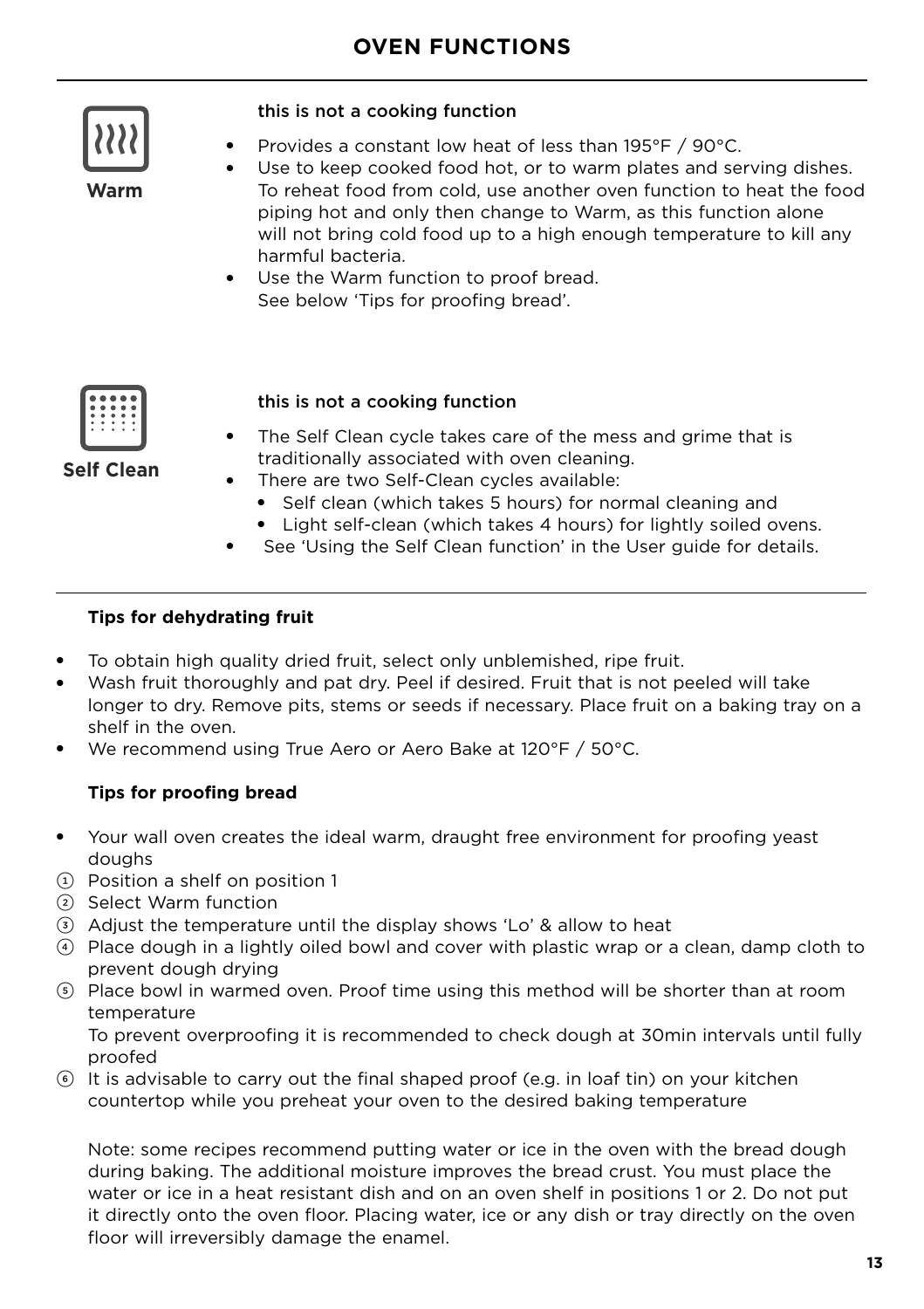The recommendations in the following charts are guidelines. A lot of factors affect the exact time and temperature required for baking, roasting and broiling. Follow the instructions in your recipe or on packaging and be prepared to adjust the oven settings and cook times to achieve the best possible results for you.

Note: The broil element may come on for a short time while the oven is heating up.

This chart will help you to match your cooking requirements to the most appropriate cooking function. Note: • Recommended method o Alternative method

|                                                     |                        | True Aero | <b>Bake</b><br>Aero I | <b>Bake</b> | Aero Pastry | Classic Bake | ₩<br>Roast | Broil | Maxi Broil | Aero Broil |  |
|-----------------------------------------------------|------------------------|-----------|-----------------------|-------------|-------------|--------------|------------|-------|------------|------------|--|
| <b>BAKING</b>                                       |                        |           |                       |             |             |              |            |       |            |            |  |
| Bread (rolls)                                       | one shelf              | $\circ$   | $\circ$               | $\bullet$   |             |              |            |       |            |            |  |
|                                                     | two shelves            | $\bullet$ |                       |             |             |              |            |       |            |            |  |
| Bread (loaf)                                        |                        | $\circ$   | $\circ$               | $\bullet$   |             |              |            |       |            |            |  |
| Cookies/Muffins/Sugar cookies                       | one shelf              | $\circ$   | $\bullet$             | $\circ$     |             |              |            |       |            |            |  |
|                                                     | two shelves            | ٠         |                       |             |             |              |            |       |            |            |  |
| Cup cakes/Small cakes                               | one shelf              | O         | $\bullet$             | $\circ$     |             |              |            |       |            |            |  |
|                                                     | two shelves            | ٠         |                       |             |             |              |            |       |            |            |  |
| Layer cake (8"/20cm or                              | one shelf              | $\circ$   |                       | $\bullet$   |             |              |            |       |            |            |  |
| 9"/23cm round pans)                                 | two shelves            | $\circ$   |                       | Δ           |             |              |            |       |            |            |  |
| Angel food cake                                     |                        | $\bullet$ |                       | $\circ$     |             |              |            |       |            |            |  |
| Pound cake                                          |                        |           |                       |             |             |              |            |       |            |            |  |
| Layer cake<br>(9"x13"/23x33cm pan)                  |                        | $\circ$   | $\circ$               |             |             |              |            |       |            |            |  |
| Butter or chocolate cake                            |                        | $\circ$   |                       |             |             |              |            |       |            |            |  |
| Rich fruit cake                                     |                        |           |                       | ٠           |             | $\circ$      |            |       |            |            |  |
| Brownie (9"x13"/23x33cm pan)                        |                        | $\bullet$ |                       | $\circ$     | $\circ$     |              |            |       |            |            |  |
| Meringues                                           |                        | $\bullet$ |                       | $\circ$     |             |              |            |       |            |            |  |
| Fruit pie (two-crust)                               |                        |           | $\bullet$             | $\circ$     |             |              |            |       |            |            |  |
| Pumpkin pie                                         | from scratch<br>frozen |           |                       | $\bullet$   | $\circ$     | $\circ$      |            |       |            |            |  |
| English custard tart                                |                        |           |                       |             |             |              |            |       |            |            |  |
| Baked cheesecake                                    |                        |           |                       |             | $\bullet$   | $\circ$      |            |       |            |            |  |
| Crème caramel and Crème<br>brulee (in 'water bath') |                        |           |                       |             | $\circ$     |              |            |       |            |            |  |
| Pie crust                                           |                        |           |                       |             | O           |              |            |       |            |            |  |
| Quiche                                              |                        |           | $\circ$               | $\circ$     | $\bullet$   | $\circ$      |            |       |            |            |  |
| Pizza                                               |                        |           | $\bullet$             | $\circ$     | $\circ$     |              |            |       |            |            |  |
| Lasagna                                             |                        | O         | $\bullet$             | O           |             |              |            |       |            |            |  |
| Casserole                                           |                        | $\bullet$ | $\circ$               | $\circ$     |             |              |            |       |            |            |  |
| Vegetables                                          |                        |           |                       | $\circ$     |             |              |            |       |            |            |  |
| Complete oven meal                                  |                        |           |                       |             |             |              |            |       |            |            |  |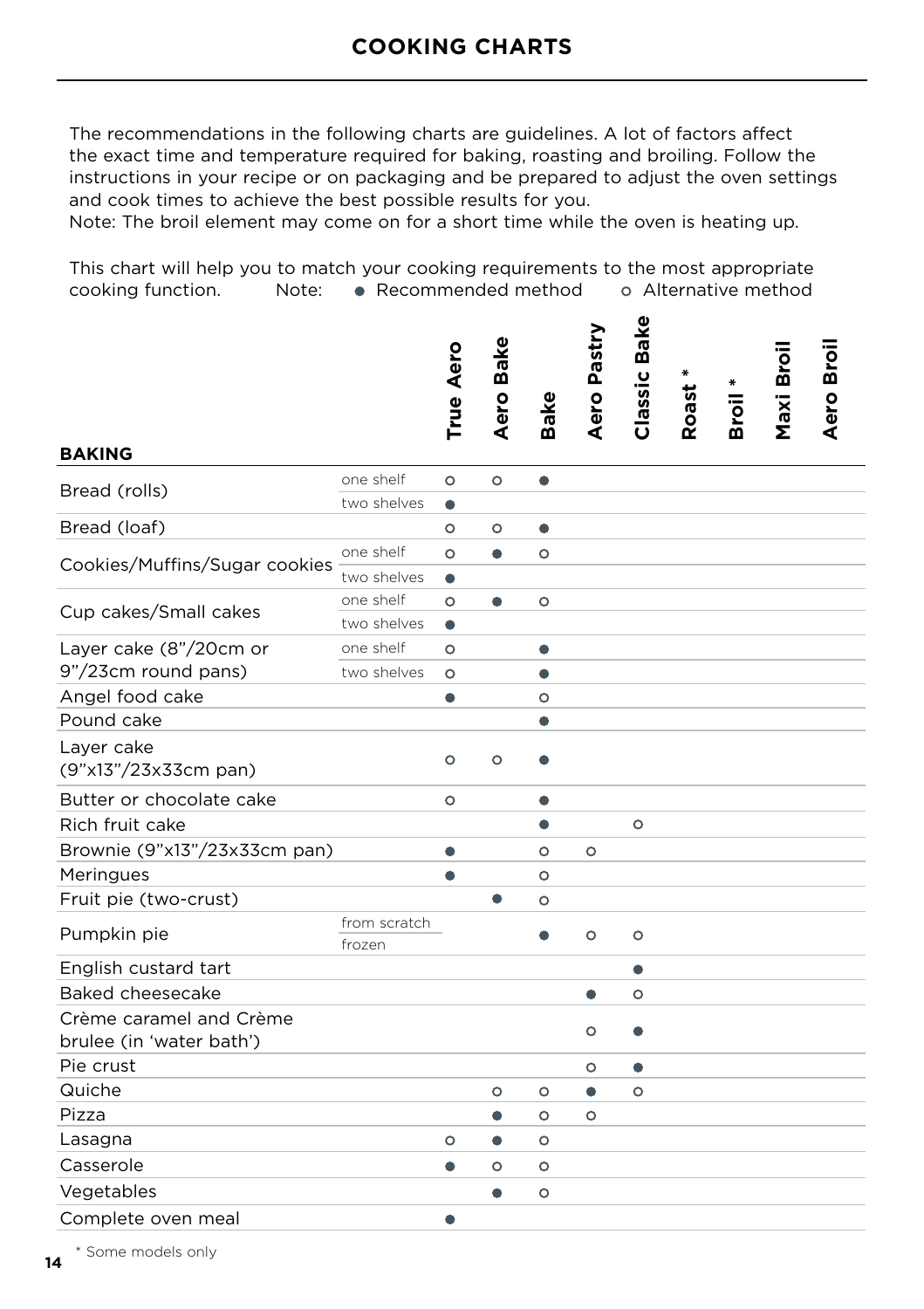This chart will help you to match your cooking requirements to the most appropriate cooking function. Note:  $\bullet$  Recommended method  $\bullet$  Alternative method  $\bullet$  Recommended method

| <b>ROASTING</b>        | δ<br>ō<br><b>Prue</b> | Bake<br>မ္မွ | Bake     | na<br>Bai<br>lassi | ∗<br>Roast | ō<br>m   | മ<br>Maxi | ō<br>≃<br>ω |
|------------------------|-----------------------|--------------|----------|--------------------|------------|----------|-----------|-------------|
| Roast beef/pork/lamb** | Ω                     | $\circ$      | $\circ$  |                    |            |          |           | ∩           |
| Roast chicken (whole)  | Ω                     | O            | $\circ$  |                    |            |          |           |             |
| Roast chicken (pieces) | $\circ$               | $\circ$      | $\circ$  |                    |            | $\Omega$ | $\circ$   |             |
| Roast turkey           |                       |              | $\Omega$ |                    |            |          |           |             |
| Vegetables             | റ                     | Ω            | Ω        |                    |            |          |           |             |

#### **BROILING**

| Steak/Chops/Cutlets | $\circ$ |         |
|---------------------|---------|---------|
| Fish                | $\circ$ | $\circ$ |
| Ground meat patties | $\circ$ | $\circ$ |
| Vegetables          | $\circ$ |         |
| Toast               | O       |         |

\* Some models only

 \*\* If your model does not have the Roast function, we recommend Bake for large meat joints or Maxi Broil for small meat joints.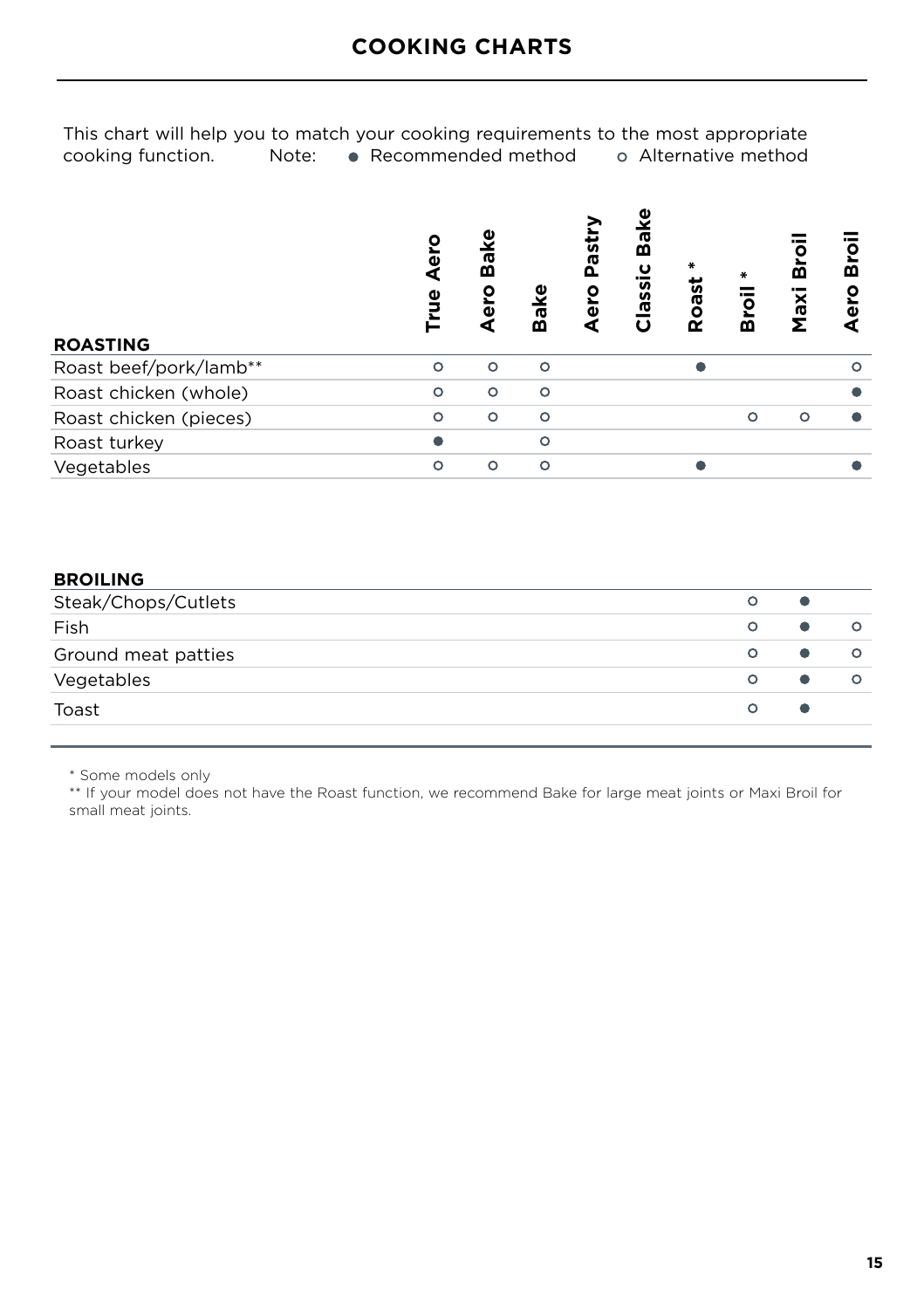|  | $ \circledcirc $ True Aerc |  |
|--|----------------------------|--|
|--|----------------------------|--|

**Shelf** 

| (single; multi) Temp °F Temp °C Time (min) |  |  |
|--------------------------------------------|--|--|
|                                            |  |  |

| <b>BAKING</b>                                                       |                                                    |                |                 |                 |            |
|---------------------------------------------------------------------|----------------------------------------------------|----------------|-----------------|-----------------|------------|
| <b>Bread</b>                                                        | American sandwich loaf -<br>9"x5"/23x13cm loaf pan | 3              | 350             | 175             | 40-50      |
| <b>Bread</b>                                                        | wholewheat loaf<br>- 9"x5"/23x13cm loaf pan        | 3              | 375             | 190             | 35-45      |
| Cornbread                                                           |                                                    | 4              | 425             | 215             | $22 - 28$  |
| Cookies                                                             |                                                    | 4              | 425-450         | 215-230         | $10-12$    |
| Muffins, large                                                      |                                                    | 3              | 375             | 175             | 23-30      |
| English scones                                                      |                                                    | 4              | 425-450         | 215-230         | $10 - 12$  |
|                                                                     | one shelf                                          | 4              | 375             | 175             | $6 - 10$   |
| Sugar cookies                                                       | two shelves                                        | 2 & 6          | 375             | 175             | $7 - 11$   |
|                                                                     | three shelves                                      | 2, 4 & 6       | 375             | 175             | $8-12$     |
| Cup cakes/Small<br>cakes                                            |                                                    | 4              | 365             | 185             | $13 - 18$  |
| Layer cakes, yellow, one shelf<br>white & chocolate                 |                                                    | 4              | 340-350         | 170-175         | 32-38      |
| (8"/20cm round<br>pans)                                             | two shelves                                        | 4 & 6          | 340-350         | 170-175         | 32-38      |
| Layer cake, yellow,                                                 | one shelf                                          | 4              | 340-350         | 170-175         | $27 - 33$  |
| white & chocolate<br>$(9" / 23$ cm round<br>pans)                   | two shelves                                        | 4 & 6          | 340-350         | 170-175         | 27-33      |
| Layer cake, yellow,<br>white & chocolate<br>(9"x13"/23x33cm<br>pan) |                                                    | 4              | 340-350         | 170-175         | 32-38      |
| Fatless sponge<br>cake                                              |                                                    | 4              | 350             | 175             | $30 - 40$  |
| Pound cake                                                          | from scratch                                       | $\overline{2}$ | 325             | 160             | 70-80      |
|                                                                     | mix                                                | 2              | 350             | 175             | 48-58      |
| <b>Brownie</b><br>(8"x8"/20x20cm<br>pan)                            | from scratch                                       | 4              | 350             | 175             | $20 - 25$  |
| Angel food cake                                                     | from scratch                                       | $\mathbf{1}$   | 325-350         | 160-175         | 50-60      |
| (10"x4"/25x10cm<br>tube pan)                                        | mix                                                | 1              | 350             | 175             | $37 - 47$  |
| Meringues                                                           |                                                    | 4              | 250-270         | 120-130         | 60-70      |
| Fruit pie (two-                                                     | from scratch                                       | $\overline{2}$ | 425 then<br>375 | 215 then<br>190 | 20 then 25 |
| crust)                                                              | frozen                                             | $\overline{2}$ | 375             | 190             | 45-65      |
| Pizza                                                               | from scratch                                       | 4              | 425-450         | 215-230         | $10 - 15$  |
|                                                                     | frozen                                             | 4              | 375             | 175             | $18 - 25$  |
| Lasagna                                                             |                                                    | 4              | 350-375         | 175-190         | 40-50      |
| Casserole                                                           |                                                    | 3              | 350-360         | 175-180         | 60-90      |
| Vegetables                                                          |                                                    | 4              | 350-375         | 175-190         | 30-60      |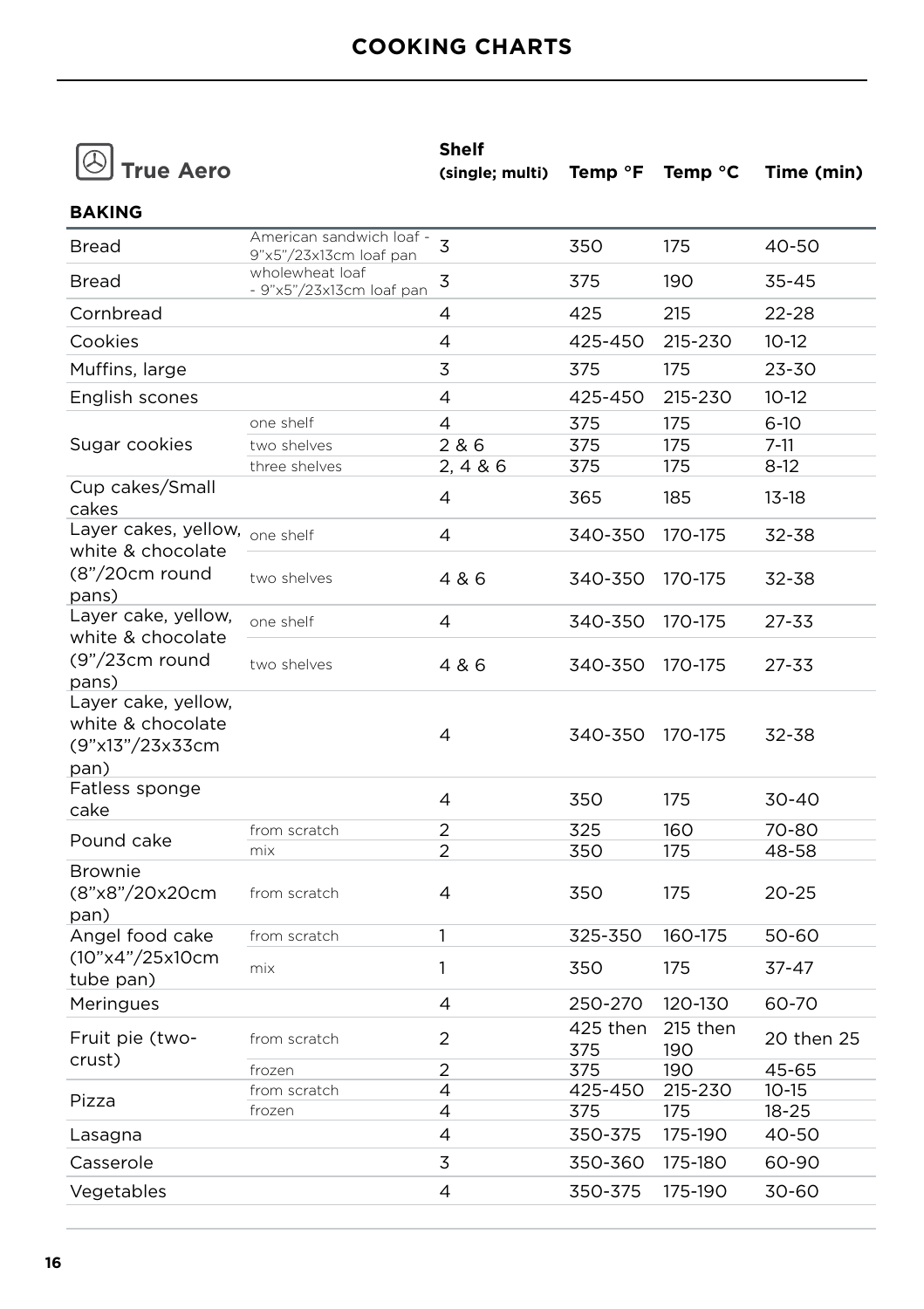|  | $\triangle$ Aero Bake |  |
|--|-----------------------|--|
|--|-----------------------|--|

| <b>Shelf</b>                                                       |  |  |
|--------------------------------------------------------------------|--|--|
| (single; multi) Temp ${}^{\circ}$ F Temp ${}^{\circ}$ C Time (min) |  |  |

| 9"x5"/23x13cm loaf pan                      | $\overline{2}$                                          | 325-350                                              | 170-175               | 35-50                             |
|---------------------------------------------|---------------------------------------------------------|------------------------------------------------------|-----------------------|-----------------------------------|
| wholewheat loaf<br>- 9"x5"/23x13cm loaf pan | 2 or 3                                                  | 350-375                                              | 180-190               | 30-45                             |
|                                             | 4                                                       | 400-425                                              | 210-215               | 20-25                             |
|                                             | 4                                                       | 400-425                                              | 210-215               | $8-10$                            |
|                                             | 3                                                       | 375                                                  | 175                   | $20 - 25$                         |
|                                             | 4                                                       | 400-425                                              | 210-215               | $8-12$                            |
|                                             | 4                                                       | 375                                                  | 175                   | $6 - 10$                          |
|                                             | 4                                                       | 365                                                  | 185                   | $13 - 18$                         |
| one shelf                                   | 4                                                       | 340                                                  | 170                   | 32-38                             |
| two shelves                                 | 4 & 6                                                   | 340                                                  | 170                   | 32-38                             |
|                                             | 4                                                       | 340                                                  | 170                   | 27-33                             |
| two shelves                                 | 4 & 6                                                   | 340                                                  | 170                   | 27-33                             |
|                                             | 4                                                       | 340                                                  | 170                   | 32-38                             |
|                                             | 4                                                       | 325-350                                              | 160-175               | 30-40                             |
| from scratch                                | $\overline{2}$                                          | 325                                                  | 160                   | 60-75                             |
| mix                                         | $\overline{2}$                                          | 325-350                                              | 160-175               | 48-58                             |
|                                             | 4                                                       | 325-350                                              | 160-175               | $20 - 25$                         |
|                                             | $\overline{2}$                                          | 250                                                  | 120                   | 60                                |
| from scratch                                | $\overline{2}$                                          | 350                                                  | 200 then<br>175       | 20 then 25                        |
| frozen                                      | $\overline{2}$                                          | 350                                                  | 175                   | 45-65                             |
|                                             |                                                         |                                                      |                       | $10-12$                           |
|                                             |                                                         |                                                      |                       | $18 - 20$                         |
|                                             |                                                         |                                                      |                       | 35-40                             |
|                                             | 3                                                       | 350                                                  | 175                   | 60-90                             |
|                                             | 3 or 4                                                  | 350-375                                              | 175-190               | 30-50                             |
|                                             | Layer cake, yellow, one shelf<br>from scratch<br>frozen | American sandwich loaf -<br>$\overline{4}$<br>4<br>4 | 425<br>375<br>350-375 | 400 then<br>215<br>175<br>175-190 |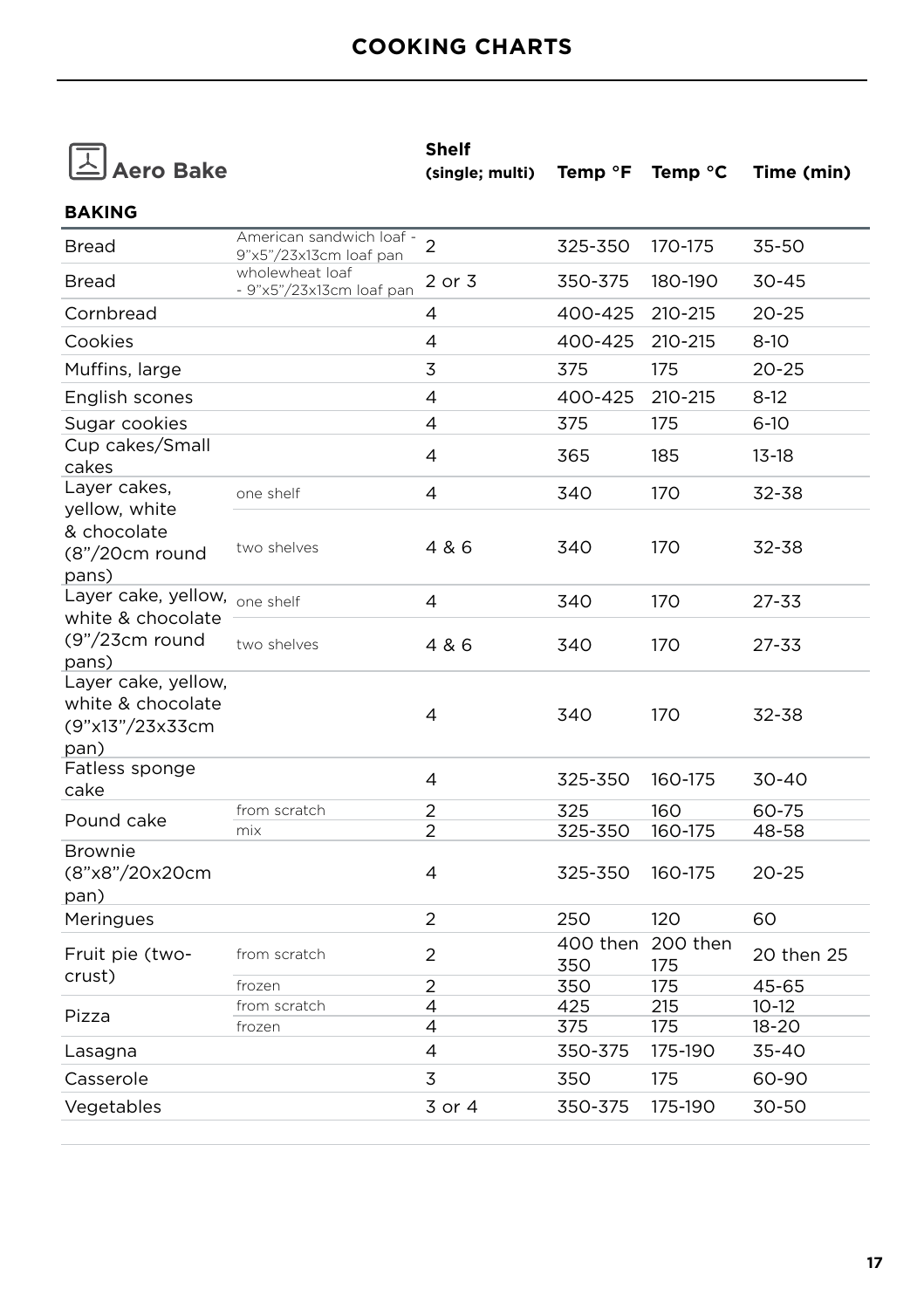|                                                                     |                                                     | <b>Shelf</b>    |                 |                  |            |
|---------------------------------------------------------------------|-----------------------------------------------------|-----------------|-----------------|------------------|------------|
| <b>Bake</b>                                                         |                                                     | (single; multi) | Temp °F         | Temp $\degree$ C | Time (min) |
| <b>BAKING</b>                                                       |                                                     |                 |                 |                  |            |
| <b>Bread</b>                                                        | American sandwich loaf -<br>9"x5" /23x13cm loaf pan | 2 or 3          | 350             | 175              | 40-50      |
| <b>Bread</b>                                                        | wholewheat loaf<br>- 9"x5" /23x13cm loaf pan        | 2 or 3          | 375             | 190              | 35-45      |
| Cornbread                                                           |                                                     | 4               | 425             | 215              | 22-28      |
| Cookies                                                             |                                                     | 4               | 425-450         | 215-230          | $10-12$    |
| Muffins, large                                                      |                                                     | 3               | 375             | 175              | 23-30      |
| English scones                                                      |                                                     | 4               | 425-450         | 215-230          | $10-12$    |
| Sugar cookies                                                       |                                                     | 4               | 375             | 175              | $6 - 10$   |
| Cup cakes/Small<br>cakes                                            |                                                     | 4               | 365             | 185              | $15 - 20$  |
| Layer cakes,                                                        | one shelf                                           | 4               | 340-350         | 170-175          | 32-38      |
| yellow, white<br>& chocolate<br>$(8n/20cm$ round<br>pans)           | two shelves                                         | 4 & 6           | 340-350         | 170-175          | 32-38      |
| Layer cake, yellow, one shelf                                       |                                                     | 4               | 340-350         | 170-175          | $27 - 33$  |
| white & chocolate<br>$(9\text{''}/23cm$ round<br>pans)              | two shelves                                         | 4 & 6           | 340-350         | 170-175          | 27-33      |
| Layer cake, yellow,<br>white & chocolate<br>(9"x13"/23x33cm<br>pan) |                                                     | 4               | 340-350         | 170-175          | 32-38      |
| Fatless sponge<br>cake                                              |                                                     | 4               | 350             | 175              | 30-40      |
| Pound cake                                                          | from scratch                                        | $\overline{2}$  | 325             | 160              | 70-80      |
|                                                                     | mix                                                 | 2               | 350             | 175              | 48-58      |
| Rich fruit cake                                                     |                                                     | 4               | 275-300         | 135-150          | $3-6$ hrs  |
| <b>Brownie</b><br>(8"x8"/20x20cm<br>pan)                            | from scratch                                        | 4               | 350             | 175              | 20-25      |
| Angel food cake                                                     | from scratch                                        | 1               | 325-350         | 160-175          | 50-60      |
| (10"x4"/25x10cm<br>tube pan)                                        | mix                                                 | 1               | 325-350         | 160-175          | 37-47      |
| Meringues                                                           |                                                     | 2               | 250-270         | 120-130          | 60-70      |
| Fruit pie (two-                                                     | from scratch                                        | 2               | 425 then<br>375 | 215 then<br>190  | 20 then 25 |
| crust)                                                              | frozen                                              | $\overline{2}$  | 375             | 190              | 45-65      |
| Pizza                                                               | from scratch                                        | 4               | 425-450         | 215-230          | $10 - 15$  |
|                                                                     | frozen                                              | 4               | 375             | 175              | $18 - 25$  |
| Lasagna                                                             |                                                     | 3 or 4          | 350-375         | 175-190          | 40-50      |
| Casserole                                                           |                                                     | 3               | 350-360         | 175-180          | 60-90      |
| Vegetables                                                          |                                                     | 3 or 4          | 350-375         | 175-190          | 30-60      |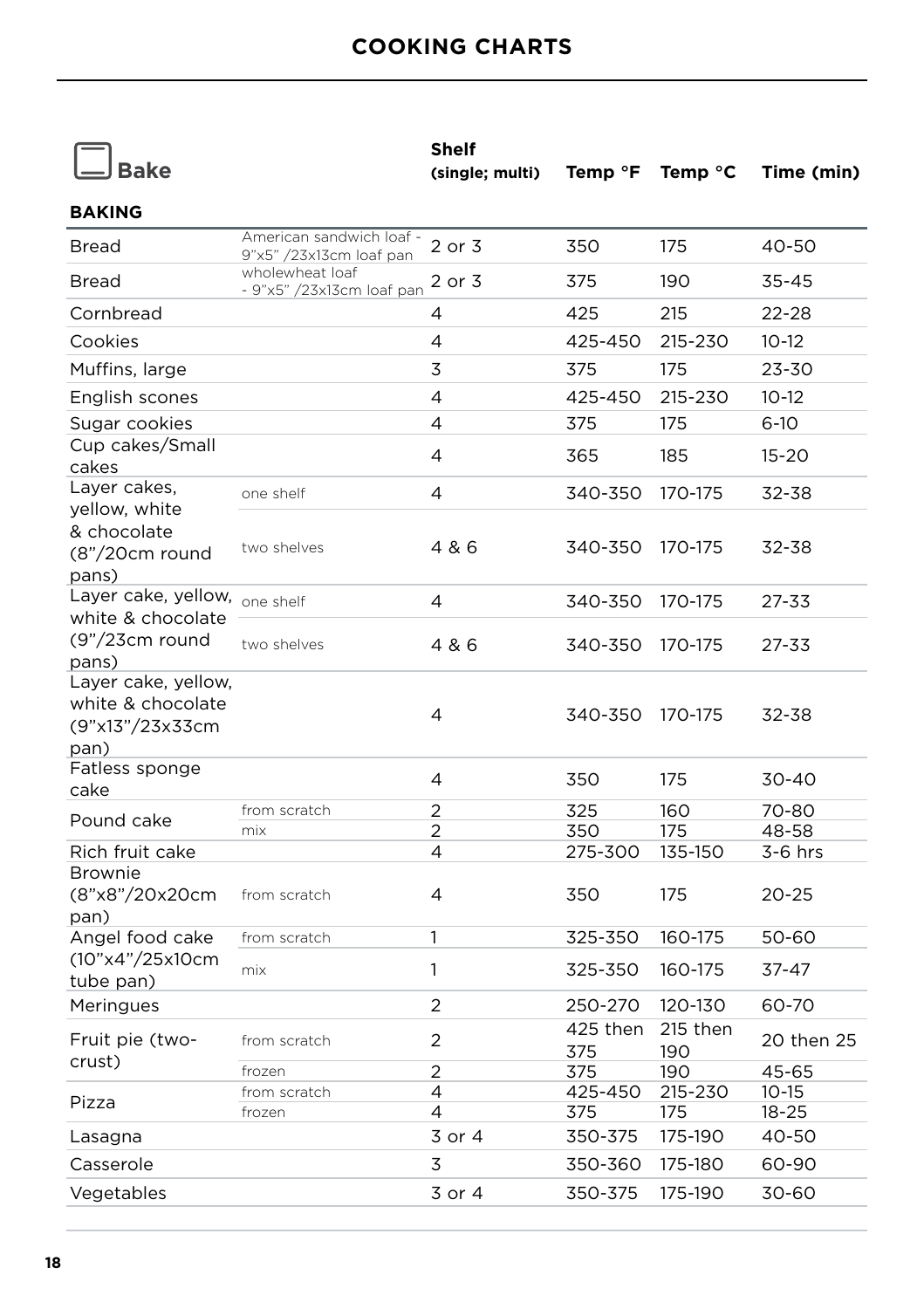

 $\overline{\phantom{0}}$ 

| — www.am                           |                                         | when        | $I = II$           | T                  |                         |  |
|------------------------------------|-----------------------------------------|-------------|--------------------|--------------------|-------------------------|--|
| <b>BAKING</b>                      |                                         |             |                    |                    |                         |  |
| Pastry shell                       | baked 'blind'                           | 4           | 350                | 175                | $20 - 30$               |  |
| Pumpkin pie                        | bake pastry 'blind' then<br>add filling | 4 then<br>2 | 350<br>then<br>375 | 175<br>then<br>190 | 20-30 then<br>30-35     |  |
| Baked cheesecake (in 'water bath') |                                         | 3           | 300                | 150                | 55-60                   |  |
| Quiche                             | bake pastry 'blind' then<br>add filling | 4           | 350                | 175                | 20-30 then<br>$20 - 30$ |  |
|                                    | from scratch                            | 4           | 425                | 215                | $10 - 15$               |  |
| Pizza                              | frozen                                  | 4           | 350                | 175                | $18 - 25$               |  |
| Crème caramel                      | (in 'water bath')                       | 3           | 350                | 175                | $35 - 40$               |  |
| Crème brulee                       | (in 'water bath')                       | 3           | 275                | 135                | $40 - 45$               |  |

| <b>Classic Bake</b>                |                                         | <b>Shelf</b> | Temp <sup>o</sup> F | Temp $\degree$ C | Time (min)              |
|------------------------------------|-----------------------------------------|--------------|---------------------|------------------|-------------------------|
| <b>BAKING</b>                      |                                         |              |                     |                  |                         |
| Pie crust                          | baked 'blind'                           | 4            | 375                 | 190              | $20 - 30$               |
| English custard<br>tart            |                                         | 2            | 430 then<br>300     | 220 then<br>150  | 10 then 30              |
| Baked cheesecake (in 'water bath') |                                         | 3            | 325                 | 160              | 55-60                   |
| Quiche                             | bake pastry 'blind' then<br>add filling | 4            | 375                 | 190              | 20-30 then<br>$30 - 35$ |
| Crème caramel                      | (in 'water bath')                       | 3            | 350                 | 175              | $35 - 40$               |
| Crème brulee                       | (in 'water bath')                       | 3            | 275                 | 135              | $40 - 45$               |
| Rich fruit cake                    |                                         | 4            | 275-300             | 135-150          | $3-6$ hrs               |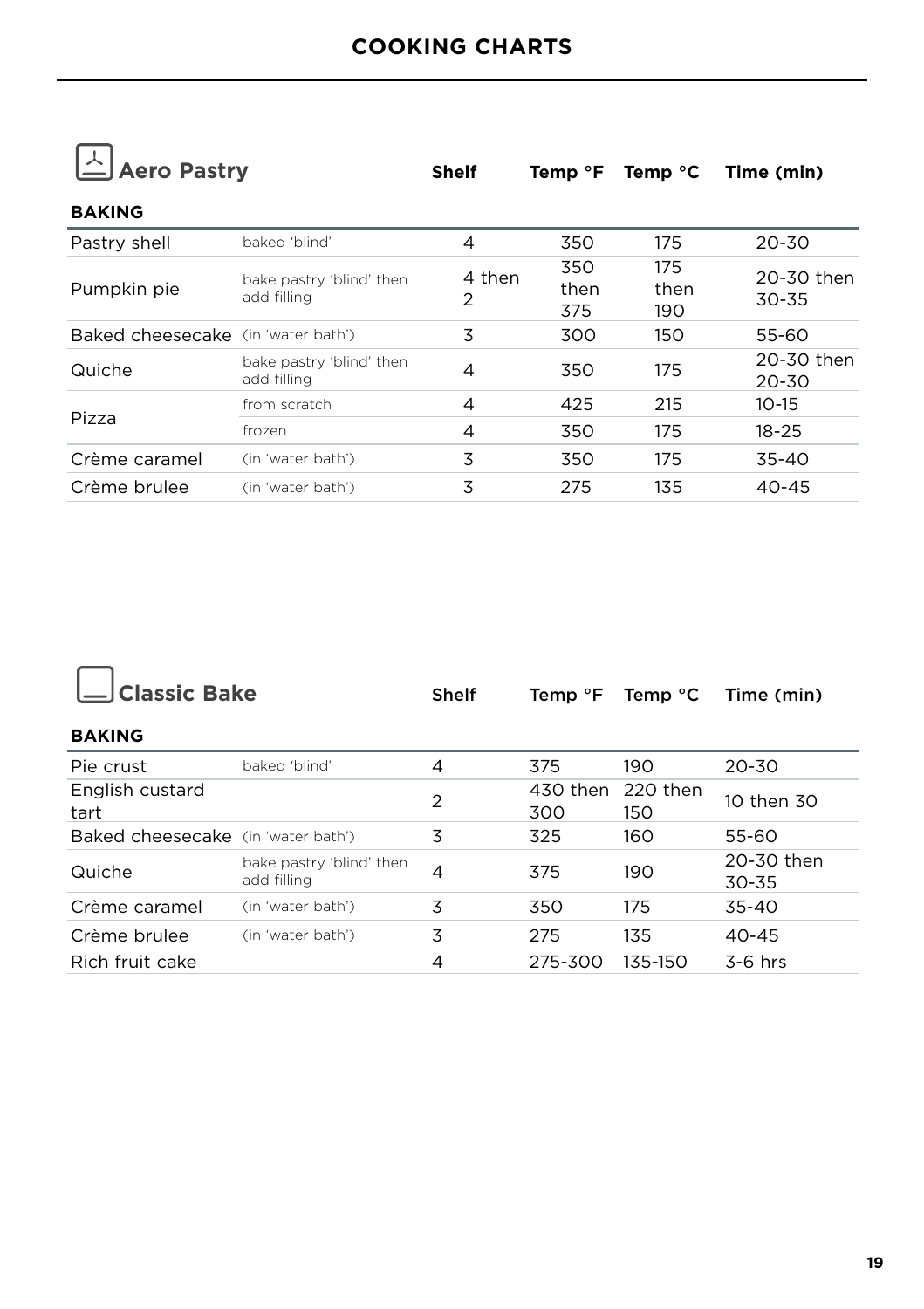| <b>Shelf</b>   | <b>Broil setting Time (min)</b> |           |
|----------------|---------------------------------|-----------|
|                |                                 |           |
| $\overline{7}$ | HI                              | $8-10$    |
| 6 or 7         | HI                              | $10 - 15$ |
| 6 or 7         | HI                              | $12 - 15$ |
|                |                                 |           |
|                |                                 |           |
| $\overline{7}$ | HI                              | $15 - 20$ |
| 7              | HI                              | $20 - 25$ |
|                |                                 |           |
|                |                                 |           |
| $\overline{7}$ | HI                              | $15 - 20$ |
| 6 or 7         | HI                              | $15 - 20$ |
| 7              | HI                              | $4 - 7$   |
|                |                                 |           |
|                |                                 |           |
|                |                                 | $10 - 15$ |
|                |                                 |           |
| 6 or 7         | HI                              | $8-12$    |
| 6 or 7         | HI                              | $15 - 20$ |
|                | 6 or 7                          | HI        |

\* Some models only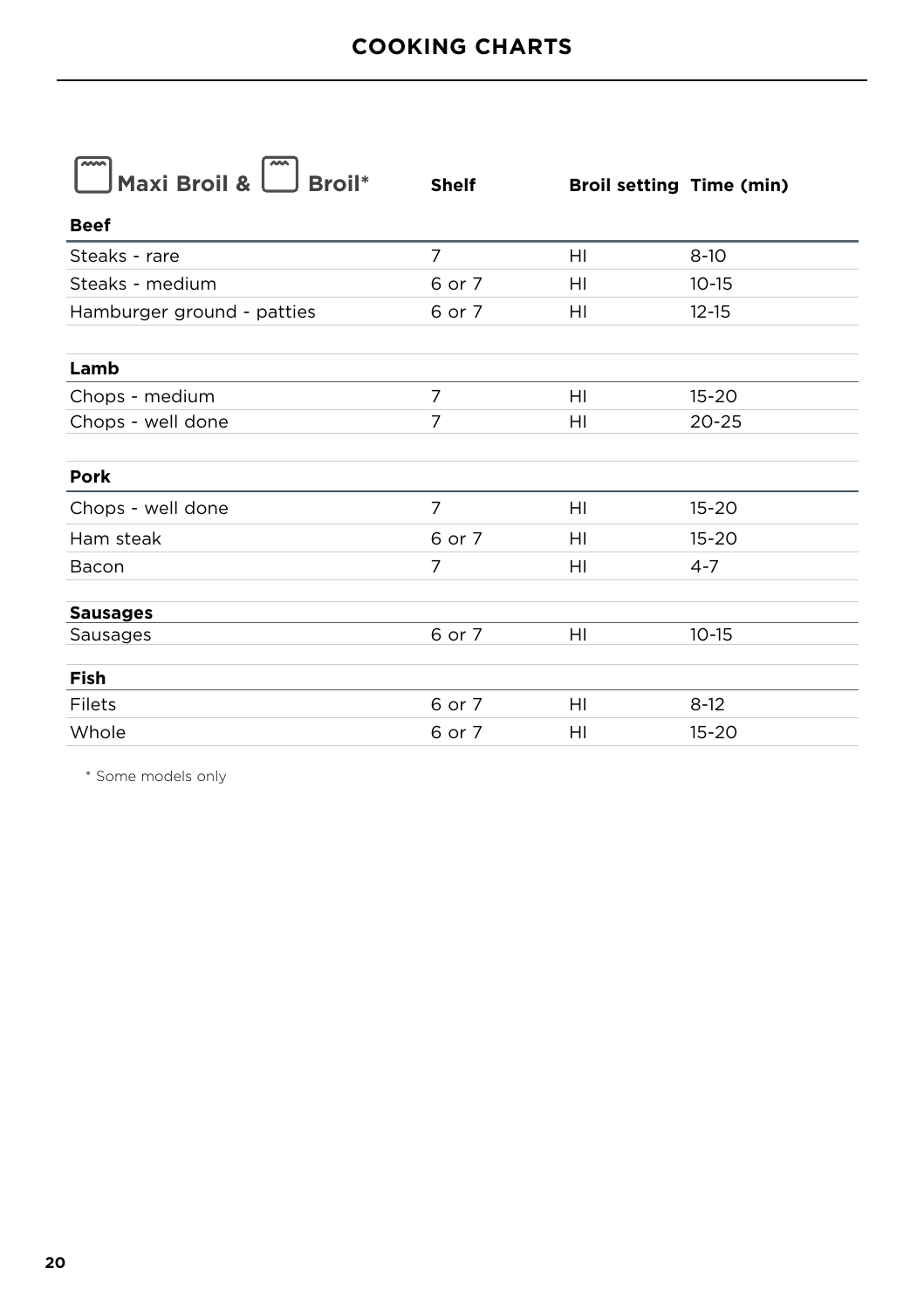| $\sim$<br><b>Aero Broil</b>         |           | <b>Shelf</b> | Temp <sup>o</sup> F | Temp $\degree$ C | Time (min)           |
|-------------------------------------|-----------|--------------|---------------------|------------------|----------------------|
| <b>Beef</b>                         |           |              |                     |                  |                      |
|                                     | rare      | 4            | 325                 | 160              | 18-32 per<br>lb/450g |
| Boneless roast 1-4<br>lb/ 450-1800g | medium    | 4            | 325                 | 160              | 25-40 per<br>lb/450g |
|                                     | well done | 4            | 325                 | 160              | 30-55 per<br>lb/450g |
| Lamb                                |           |              |                     |                  |                      |
| Chops - medium                      |           | 6 or 7       | 400-440             | 200-225          | $15 - 20$            |
| Chops - well done                   |           | 6 or 7       | 400-440             | 200-225          | $20 - 25$            |
| Rack - medium                       |           | 5            | 400-410             | 200-210          | $20 - 30$            |
| Pork                                |           |              |                     |                  |                      |
| Chops - well done                   |           | 6 or 7       | 375-410             | 190-210          | $20 - 25$            |
| <b>Chicken</b>                      |           |              |                     |                  |                      |
| Whole                               |           | 3            | 340-360             | 170-180          | 30-35 per<br>lb/450q |
| Boneless pieces                     |           | 5            | 350-375             | 175-190          | 30-50                |
| Bone-in pieces                      |           | 5            | 350-375             | 175-190          | 30-50                |
| Fish                                |           |              |                     |                  |                      |
| Filets                              |           | 6 or 7       | 400-425             | 200-220          | $8-12$               |
| Whole                               |           | 6 or 7       | 400-425             | 200-220          | $15 - 20$            |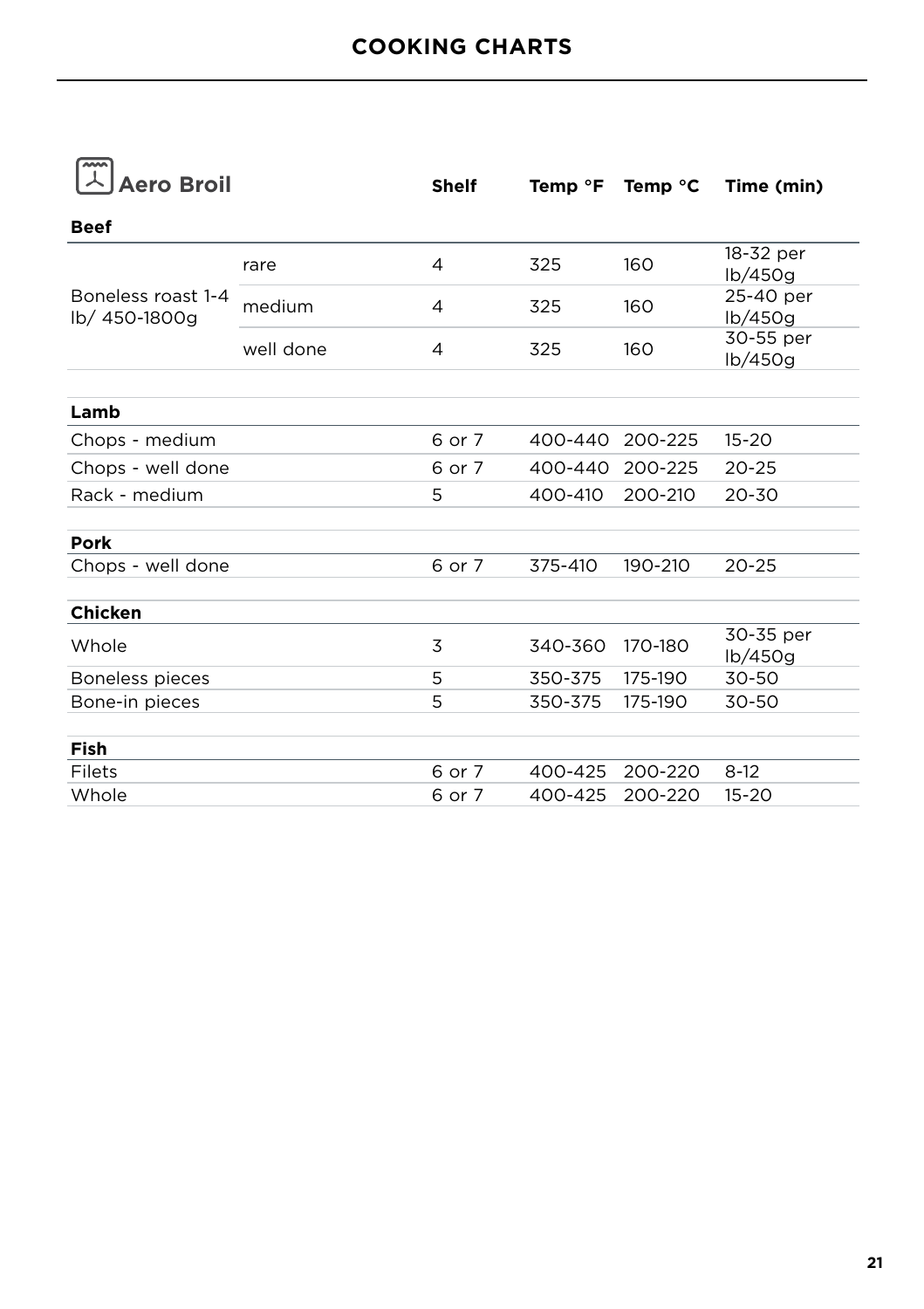**22** Roasting meat

| Roasting meat                                                                                                  |
|----------------------------------------------------------------------------------------------------------------|
| We recommend you use the meat probe to accurately judge when meat is cooked to your preference. 'Time per      |
| lb/450g' is a rough guide and should only be used to estimate when the meat will be ready. Cooking with ROAST, |
| TRUE AERO, AERO BAKE, and AERO BROIL will take less time than with BAKE.                                       |

|                                         | Shelf | Temp °F<br>Oven | Oven                | Temp °C Temp °F<br>Probe** | Temp °C<br>Probe** | Time (mins per Best<br>lb/450 g) | <b>Function*</b> |
|-----------------------------------------|-------|-----------------|---------------------|----------------------------|--------------------|----------------------------------|------------------|
| Beef                                    |       |                 |                     |                            |                    |                                  |                  |
| Boneless roast - rare                   | М     | 325             | 160                 | I30-140                    | 54-60              | $18 - 32$                        | ROAST            |
| Boneless roast - medium                 |       | 325             | 160                 | 150-160                    | 65-70              | $25 - 40$                        | ROAST            |
| Boneless roast - well done              |       | 325             | 160                 | 165-175                    | 74-79              | 30-55                            | ROAST            |
| Prime or standing rib roast - rare      |       | 325             | 160                 | 130-140                    | 54-60              | $15 - 30$                        | ROAST            |
| Prime or standing rib roast - medium    | М     | 325             | 160                 | 150-160                    | 65-70              | 20-35                            | ROAST            |
| Prime or standing rib roast - well done | M     | 325             | 160                 | 165-175                    | 74-79              | 25-40                            | ROAST            |
| Leg of Lamb                             |       |                 |                     |                            |                    |                                  |                  |
| With bone - medium                      | M     | 325             | 160                 | 150-160                    | 65-70              | $18 - 28$                        | ROAST            |
| With bone - well done                   |       | 325             | 160                 | 165-175                    | 74-79              | 20-33                            | ROAST            |
| Boneless - medium                       |       | 325             | 160                 | 150-160                    | 65-70              | $20 - 35$                        | ROAST            |
| Boneless - well done                    | М     | 325             | 160                 | 170-175                    | 77-79              | $25 - 45$                        | ROAST            |
| Veal                                    |       |                 |                     |                            |                    |                                  |                  |
| Medium                                  | М     | 325             | 160                 | 150-160                    | 65-70              | $20 - 43$                        | ROAST            |
| Well done                               | М     | 325             | 160                 | 170-175                    | 77-79              | $25 - 45$                        | ROAST            |
| Chicken                                 |       |                 |                     |                            |                    |                                  |                  |
| Whole                                   | М     |                 | 350-375 175-190 170 |                            | 75                 | $15 - 20$                        | TRUE AERO        |

\*\* Some models only (may be purchased separately).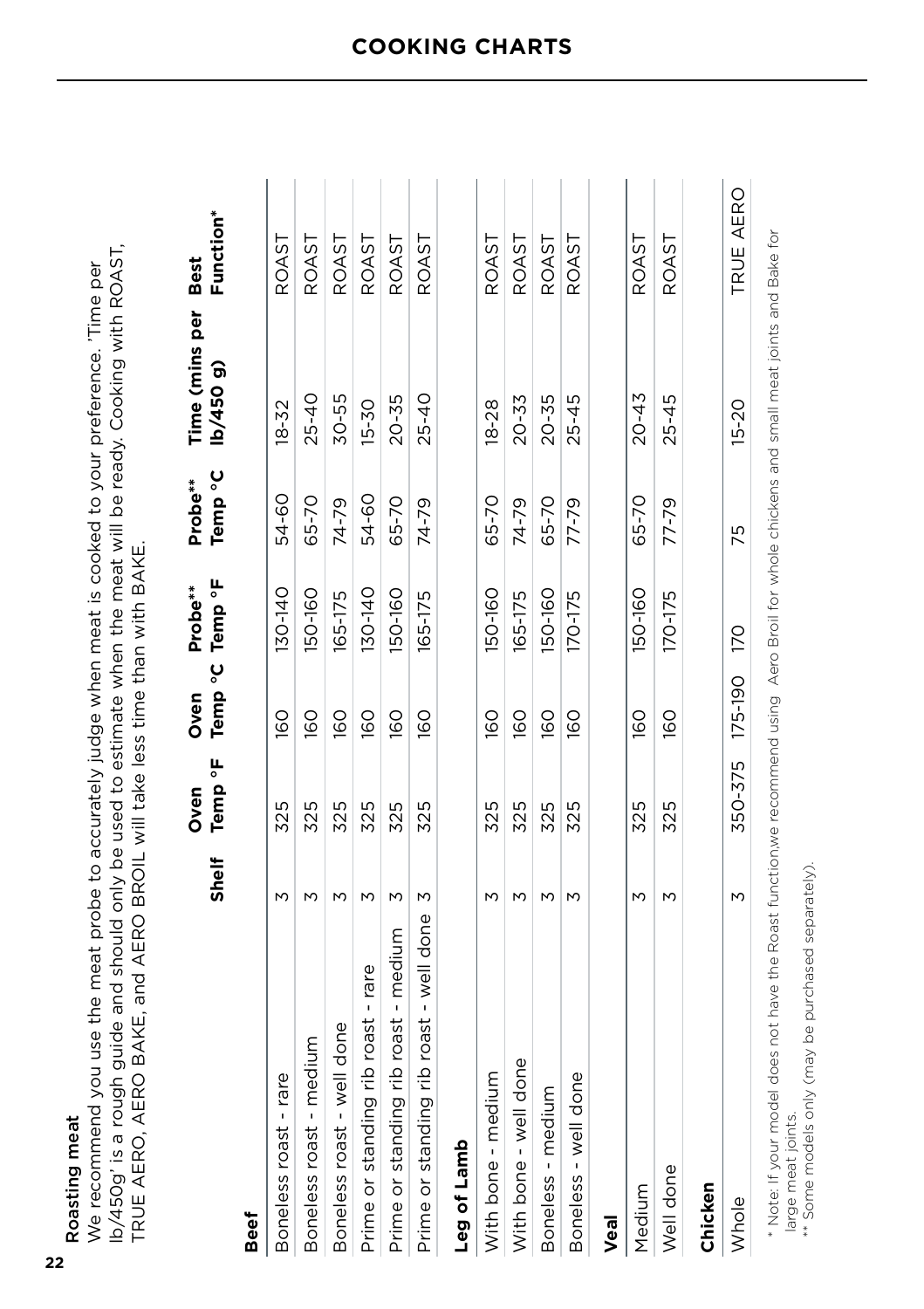|                                                                                                                                                                                                                               | <b>Shelf</b> | Temp °F Temp °C Temp °F<br>Oven | Oven | Probe**          | Temp °C<br>Probe** | Time (mins per Best<br>lb/450 g)          | Function* |
|-------------------------------------------------------------------------------------------------------------------------------------------------------------------------------------------------------------------------------|--------------|---------------------------------|------|------------------|--------------------|-------------------------------------------|-----------|
| Turkey                                                                                                                                                                                                                        |              |                                 |      |                  |                    |                                           |           |
| $8-15$ lb/~3.5-7kg - unstuffed                                                                                                                                                                                                |              | 325                             | 091  | $\overline{170}$ | 75                 | $12 - 15$                                 | TRUE AERO |
| 8-15 $\frac{15}{2.5} - 3.5 - 7$ kg - stuffed                                                                                                                                                                                  |              | 325                             | 160  | 170              | 75                 | $15 - 20$                                 | TRUE AERO |
| $16 - 24$ $1b$ /-7-10kg - unstuffed                                                                                                                                                                                           |              | 325                             | 160  | 170              | 75                 | $10 - 15$                                 | TRUE AERO |
| 16-24 lb/~7-10kg - stuffed                                                                                                                                                                                                    |              | 325                             | 160  | 170              | 52                 | $15 - 20$                                 | TRUE AERO |
| Pork                                                                                                                                                                                                                          |              |                                 |      |                  |                    |                                           |           |
| Boneless roast                                                                                                                                                                                                                | М            | 325                             | 160  | 160-175          | 71-79              | $30 - 45$                                 | AERO BAKE |
| Venison*                                                                                                                                                                                                                      |              |                                 |      |                  |                    |                                           |           |
| Rare                                                                                                                                                                                                                          | 4            | 425                             | 225  | 120-130          | 49-54              | $71/2$ per $1\degree/2.5$<br>cm thickness | AERO BAKE |
| Medium rare                                                                                                                                                                                                                   | 4            | 425                             | 225  | 130-140          | 54-60              | 9 per 1"/2.5 cm<br>thickness              | AERO BAKE |
| s strates that the strategy of the strategy of the strategy of the strategy of the strategy of the strategy of the strategy of the strategy of the strategy of the strategy of the strategy of the strategy of the strategy o |              |                                 |      |                  |                    |                                           |           |

\*Brown in an oiled skillet or frying pan on high heat prior to roasting. The internal temperature of venison rises more on standing due to the<br>high cooking temperature, therefore the suggested probe settings are lower than \*Brown in an oiled skillet or frying pan on high heat prior to roasting. The internal temperature of venison rises more on standing due to the high cooking temperature, therefore the suggested probe settings are lower than other rare or medium rare meats.

\*\* Some models only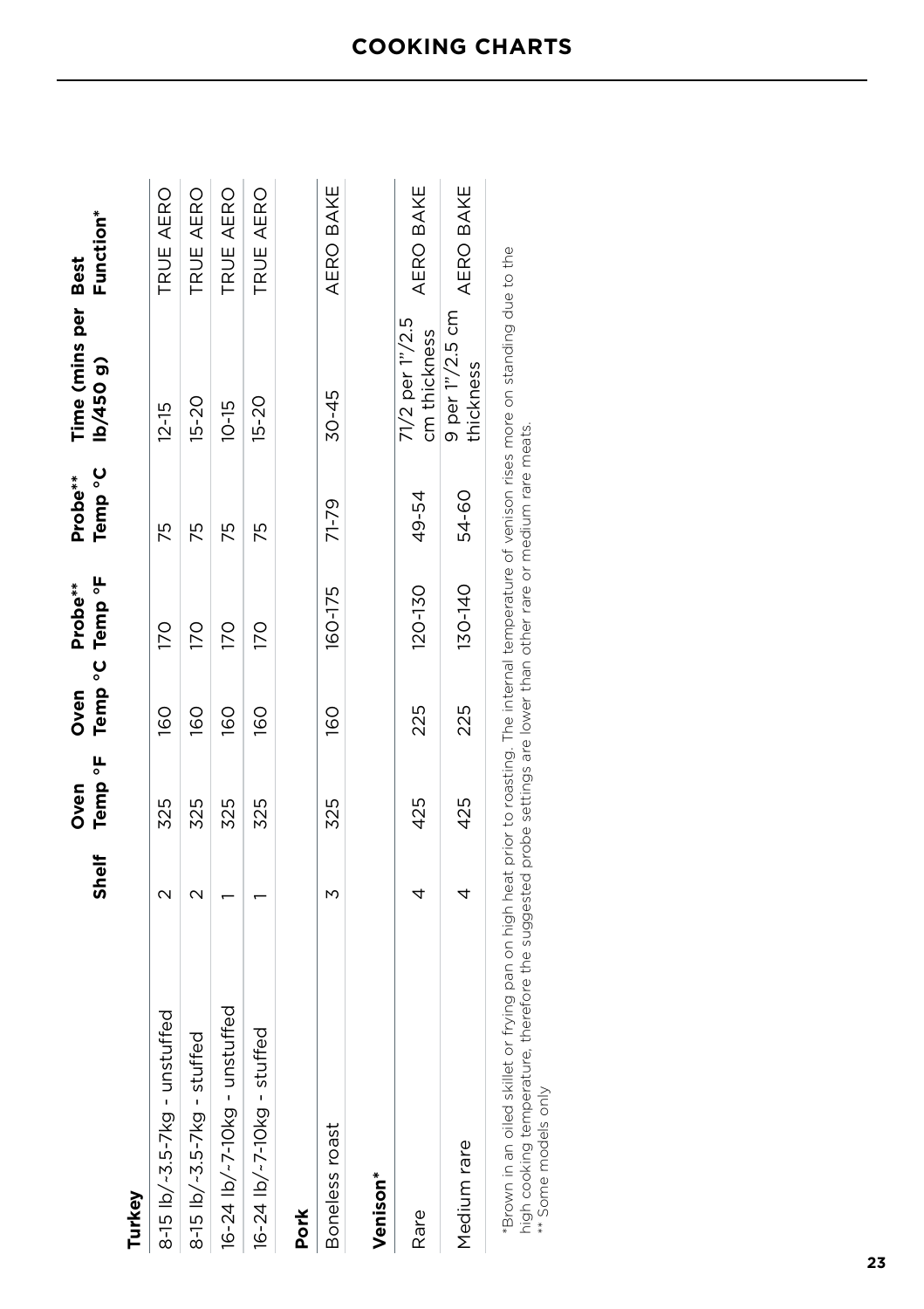- You can set the oven(s) to automatically turn on later, cook for a preset time (cooking time), then automatically turn off at a preset stop time. See the example and instructions below (steps 1 to 7).
- If you start cooking manually and only want the oven to turn off automatically after a set cooking time: simply set the cooking time following steps 1 to 3 below and selecting a function and temperature. The oven will automatically turn off when the cooking time is over.
- Alternatively you can simply set the time of day you wish to the oven to turn off. Follow steps 4 and 5. The oven will automatically turn off when the stop time is reached.
- You may have the timer on at the same time as automatic cooking.
- You cannot use a meat probe when using automatic cooking.
- **Double oven models only:** you may set one or both ovens to cook automatically. If one oven is set for automatic cooking you may still use the other normally.

### IMPORTANT!

**Safe food handling: leave food in the oven for as short a time as possible before and after cooking or defrosting. This is to avoid contamination by organisms which may cause food poisoning. Take particular care during warmer weather.**

Example: It is 11:05 a.m. You want your food to cook for 1 hour, and you would like it to be ready by lunchtime (12:30 p.m).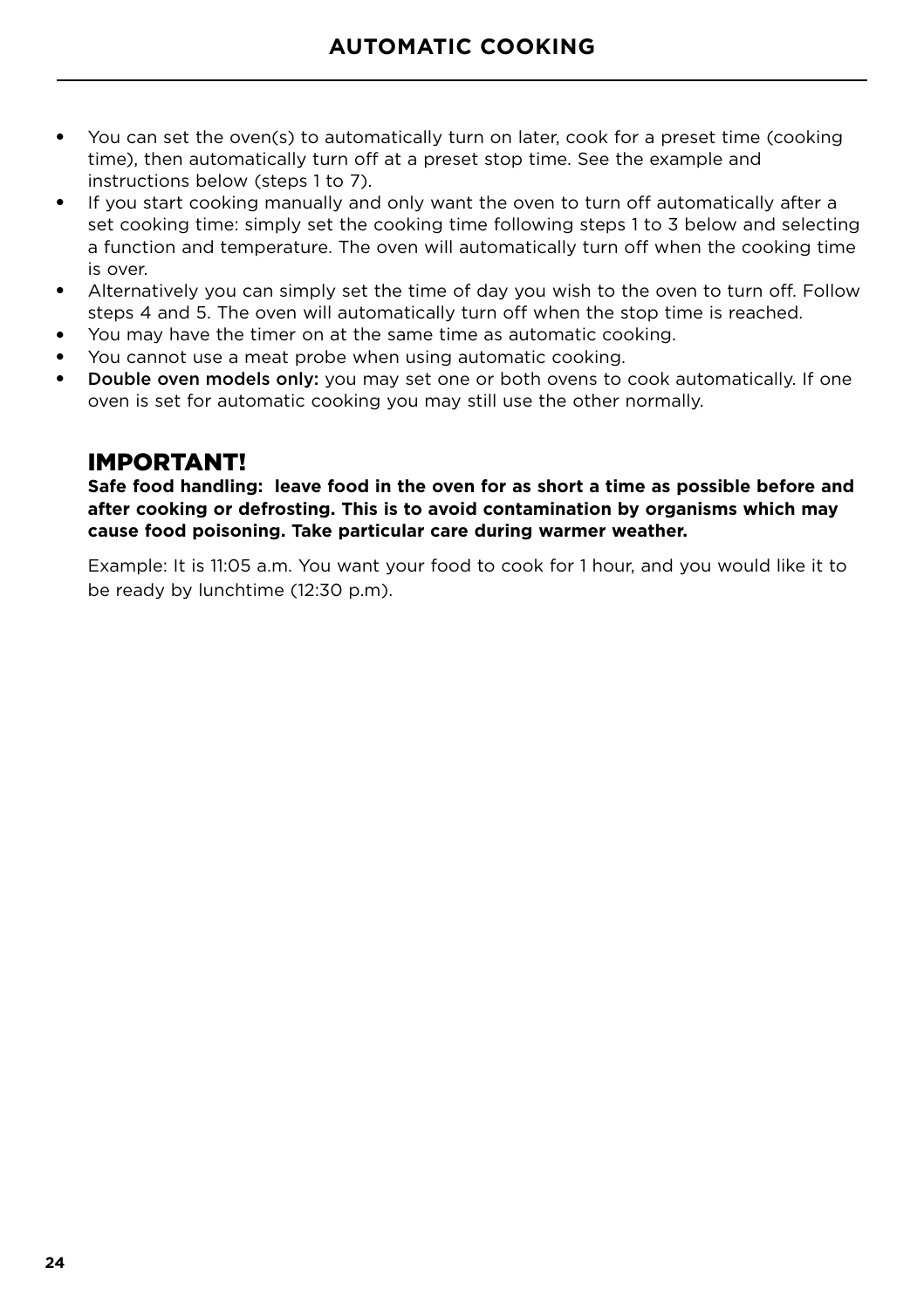#### **Select function and temperature**

#### Double oven models only:

To set automatic cooking for an oven - press the UPPER or LOWER selector button.



1 Select a function. 2 Adjust the temperature. The function halo will glow white.



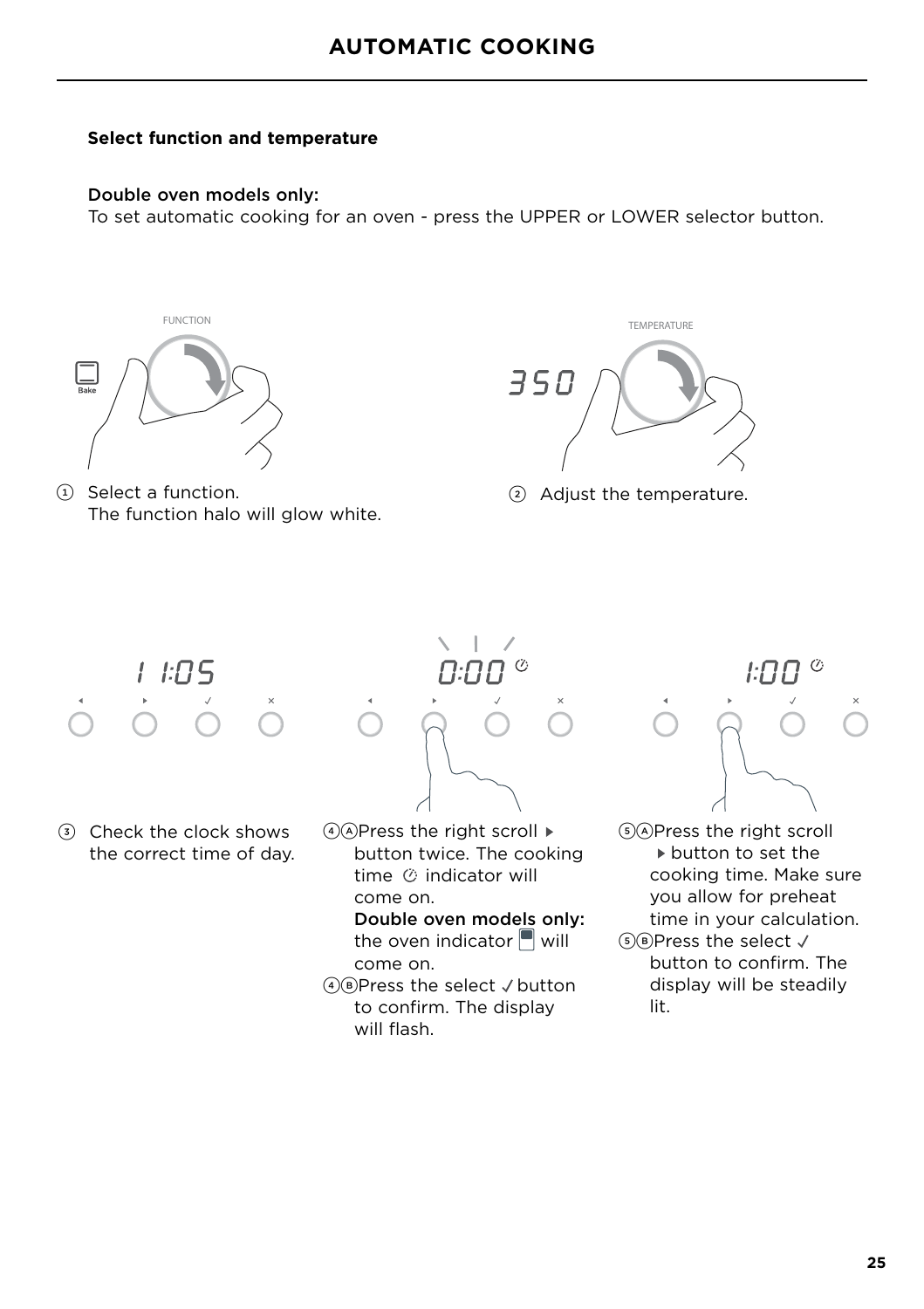#### **Set the stop time**



 $\widehat{A}(\widehat{A})$ Press the right scroll  $\stackrel{\cdot}{\triangleright}$  button to scroll to the stop time  $\mathbb O$  indicator.  $(6)$ B)Press the select  $\checkmark$  button to confirm. The display will flash.



 $(7)$  ( $\lambda$ ) Press the right scroll  $\blacktriangleright$  button to set the time you would like your food to be ready by (ie the stop time).  $(7)$ B)Press the select  $\checkmark$  button to confirm.

The display will be steadily lit.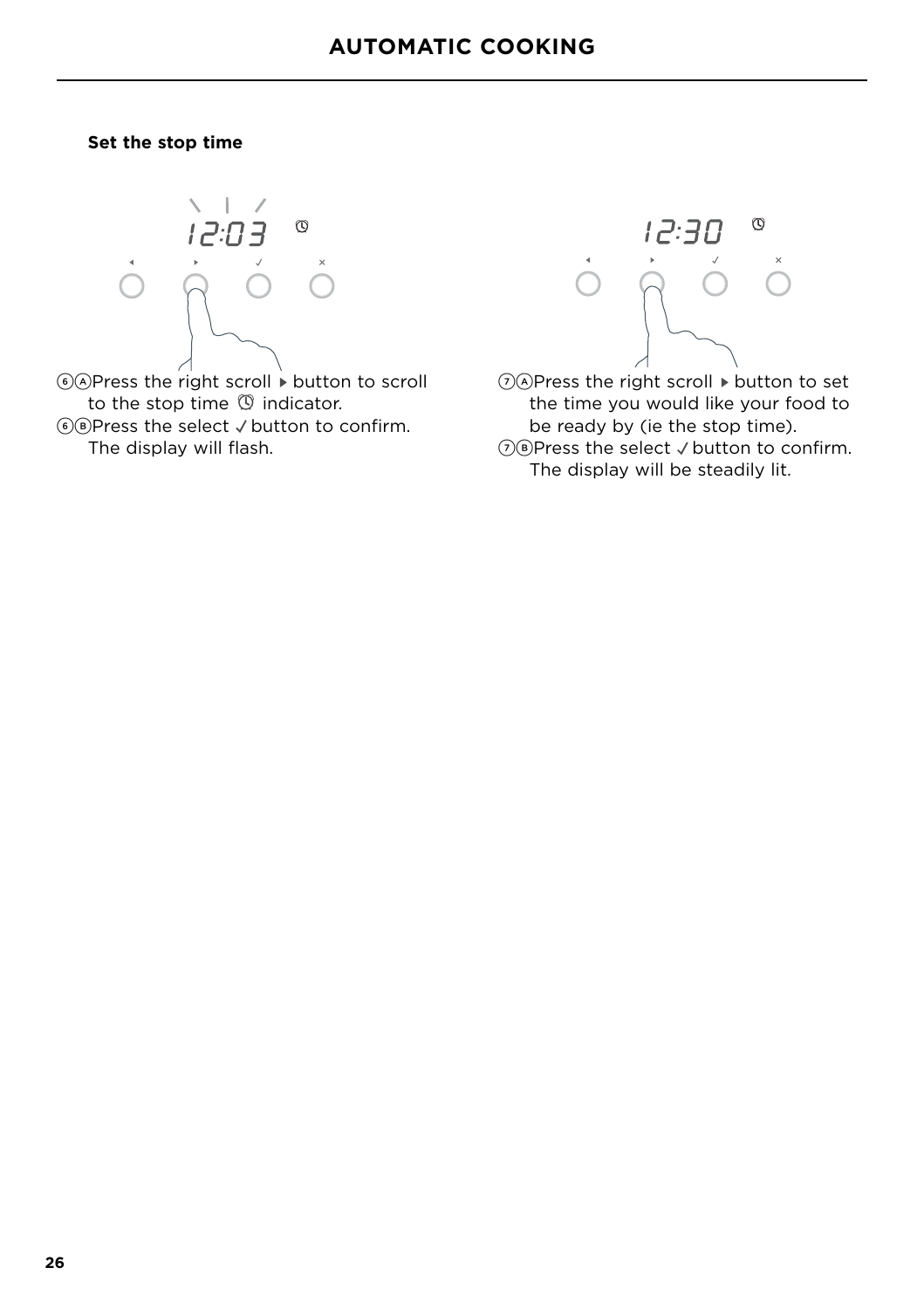#### Double oven models only:

To set automatic cooking for the second oven - press the UPPER or LOWER selector button to select the second oven and repeat steps 1-7 above.

#### When automatic cooking is set

- The oven and the lights will stay off, the halos will be unlit, but your oven is now set for automatic cooking. It will automatically turn on at the required time.
- **•** In a few seconds, the display will show the time of day with the cooking time  $\oslash$  and stop time  $\mathbb O$  indicators lit and oven indicator light of the currently selected oven (double oven models only).
- Note: you can modify the function and temperature while the oven is waiting to start cooking.

#### When the stop time is reached

The oven will automatically turn off and a long tone will sound.

#### To check the set cooking time and stop time

(Double oven models only: Press the UPPER or LOWER button to select the oven you wish to check).

Use the scroll  $\triangle$  buttons.

#### To change the cooking or stop time

(Double oven models: Press the UPPER or LOWER button to select the oven you wish to adjust).

Use the right scroll  $\triangleright$  button to scroll to the cooking time  $\oslash$  or the stop time  $\oslash$ , press  $\sqrt{ }$  to select the one you want change and use the scroll  $\rightarrow$  buttons to change the time. Press  $\sqrt{t}$  to confirm.

#### To see the current time of day

Press the cancel x button.

To cancel automatic cooking Turn the function dial to Off  $\lceil \cdot \rceil$ .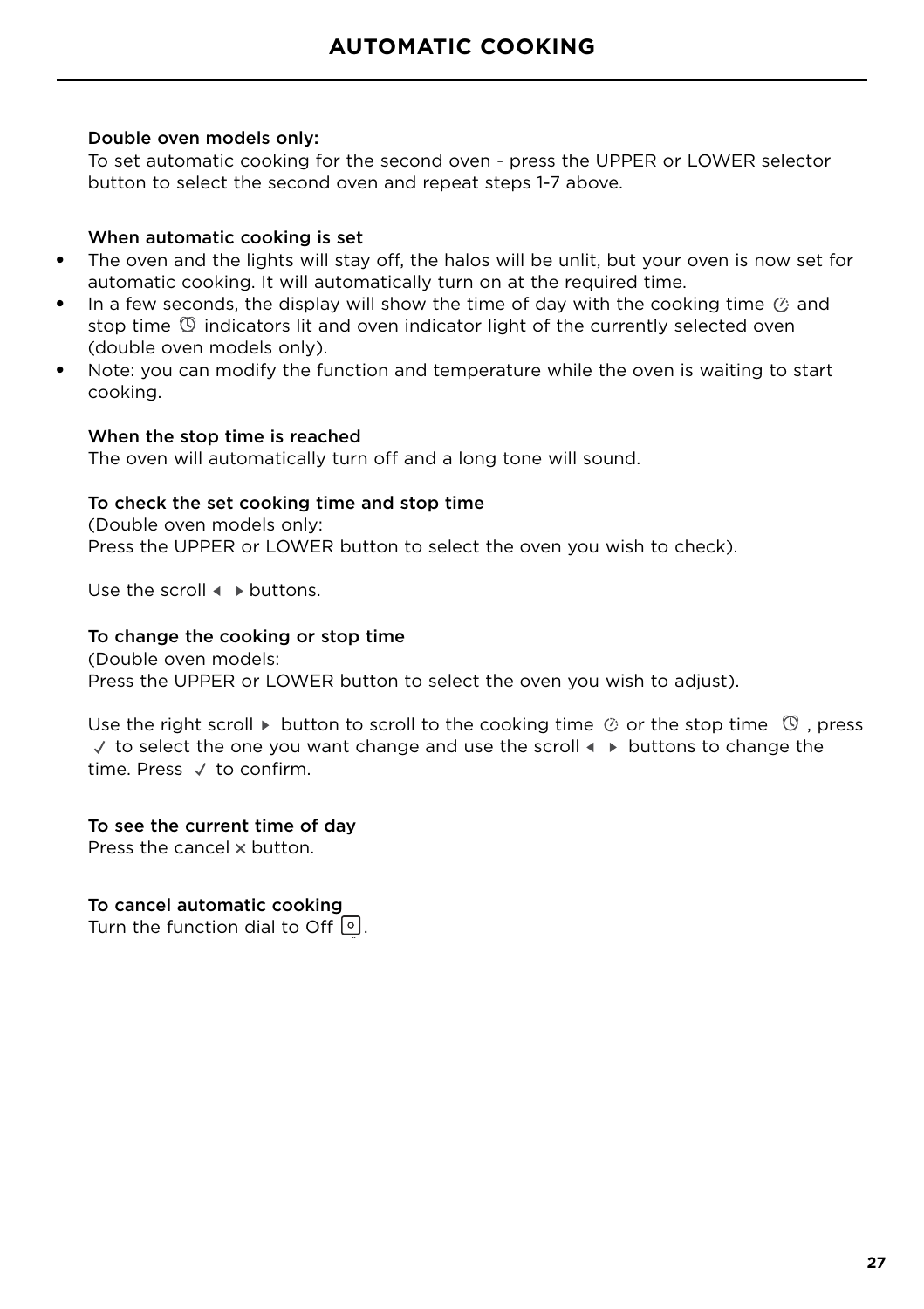The meat probe is supplied with some models only. For other models it may be purchased separately. For further information or to purchase a meat probe, contact Customer Care, your authorized service centre or visit our website www.fisherpaykel.com.

#### **Using the meat probe**

Use your meat probe to accurately judge when your meat is perfectly cooked. You can use the probe with any function.

Double oven models only: you can use the meat probe in either oven. Press the UPPER or LOWER selector button to select the oven you wish to use and then follow the steps below.



 $(1)$  Select the oven function and temperature. Preheat the oven if appropriate. Remember Roast and Aero Broil do not require preheating.



- 2 Insert the metal probe horizontally into the center of the thickest part of the fully defrosted meat. The thicker the meat, the longer it will take to cook, so it is important that the probe is measuring the temperature of the meat at its thickest point. Make sure the probe does not touch bone, fat or gristle, as these will heat up more quickly than the lean meat.
- 3 Place the meat in the roasting (or other suitable uncovered) dish.
- 4 When the oven has preheated (if required) to the set temperature, place the dish in the oven and insert the plug end of the meat probe into the probe socket, using an oven mitt if the oven is hot. The probe socket is on the left hand side of the oven, between shelf positions 4 and 5. Make sure the probe is pushed completely into the socket, then close the oven door.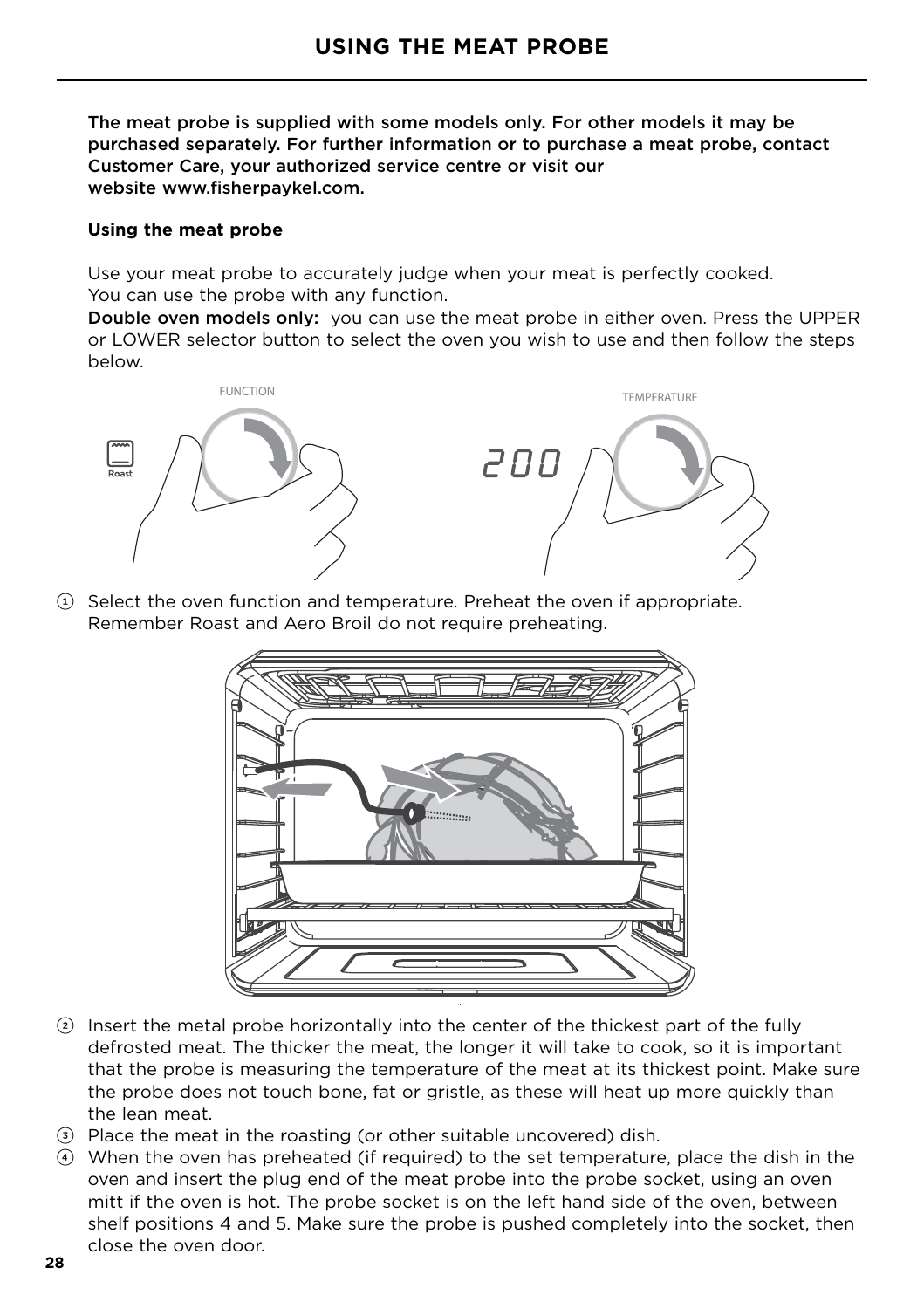

- $(4)$ APress the right scroll  $\blacktriangleright$  button 4 times and the meat probe indicator will come on and the display will show 148.
- $(4)$ B)Press the select  $\vee$  button to confirm.
	- The display will then flash  $H\Box G$ .



- 6 Press select to confirm:
- the meat probe indicator will remain on
- the display will alternate between the set temperature and the internal temperture of the meat.

#### Tips for using the meat probe

- You can still use the timer when the meat probe is in use.
- You cannot use the meat probe with Automatic cooking.
- The internal temperature of the meat will continue to rise by  $35-45^{\circ}F / 2-8^{\circ}C$  after you have removed it from the oven, so allow for this in your calculations. Cover with foil and let it rest for 15 to 20 minutes.
- If you wish to remove the meat from the oven (eg basting), unplug the meat probe from the socket but do not remove it from the meat. The display will show -- . When you are ready to resume cooking, re-insert the probe plug into the socket and the display will will alternate between the preset and current internal temperature of the meat.

### IMPORTANT!

- Use only the meat probe supplied with your oven, purchased from your Fisher & **Paykel dealer or replaced under warranty by your nearest Fisher & Paykel Authorized Repairer.**
- **Hold the meat probe at the handle when inserting and removing it from food and the meat probe socket.**
- **Remember to remove the meat probe from the oven before you start a self-clean cycle.**
- Do not store the probe in the oven.
- **Only use the probe with fully defrosted food.**
- Wash the meat probe in mild soapy water but do not immerse. **It is NOT dishwasher safe.**



 $(5)$  Use the scroll  $\triangle$  buttons to set the required meat temperature (eg  $167^{\circ}F / 75^{\circ}C$ ).

To cancel the meat probe at any stage Press and hold the cancel x button until the display returns to the time of day.

7AWhen the preset temperature is reached:

- a tone will sound every 15 seconds
- the oven will turn off
- the display will show time of day.
- $(7)$ B)Press the cancel  $\times$  button to cancel the tone.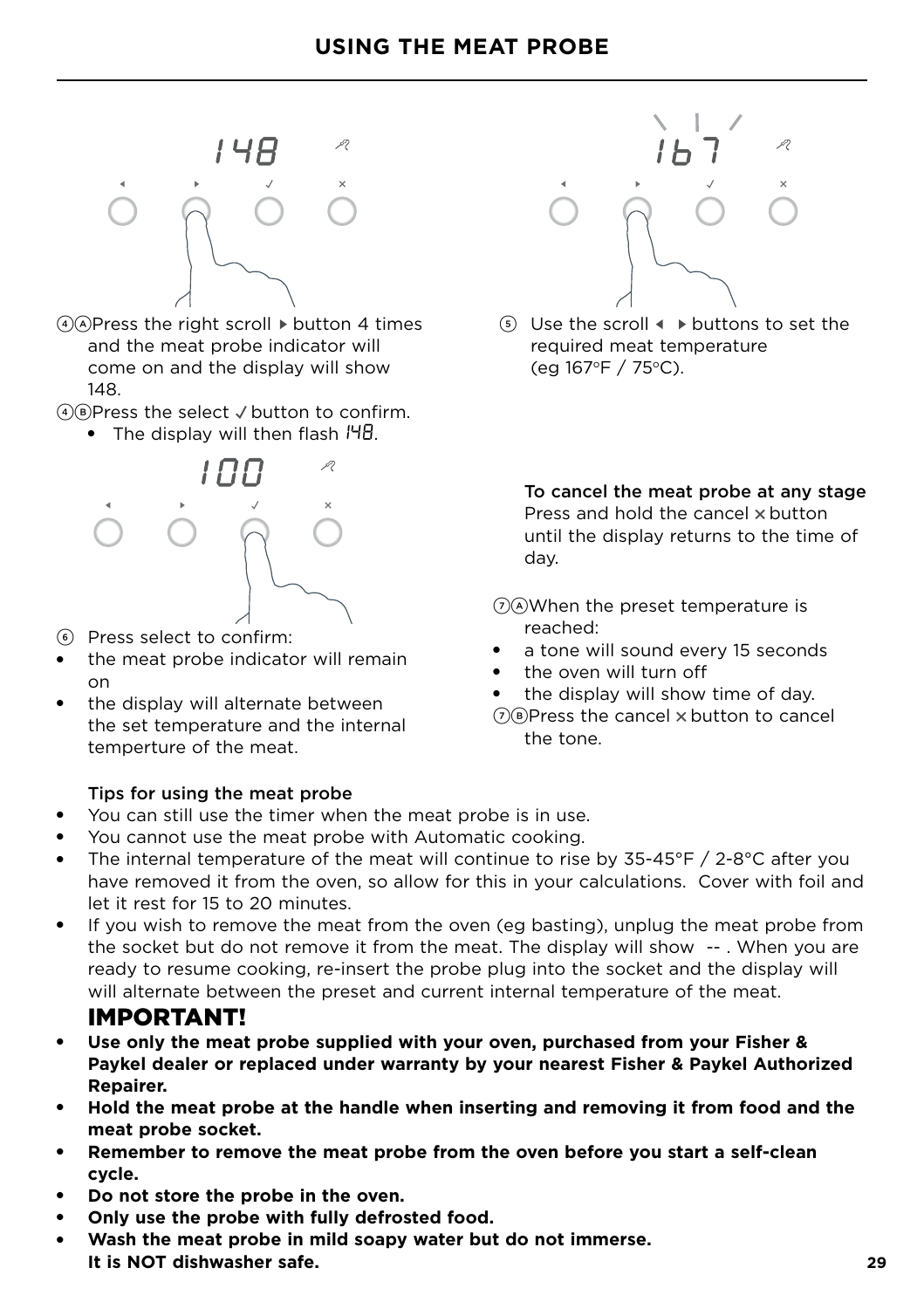You can set your oven to:

- display the temperature in degrees Celsius or Fahrenheit
- give audio feedback (tones and beeps) or operate quietly
- display time as 12-hr or 24-hr
- operate with the display off
- have its lights on or off during cooking
- operate in Sabbath setting (see 'Sabbath setting' following).

Note: You cannot change the user preference settings when your oven is operating or set for automatic cooking.

#### **How to change preference settings**



- $(1)$  Check the function dial(s) are set to OFF and the display shows the time of day.
- $\bullet$  If you're unsure, press the cancel  $\times$ button twice.

24Hr

2 Press and hold the scroll  $\blacklozenge$   $\blacktriangleright$  buttons together for 3 seconds to enter the user preference menu.



 $\circled{3}$  Press the right scroll  $\triangleright$  button to scroll to the setting you want to change. Refer to the following table.



- $(4)$  Press the select  $\sqrt{2}$  button to select the particular setting.
- The display will flash.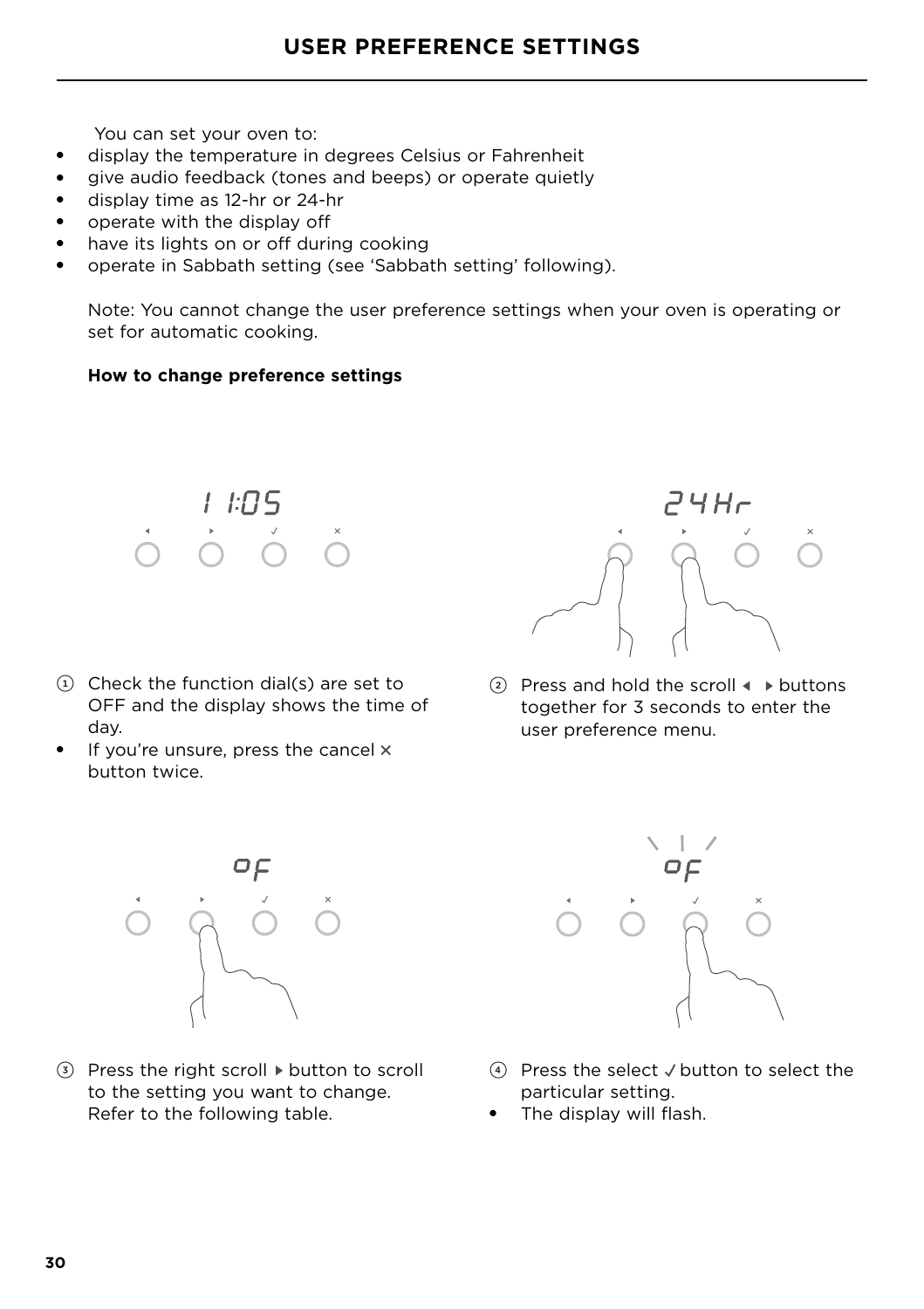

 $(5)$  Press the right scroll  $\triangleright$  button to scroll through the options for that particular setting. Refer to the table below.



- $6$  Press the select  $\sqrt{}$  button to save the new option .
- 7 For all options except 'Display off' : press the cancel  $\times$  button to quit the user preference menu.

| <b>SETTING</b>                                                                                                                                                         | <b>DEFAULT OPTION</b>                     | <b>ALTERNATIVE OPTION(S)</b>               |                                                           |
|------------------------------------------------------------------------------------------------------------------------------------------------------------------------|-------------------------------------------|--------------------------------------------|-----------------------------------------------------------|
| <b>TIME SCALE &amp; 'DISPLAY</b><br>OFF' OPTION                                                                                                                        | 24 HR                                     | <b>12 HR</b>                               | <b>DISPLAY OFF **</b><br>Available on some<br>models only |
| Select between 24-hr<br>or 12-hr clock display<br>(and set the clock) or<br>set 'Display off' option if<br>you only need the basic<br>functionalities of your<br>oven. | $P^{\prime}$ 4 H $\tau^-$                 | $l$ $2Hr$                                  | nFF                                                       |
| <b>TEMPERATURE SCALE</b>                                                                                                                                               | <b>CELSIUS</b>                            | <b>FAHRENHEIT</b>                          |                                                           |
| Select between degrees<br><b>Celsius or Fahrenheit.</b>                                                                                                                |                                           | OĘ                                         |                                                           |
| <b>AUDIO FEEDBACK</b>                                                                                                                                                  | <b>BEEPS/TONES ON</b>                     | <b>BEEPS/TONES OFF</b>                     |                                                           |
| Turn the beeps and tones<br>on or off.*                                                                                                                                | bPon                                      | <i>b P of</i>                              |                                                           |
| <b>OVEN LIGHTS</b>                                                                                                                                                     | <b>LIGHTS ON</b><br><b>DURING COOKING</b> | <b>LIGHTS OFF</b><br><b>DURING COOKING</b> |                                                           |
| Have the light off during<br>cooking if you want to<br>save power or want the<br>food you cook to be a<br>surprise for others.                                         | Lton                                      | $i \in \mathsf{a} \mathsf{F}$              |                                                           |
| <b>SABBATH SETTING</b>                                                                                                                                                 | <b>SABBATH OFF</b><br>5 <sub>b</sub> at   | See 'Sabbath setting' for<br>instructions. |                                                           |

\* The timer tone and alert beeps will sound even if you save the BEEPS/TONES OFF option.

\*\* With this option saved, you can still use the oven, meat probe and timer. The display will remain otherwise unlit. You cannot set automatic cooking when this function has been selected. To quit this option and enable the display, press and hold the cancel  $\times$  button.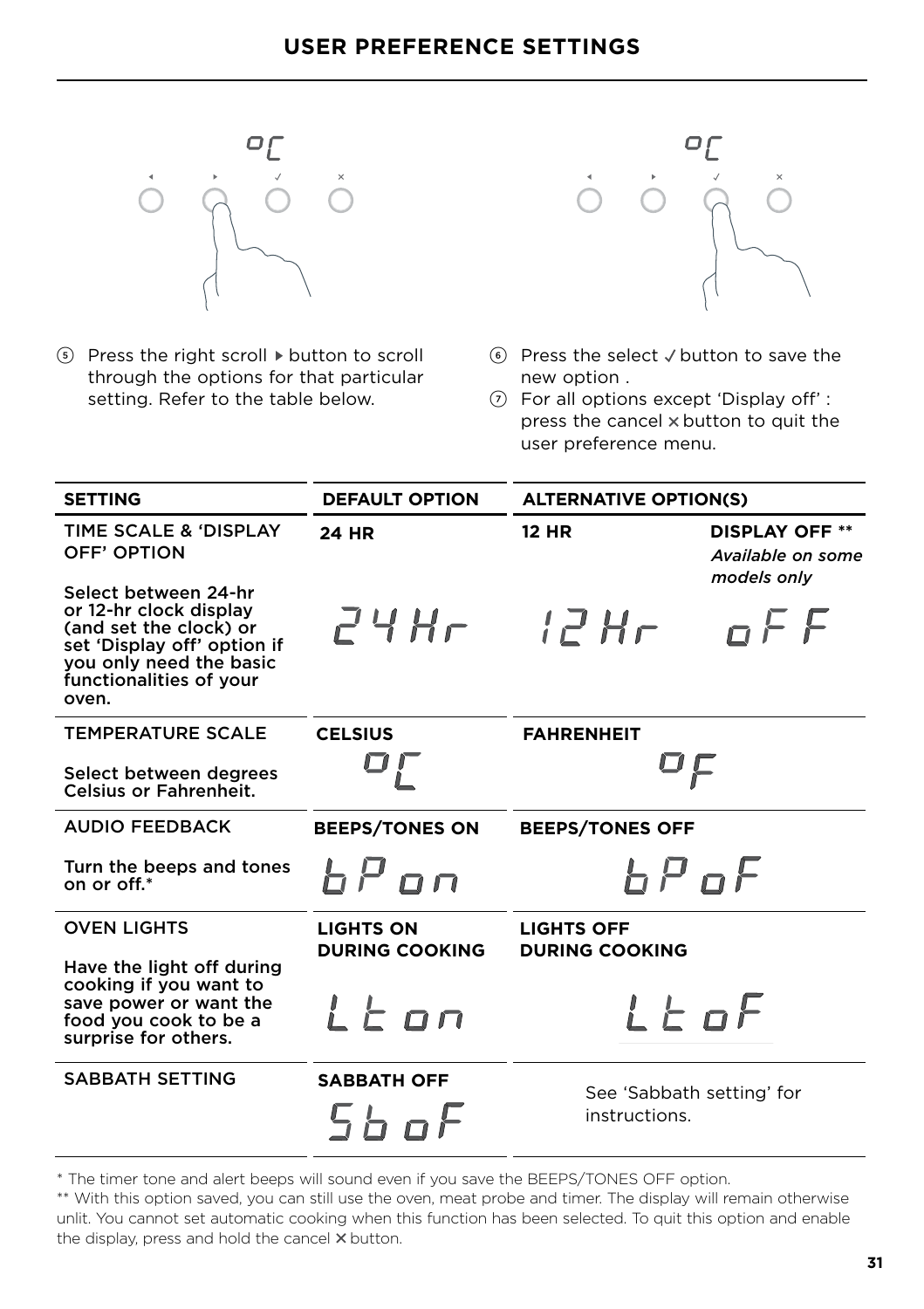This setting is designed for religious faiths that observe a 'no work' requirement on the Sabbath.

#### **While your oven is in Sabbath setting**

- The display, dial halos and indicators will be unlit, the controls will be unresponsive.
- No tones or beeps will sound.
- No alert codes or temperature changes will be displayed.
- The oven lights will stay on. If you want the oven lights to be off during Sabbath setting, first select the 'Lights off' option as described in 'User preference settings', and only then set Sabbath setting.
- Bake  $\Box$  is the only function available in Sabbath setting.

#### **How to set Sabbath setting**



 $(1)$  Press and hold the scroll  $\triangleleft$   $\triangleright$  buttons together for 3 seconds to enter the user preference menu.



- $2)$  Press the right scroll  $\blacktriangleright$  button to scroll to the Sabbath setting.
- $(2)$ B)Press the select button to select Sabbath setting.
- The default option is 'Sabbath off'.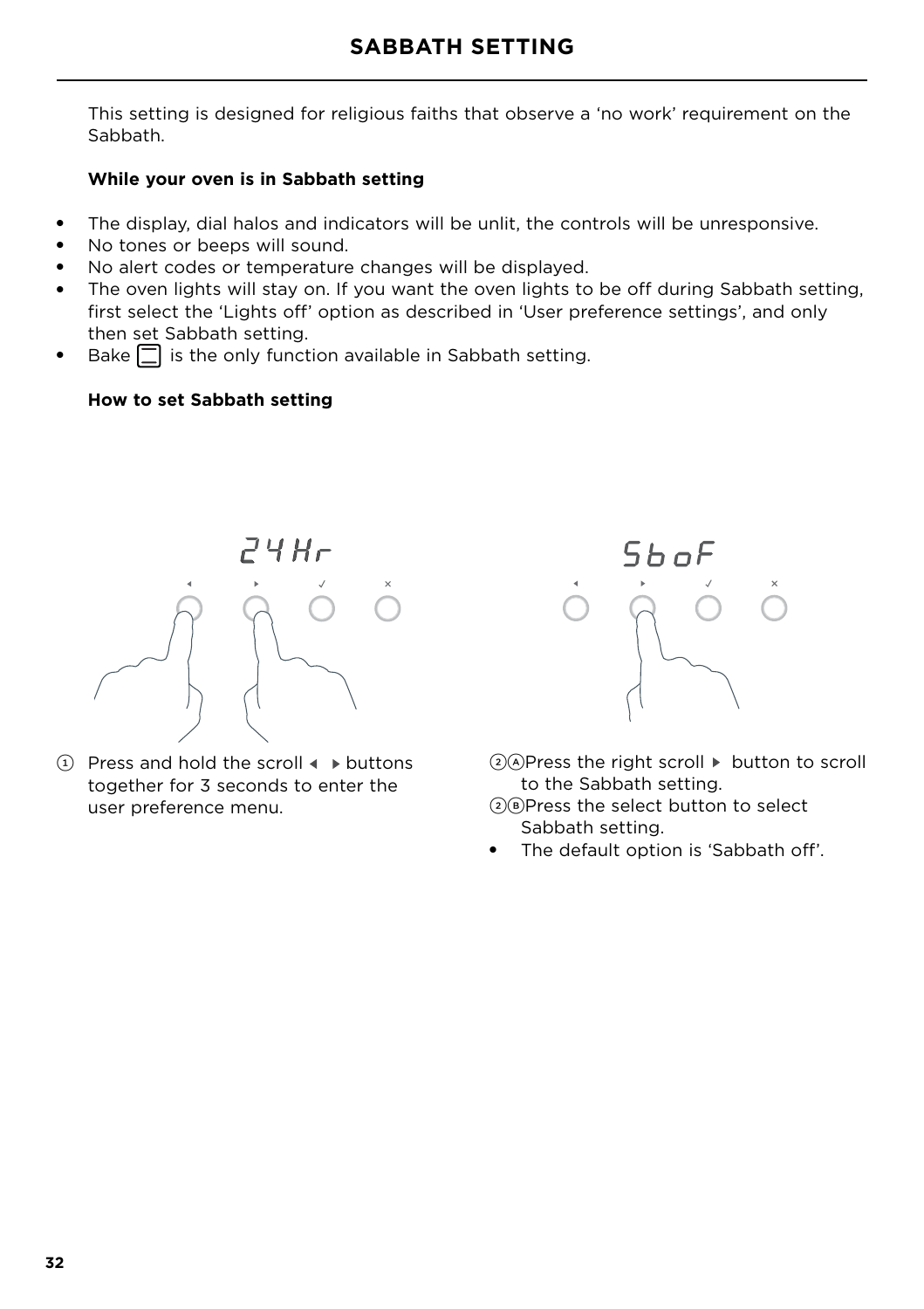

- $\Omega$  Press the select  $\sqrt{2}$  button to activate the option.
- The display will flash  $\sqrt{1.00}$ .



 $(4)$ A)Press the scroll  $\triangleleft$   $\triangleright$  buttons to set the time (hrs). You may set the time for up to 99 hours.

#### 4BDouble oven models only:

 Select the oven(s) you wish to use by pressing the UPPER or LOWER oven selector button



 $(5)$  Turn the function dial to Bake.  $(6)$ AAdjust the temperature.



6BDouble oven models only: If required, repeat the process for the second oven (by pressing UPPER or LOWER at step 4b)

 $(7)$  Press the select  $\vee$  button to activate.

The display, indicators and dial halos will be unlit and unresponsive, but the oven will be on until the time set elapses or you quit Sabbath setting.

#### **To quit Sabbath setting**

Press and hold the cancel  $\times$  button until the time of day appears in the display and the oven(s) turn off.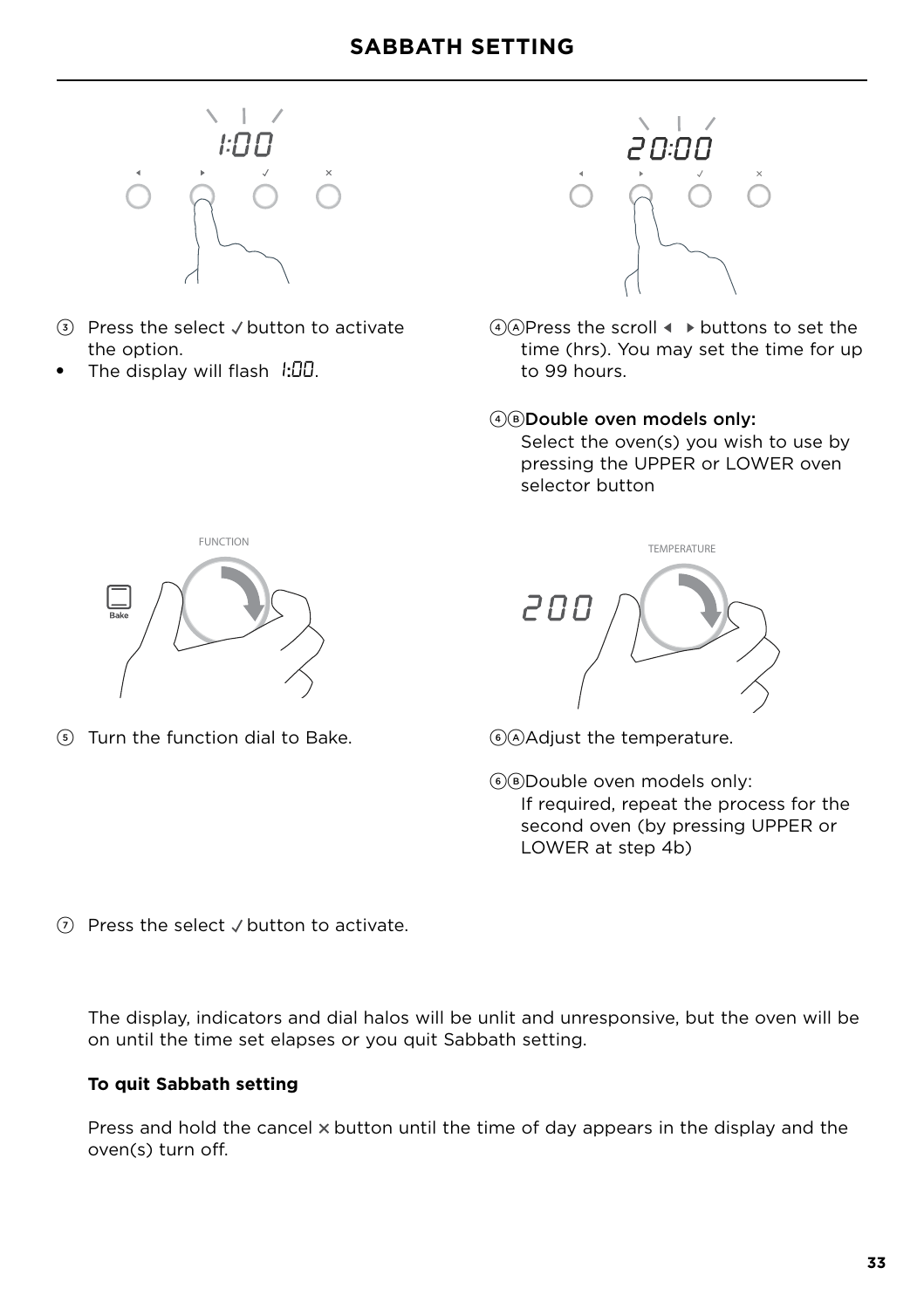**Removing and replacing the oven door**

## IMPORTANT!

- **Do not lift the oven door by its handle. Doing so may damage the door.**
- Make sure the oven and the door are cool before you begin to remove the door.
- Before removing the door, make sure there is a large enough clear, protected surface **in the kitchen to rest the door on.**
- Take care, the oven door is heavy!

To remove the oven door





1 Open the door fully.

2 Open the hinge locks fully on both sides.



3 Holding the door firmly on both sides, gently close it about halfway.



4 Disengage the hinges and remove the door. Place on a protected surface.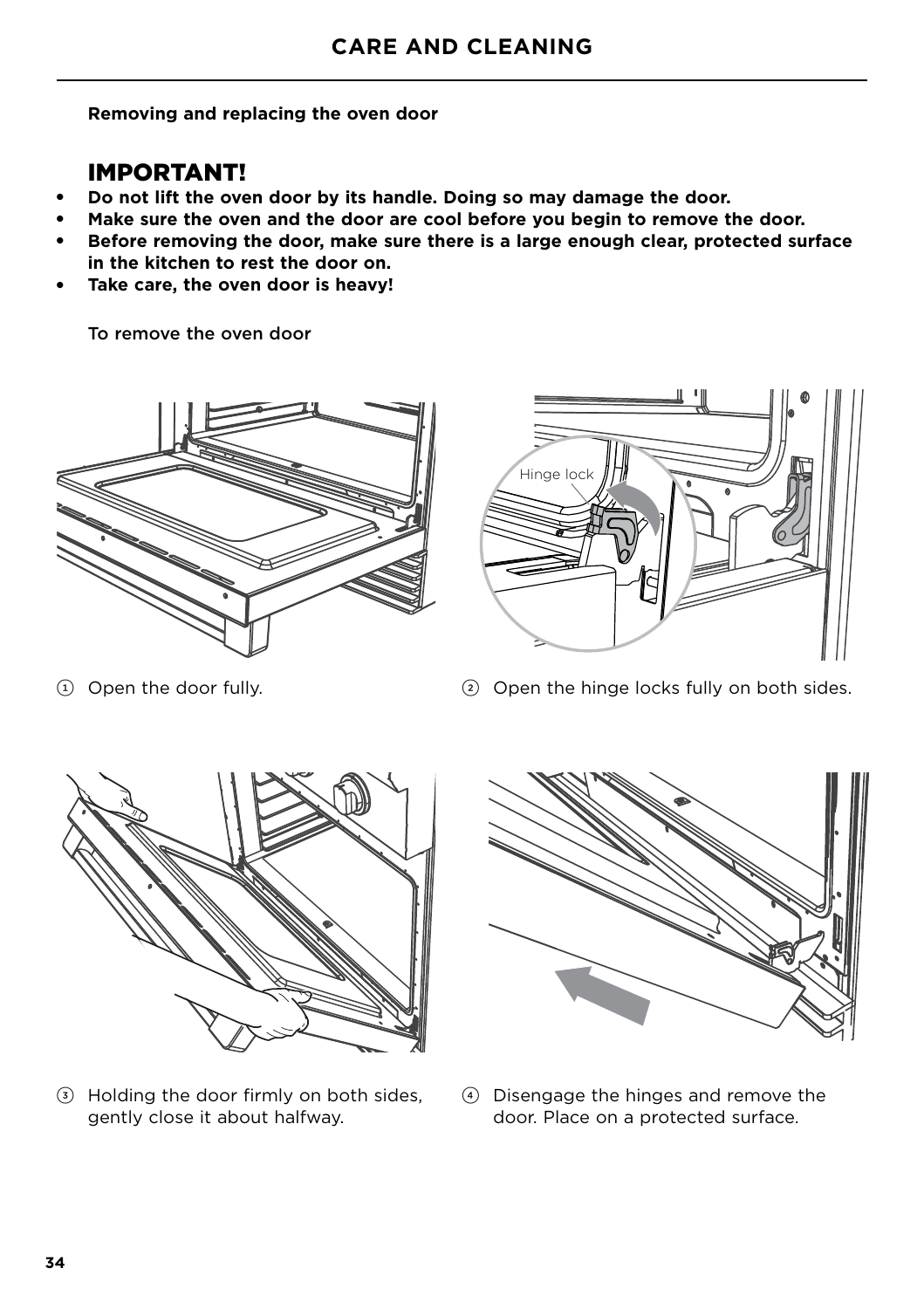#### **To replace the oven door**



1 Hold the door firmly in an approximately halfway open position.



2 Align the hinge tongue with the hinge slots and push the door until you feel the latches locate into position on each side.





- 4 Open the door completely and check that the hinges are both secured by the correct notches as shown.
- 5 Rotate the locks into the closed position.
- 6 Close the oven door.

### IMPORTANT!

**Hinge locks should rest inside the slots. Incorrect installation will prevent door from correctly sealing.**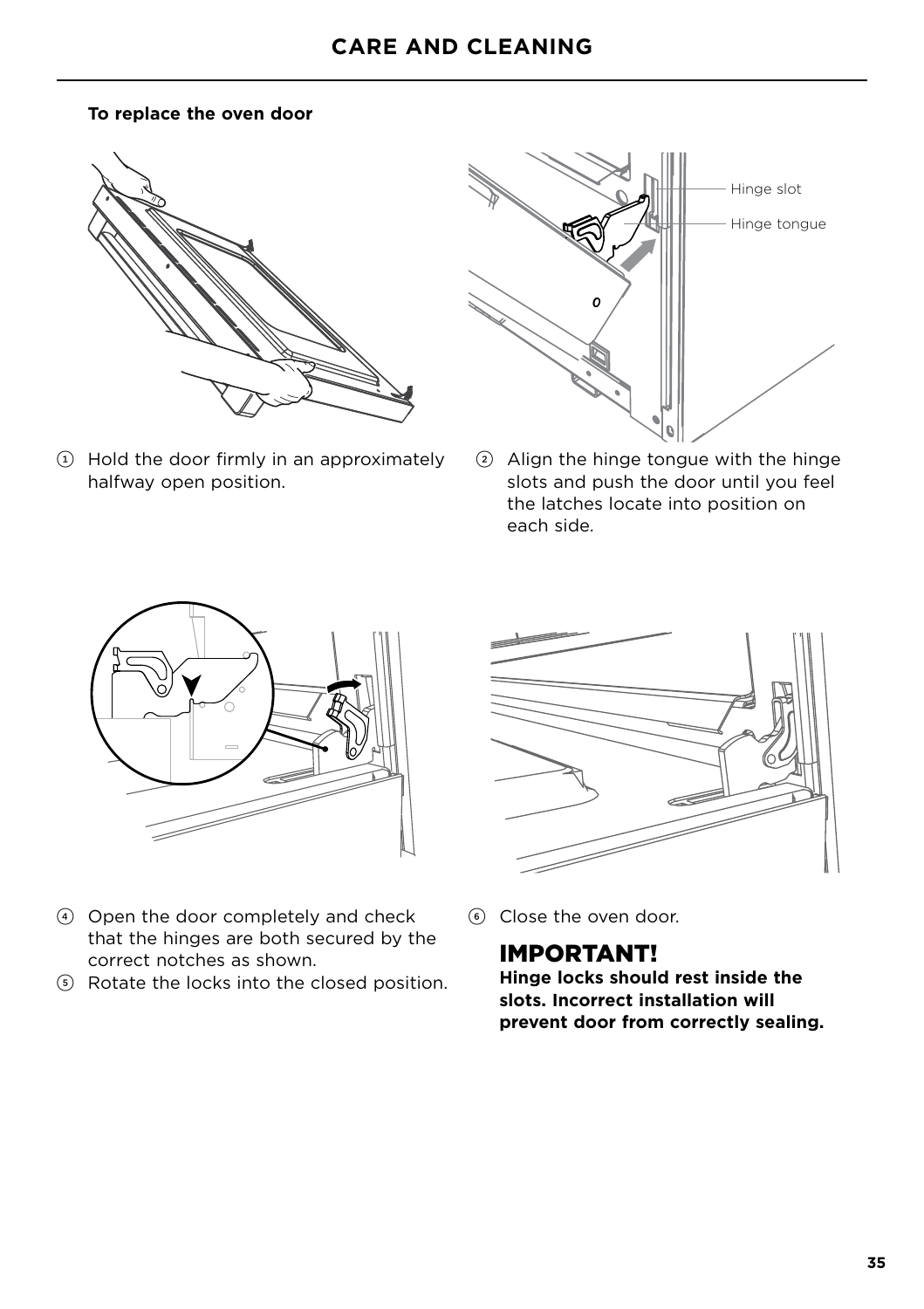#### **Removing and replacing the sliding shelves and side racks**

- $\Omega$  To remove a sliding shelf, grip it by its two front corners (making sure you are gripping the wire shelf and the sliding frame together), tilt upwards and pull it out of the oven.
- 2 To remove the side racks, gently push the retaining wire from underneath the lock stud, then swing the lowest edge of the side rack up and out towards the center of the oven until the rack is almost horizontal. The prongs at the top will slide out of the mounting slots.
- 3 To replace the side racks, hold them almost horizontally and locate the prongs into the small mounting slots at the top of the oven cavity. While you are doing this, support the rack with your hand from underneath, to ensure that both prongs perfectly locate into the mounting slots.
- 4 Lower the side racks carefully and gently place the retaining wire underneath the lock stud.

### IMPORTANT!

**Do not lower the side racks until the prongs are fully inserted into the slots so that you do not chip the enamel.**

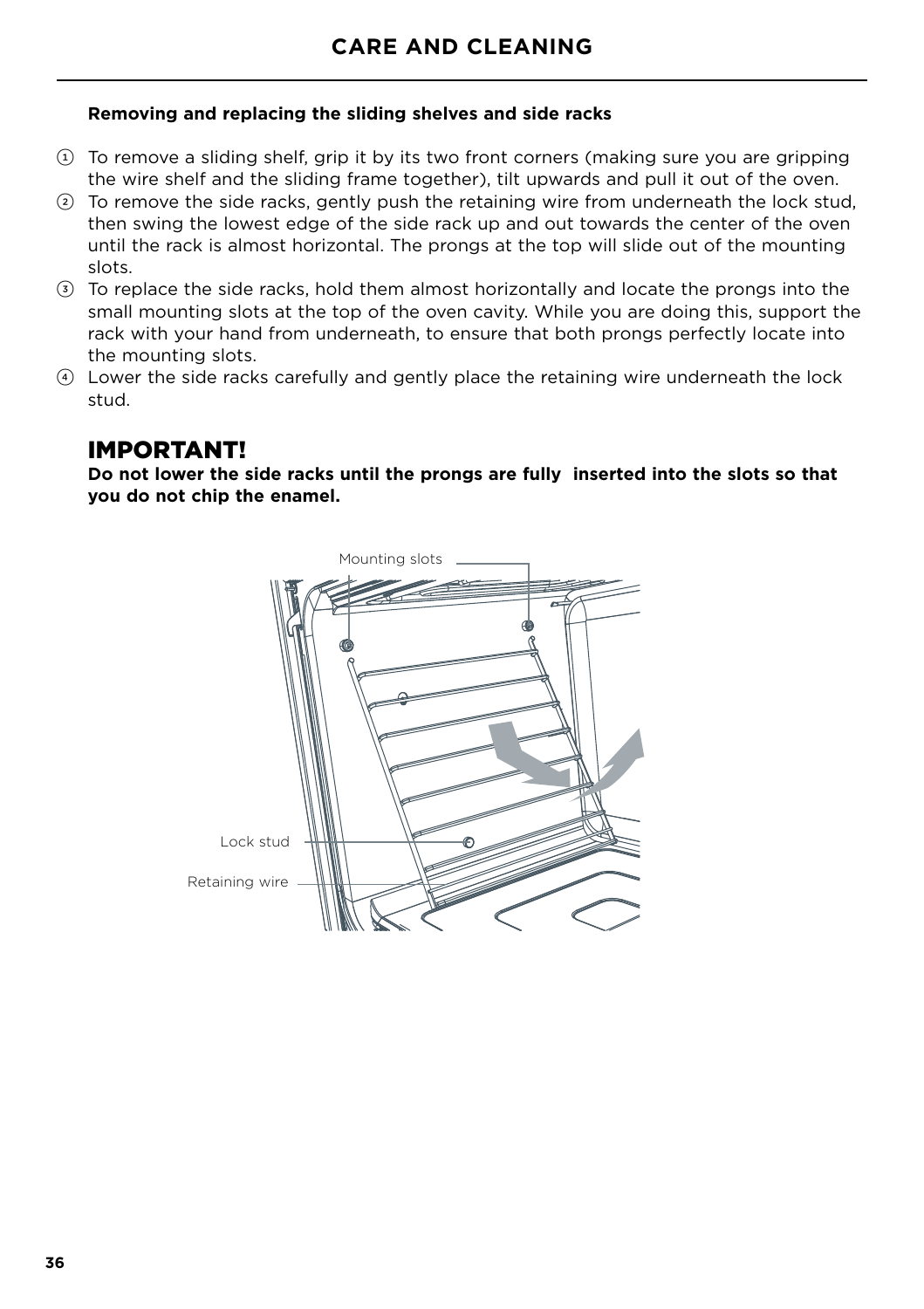#### **Changing the oven light bulbs**

The oven is illuminated by three 12 volt/20 watt halogen bulbs. These have a very long life, but if you should need to replace one, use only a replacement bulb purchased from your nearest Fisher & Paykel dealer and follow these steps:

- $(i)$  Allow the oven to cool and then turn it off at the wall.
- 2 Take out the shelves and side racks (see 'Removing and replacing the sliding shelves and side racks') and use a small flat-head screwdriver to twist and lift the retainer clip at the top of the glass light cover while holding the glass to prevent it falling. The clip pivots counter-clockwise (see the diagram).
- 3 Carefully lift the glass cover out of the lower support and pull out the faulty bulb.
- 4 Holding the replacement bulb in a soft cloth or tissue (touching the bulb will reduce its life span), insert the new bulb.
- 5 Reposition the glass cover and twist the top clip back in place. The procedure is the same for the light in the roof of the oven cavity.

Note: oven bulb replacement is not covered by your warranty.

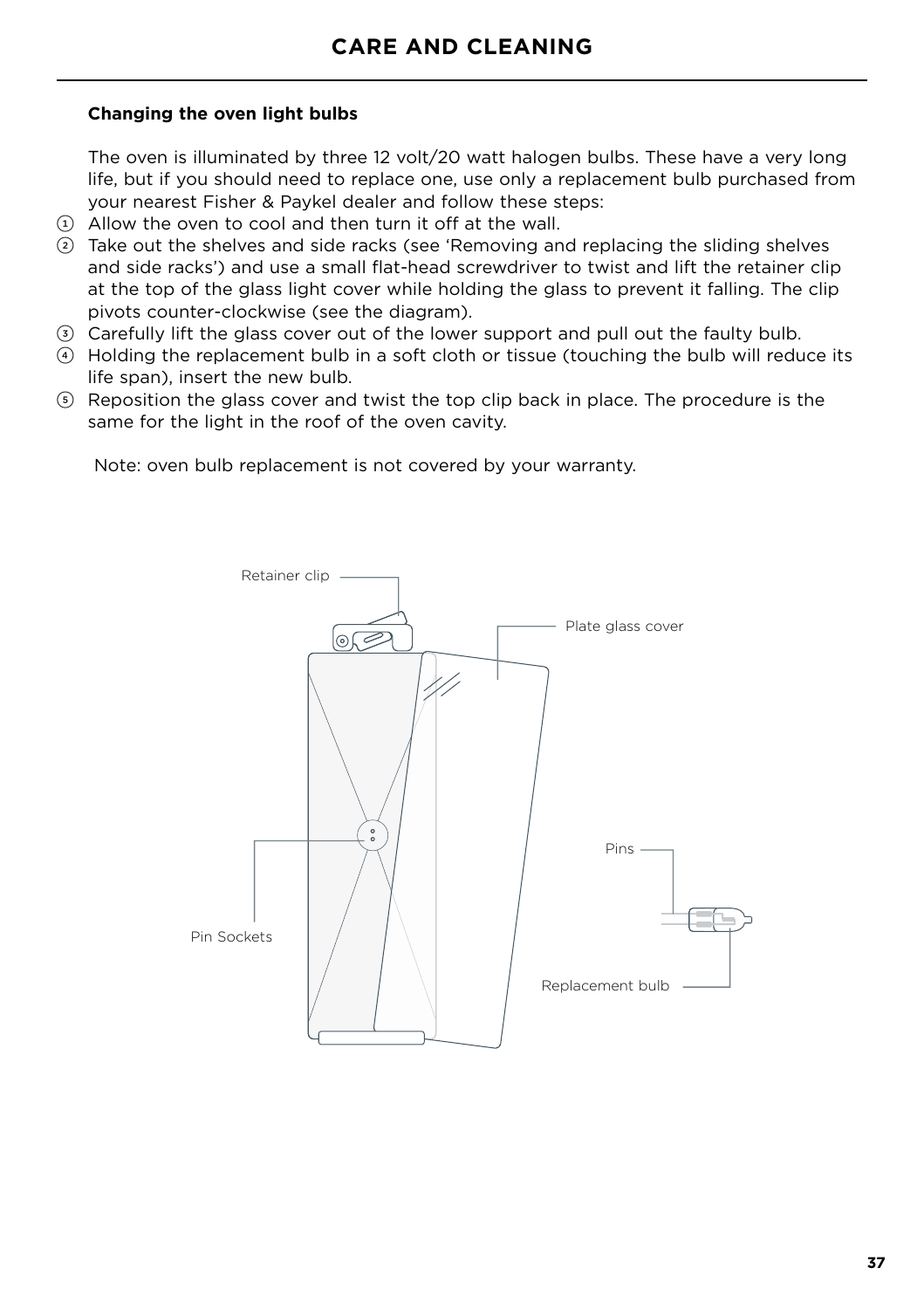### **Manual cleaning**

| <b>ALWAYS</b>                                                                                                                                                                                                                                                                                                                                                                                                                                                                                                                                                                                                                                                                                                                                                    | <b>NEVER</b>                                                                                                                                                                                                                                                                                                                                                                                                                                                                                                                                                                                                                                            |
|------------------------------------------------------------------------------------------------------------------------------------------------------------------------------------------------------------------------------------------------------------------------------------------------------------------------------------------------------------------------------------------------------------------------------------------------------------------------------------------------------------------------------------------------------------------------------------------------------------------------------------------------------------------------------------------------------------------------------------------------------------------|---------------------------------------------------------------------------------------------------------------------------------------------------------------------------------------------------------------------------------------------------------------------------------------------------------------------------------------------------------------------------------------------------------------------------------------------------------------------------------------------------------------------------------------------------------------------------------------------------------------------------------------------------------|
| Before any manual cleaning or<br>maintenance, first wait for the oven to<br>cool down to a safe temperature to<br>touch, then turn its power supply off at<br>the wall.<br>Read these cleaning instructions and<br>the 'Safety and warnings' section before<br>you start cleaning your oven.<br>To prevent soiling from becoming<br>'baked on' and stubborn, we<br>recommend removing any easy-to-<br>reach spills, food or grease stains from<br>the oven cavity enamel after each use.<br>Always clean the inner glass pane<br>before starting a Self Clean cycle.<br>Failure to do this will mean that residue<br>will bake on and be impossible to<br>remove.<br>Always remove oven shelves and side<br>racks and nuts before starting a Self<br>Clean cycle | Never use a steam cleaner.<br>Never store flammable substances in the<br>oven.<br>Never use abrasive or harsh cleaners,<br>cloths, scouring pads or steel wool.<br>Some nylon scourers may also scratch.<br>Check the label first.<br>Never use oven cleaner on catalytic<br>panels or in a pyrolytic oven.<br>Never leave alkaline (salty spills) or<br>acidic substances (such as lemon juice<br>or vinegar) on the oven surfaces.<br>Never use cleaning products with a<br>chlorine or acidic base.<br>Never spray detergent or liquid onto the<br>buttons on the control panel. Liquid may<br>seep behind the button and damage the<br>electronics. |

| <b>WHAT?</b>                                   | HOW?                                                                                                                                                                                                                                                                                                                                                               | <b>IMPORTANT!</b>                                                                                                                                                                                                                                                                                                                                       |
|------------------------------------------------|--------------------------------------------------------------------------------------------------------------------------------------------------------------------------------------------------------------------------------------------------------------------------------------------------------------------------------------------------------------------|---------------------------------------------------------------------------------------------------------------------------------------------------------------------------------------------------------------------------------------------------------------------------------------------------------------------------------------------------------|
| <b>Oven cavity</b>                             | To clean light soiling off the<br>enamelled surfaces:<br>Wipe with a damp cloth and a<br>$\left( 1\right)$<br>solution of hot water and mild<br>detergent.<br>2 Wipe dry with a soft cloth.<br>To clean stubborn, 'baked on'<br>٠<br>soiling or the whole oven cavity:<br>use the Self Clean function. See<br>'Using the Self Clean function'<br>for instructions. | To prevent soiling from<br>becoming 'baked on' and<br>stubborn, we recommend<br>removing any easy<br>-to-reach spills, food or<br>grease stains from the<br>enamelled surfaces after<br>each use. Doing so will<br>reduce the need for using<br>the Self Clean function<br>frequently.<br>Always remove the side<br>racks before a Self Clean<br>cycle. |
| <b>Telescopic</b><br>sliding shelf<br>supports | Wipe with a damp cloth and<br>mild detergent. Do not wipe<br>off or wash away the white<br>lubricating grease (visible when<br>the slides are extended).                                                                                                                                                                                                           | Do not wash these in the<br>dishwasher, immerse in soapy<br>water, use oven cleaner on<br>them or leave in the oven<br>during a Self Clean cycle as<br>doing so will remove the white<br>lubricating grease and prevent<br>the slides from running<br>smoothly.                                                                                         |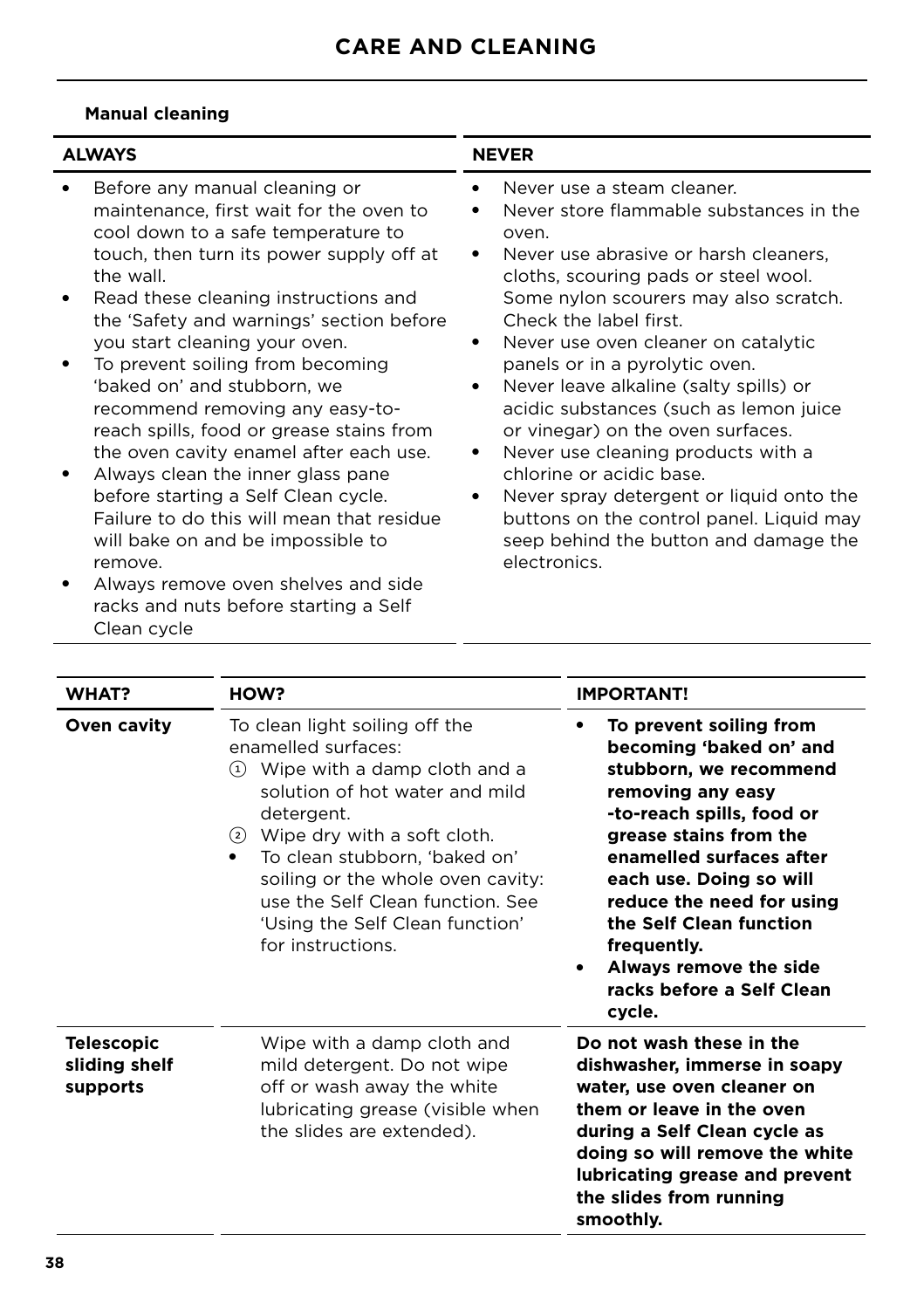| <b>WHAT?</b>                                                               | HOW?                                                                                                                                                                                                                                      | <b>IMPORTANT!</b>                                                                                                                                                                                                                                                       |
|----------------------------------------------------------------------------|-------------------------------------------------------------------------------------------------------------------------------------------------------------------------------------------------------------------------------------------|-------------------------------------------------------------------------------------------------------------------------------------------------------------------------------------------------------------------------------------------------------------------------|
| <b>Dials</b>                                                               | Clean with a solution of mild<br>detergent and hot water, then wipe<br>dry.                                                                                                                                                               | Do not use stainless steel or<br>oven cleaner on the dials, as<br>doing so may damage their<br>coating.                                                                                                                                                                 |
| <b>Stainless steel</b><br>strip/handle on<br>the front of the<br>oven door | Clean with a solution of mild<br>detergent and hot water, then<br>wipe dry with a microfibre cloth.<br>If necessary, use a suitable<br>stainless steel cleaner and polish.                                                                | Always read the label<br>to make sure that your<br>stainless steel cleaner<br>does not contain chlorine<br>compounds as these are<br>corrosive and may damage<br>the appearance of your<br>oven.<br>Always rub the stainless<br>steel in the direction of the<br>grain. |
| Meat probe                                                                 | Clean with a solution of mild<br>detergent and hot water, then wipe<br>dry with a microfiber cloth.                                                                                                                                       | Clean after every use to<br>$\bullet$<br>avoid contamination.<br>Do not wash in the<br>dishwasher, immerse in<br>soapy water, use oven<br>cleaner or leave in the oven<br>during a Self Clean cycle.                                                                    |
| <b>Broil rack</b><br>Pan & Grid<br>Side racks<br><b>Baking tray</b>        | Clean with a solution of mild<br>$\bullet$<br>detergent and hot water.<br>Pre-soak stubborn burnt-on<br>stains in a solution of dishwasher<br>powder and hot water<br>Except for the baking tray these<br>parts are also dishwasher safe. | Never leave any of these<br>parts in the oven during a Self<br>Clean cycle. They will become<br>discolored or damaged.                                                                                                                                                  |
| Oven seal                                                                  | Do not clean this part.                                                                                                                                                                                                                   | Do not rub, damage or remove<br>the seal as it is important for<br>ensuring your oven runs<br>efficiently.                                                                                                                                                              |
| Oven door<br>glass                                                         | Use a mild solution of detergent and<br>warm water; use a glass cleaner to<br>remove smears.                                                                                                                                              | Do not use sharp metal<br>scrapers or scourers on the<br>glass as it may scratch the<br>surface and cause the glass to<br>shatter                                                                                                                                       |
| Oven vent<br><b>louvres</b>                                                | Wipe with a damp cloth.                                                                                                                                                                                                                   | Take care not to let any liquid<br>run down the louvres of the<br>oven vent.                                                                                                                                                                                            |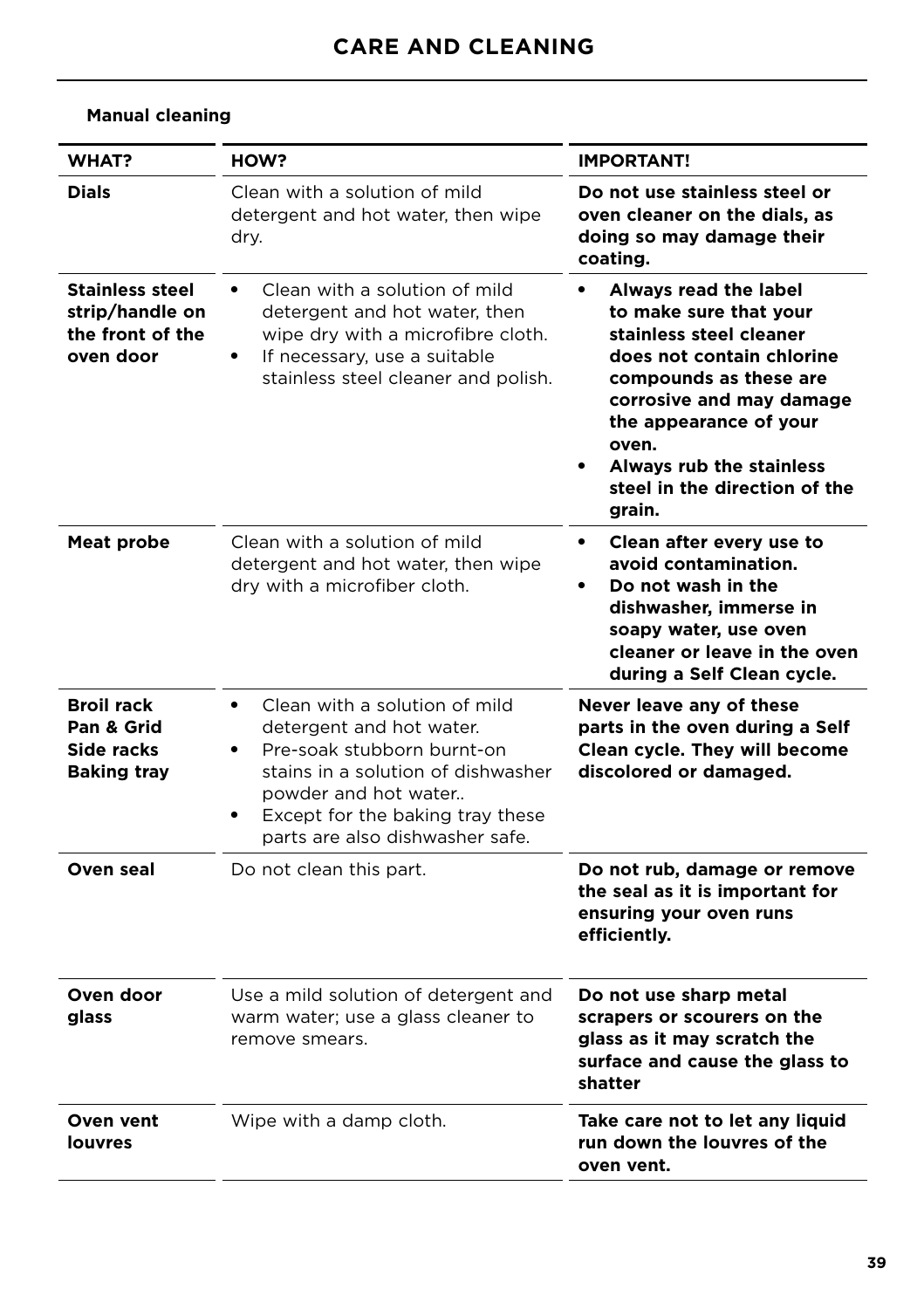- During the pyrolytic Self Clean cycle the extremely high temperature burns off and breaks down grime and grease deposits. All that is left is a small amount of gray ash that you can easily remove.
- There is a choice of Self Clean cycles:
	- **Self Clean** (5 hours) (for normal soiling).
	- **Light Self Clean** (4 hours) (suitable for a light or localised soiling).

#### Double oven models only:

- Only one oven can be self-cleaned at a time.
- During the Self clean cycle you cannot use the other oven or set Automatic cooking.

## IMPORTANT!

- **You must clean the inside glass door panel BEFORE starting a self-clean cycle. Failure to do this may result in permanent staining or marking of the door glass.**
- **Do not use oven cleaners, any degreasing cleaners, or oven liners.**
- Make sure you remove the side racks, oven shelves and trays and all other bakeware **and utensils from the oven before starting a Self Clean cycle. If left in the oven, they will become permanently discolored or damaged; items made from combustible materials (eg wood, fabric, plastic) may even catch fire.**
- **Do not use your oven to clean miscellaneous parts.**
- Make sure the room is well ventilated.
- Before starting a Self Clean cycle, make sure you move any pet birds to another, closed **and well-ventilated room. Some pet birds are extremely sensitive to the fumes given off during a Self Clean cycle, and may die if left in the same room as the oven during such a cycle.**
- **During a Self Clean cycle, the oven reaches higher temperatures than it does for cooking. Under such conditions, the surfaces may get hotter than usual and children should be kept away.**
- The oven door will be locked during the Self Clean cycle (approximately 5 hours).
- If there are cracks or flaws on any of the oven door glass panes, if the oven seal is **damaged or worn, or if the door does not close properly, do not start a Self Clean cycle. Call your Authorized Repairer or Customer Care.**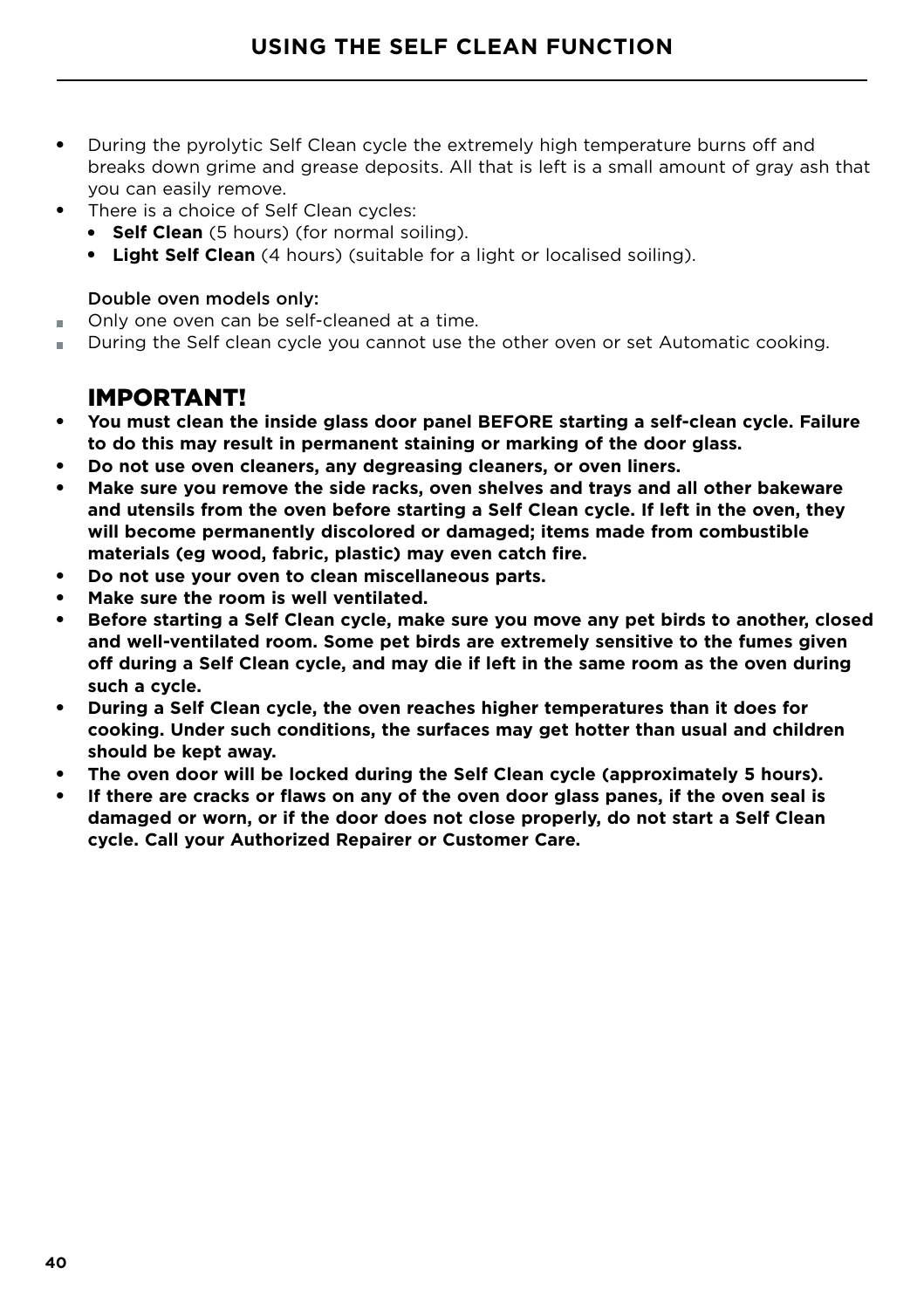#### **To start a Self Clean cycle**

- $\Omega$  Remove oven shelves, side racks and all other accessories, bakeware, and utensils.
- 2 Wipe up any spills. Failure to do so may discolor the oven surfaces.
- 3 Check the inner glass pane of the oven door. If it has soiling on it (eg stains from greasy splatter), you will need to clean it manually before starting a Self Clean cycle. For instructions, see 'Care and cleaning'.

### IMPORTANT!

**If soiling is left on the glass, it will become burnt on during the Self Clean cycle, making it very difficult to remove.**

4 Close the oven door firmly.

Double oven models only: Select either the UPPER or LOWER oven.

## IMPORTANT!

**Ensure the function dial for the other oven is turned to 'off'.**

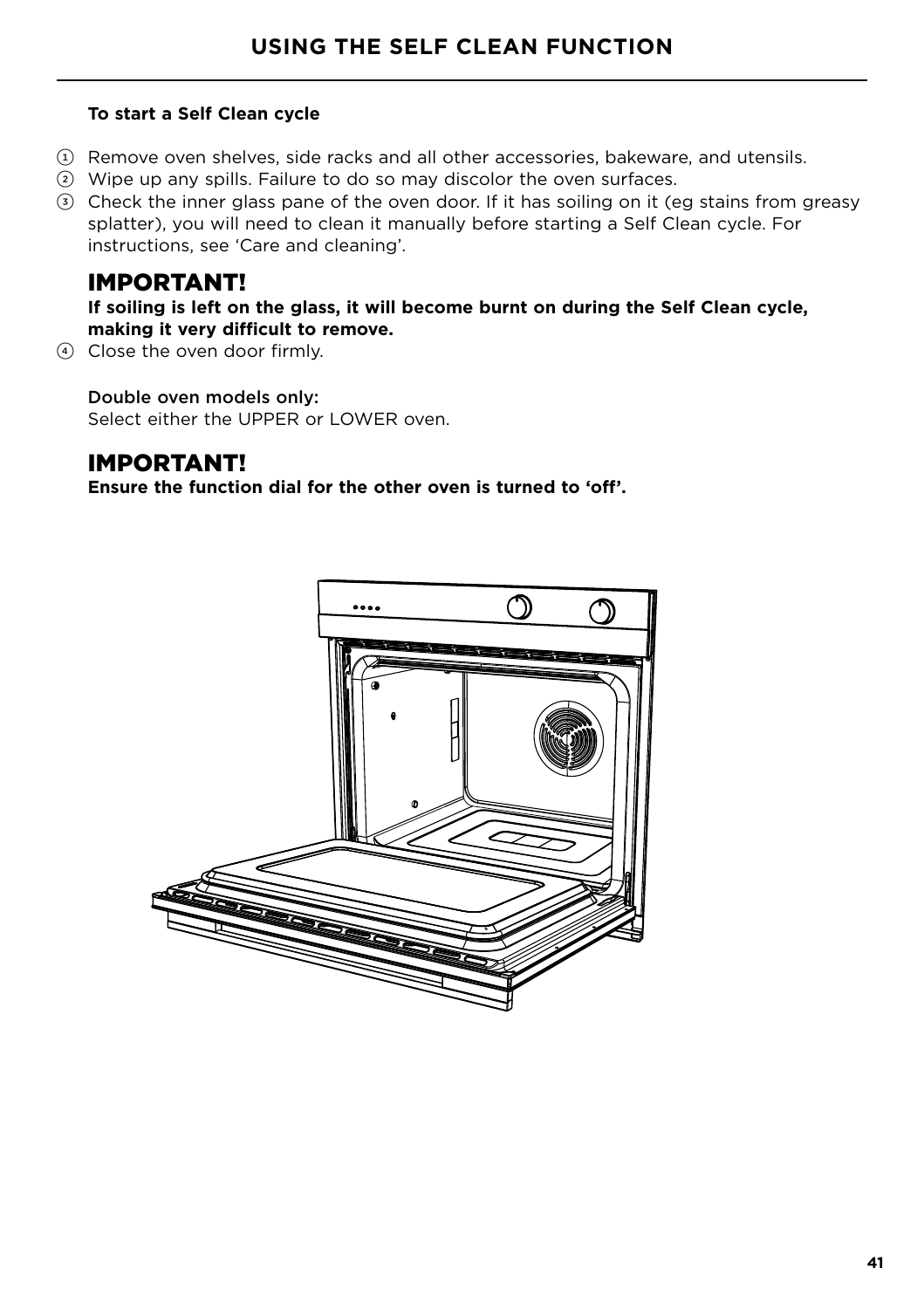- 5 Select the Self Clean function.
- The display will flash  $\overline{0:}00$

- $6$  Press the right scroll  $\triangleright$  button once for the **Self Clean cycle**
	- the display will flash 5:00 (5 hours). or

Press the right scroll  $\blacktriangleright$  button a second time for the

#### **Light Self Clean cycle**

- the display will flash  $4:00$  (4 hours)
- The temperature indicator will be blank, as temperature cannot be adjusted.
- $\Omega$  Press the select  $\vee$  button to start the Self Clean cycle.
- The time will start counting down.
- For your safety, the oven door will automatically lock and remain locked during the cycle.
- $\bullet$  Note: if the select  $\vee$  button is not pressed within 15 seconds, the oven will automatically turn off. Start from step 3 again.
- The display will show DOOR if the door is not shut properly. See 'Troubleshooting'.
- If the door is not shut properly within 30 seconds, the oven will automatically turn off.

#### During the Self Clean cycle

- the temperature and function halos will remain off.
- the Self Clean  $\Box$  function will be lit.
- the display will countdown the time remaining.
- the cancel  $\times$  button will glow red (excluding OB30SC model).



FUNCTION

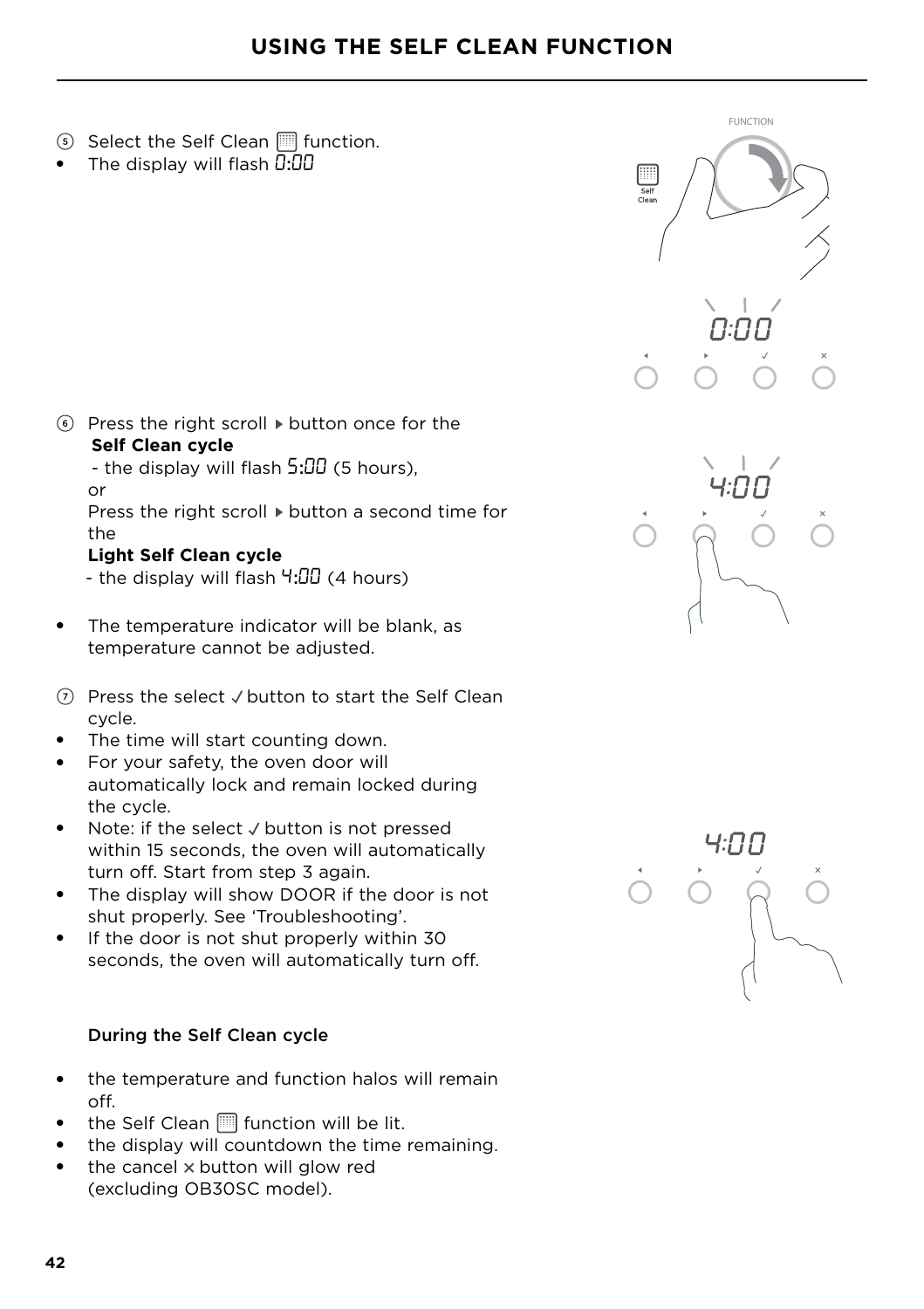#### **When a Self Clean cycle has finished**

The oven will:

- emit a long tone
- automatically turn off
- automatically unlock the door.

In a few seconds, the display will show the time of day.

You need to:

- $(1)$  wait for the oven to cool down completely
- $(2)$  remove the gray ash with a small brush or damp cloth
- 3 wipe out the oven with a clean damp cloth
- 4 dry with a clean lint-free cloth
- 5 replace the side racks and shelves.

To cancel a Self Clean cycle

## IMPORTANT!

- A Self Clean cycle can be canceled at any time by pressing the cancel  $\times$  button.
- The door will not unlock until the oven has cooled to a safe temperature. This will **take 40 minutes. Do NOT turn off the mains power supply to the oven (wall switch). Turning off the power while the oven is too hot may damage the oven and its surrounding cabinetry.**



To cancel a Self Clean cycle, press the cancel  $\times$  button.

 $\bullet$  If the oven needs to cool down, the Self Clean  $\Box$  function indicator will stay lit, the display will show the remaining cool-down time, the temperature indicator will show cascading bars  $\frac{3}{2}$  -  $\frac{3}{2}$  and the door will remain locked.

#### Double oven models only:

- You will not be able to use either oven until the oven undergoing the self clean cycle has cooled down.
- When it has cooled down, the oven will turn off, the door will unlock, a long tone will sound and the display will show the time of day.
- We do not recommend cancelling a Self Clean cycle and then immediately starting one again.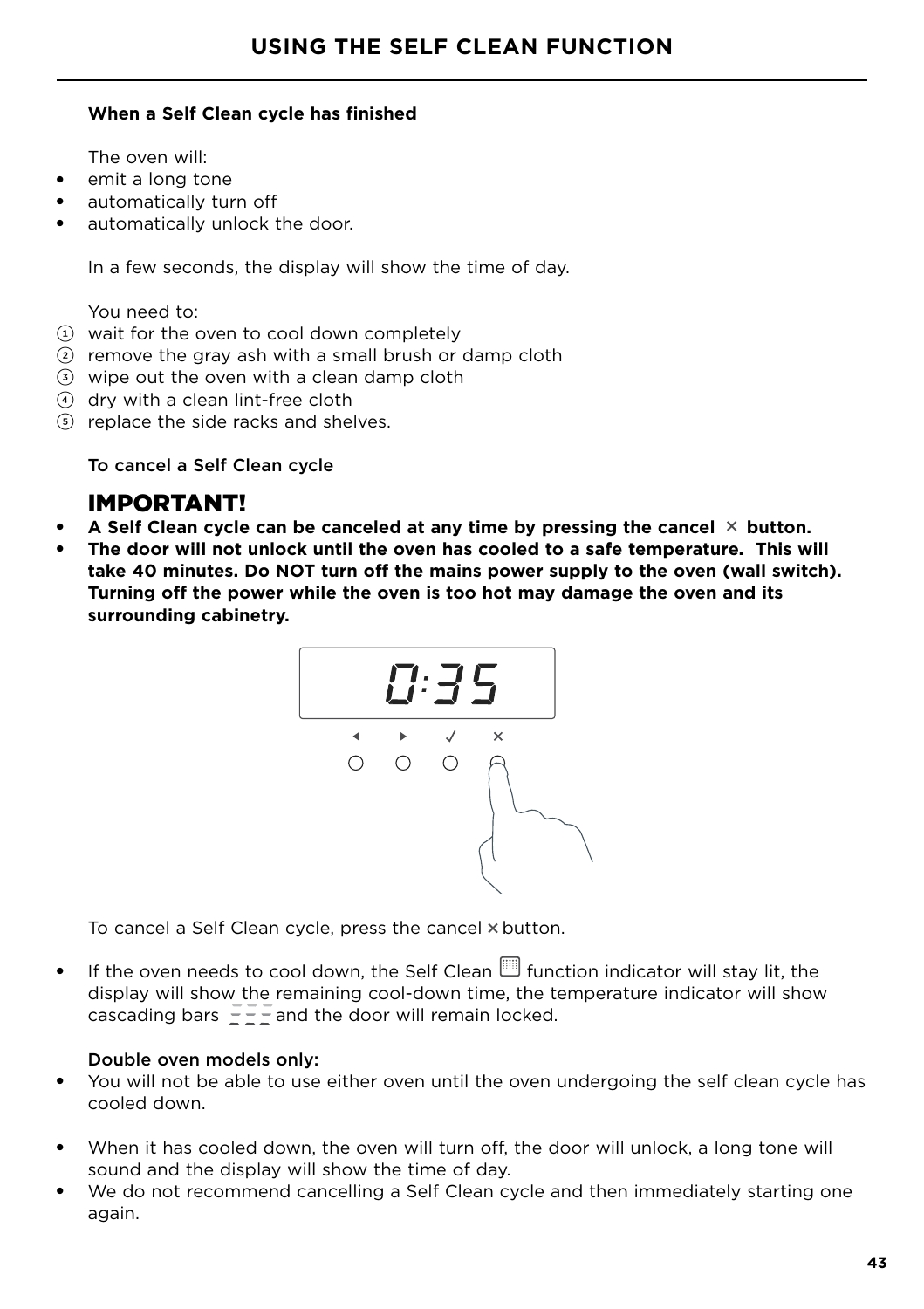#### **Troubleshooting chart**

If there is a problem, check the chart below to see if you can fix it. If the problem cannot be fixed or persists, call your Authorized Repairer or Customer Care.

| <b>PROBLEM</b>                                                          | <b>POSSIBLE CAUSES</b>                                                               | <b>WHAT TO DO</b>                                                                                                                                                 |
|-------------------------------------------------------------------------|--------------------------------------------------------------------------------------|-------------------------------------------------------------------------------------------------------------------------------------------------------------------|
| General                                                                 |                                                                                      |                                                                                                                                                                   |
| The oven does not work.                                                 | No power.                                                                            | Check that the mains power<br>supply (wall switch) is turned<br>on, the fuse has not tripped<br>and there is no power outage<br>in your area.                     |
| The oven does not work<br>but the display is lit.                       | The oven is set for automatic<br>cooking.                                            | See 'Automatic cooking' for<br>instructions.                                                                                                                      |
| The lights do not come<br>on when I open the<br>oven door.              | The oven light bulb(s) have<br>blown.                                                | Replace the light bulb(s). See<br>'Care and cleaning' for<br>instructions.                                                                                        |
|                                                                         | The oven is in Sabbath setting<br>and the 'Light off' option has<br>been saved.      | To quit Sabbath setting,<br>touch and hold the cancel x<br>control. See 'User preference<br>settings' for instructions<br>on changing the 'Light off'<br>option.  |
| Dials and buttons are<br>unresponsive.                                  | The control panel is locked.                                                         | Touch and hold the select √<br>or cancel x control to unlock<br>the control panel.                                                                                |
| The oven is not heating.                                                | The door is not properly closed<br>or it is opened too frequently<br>during cooking. | The heating elements are<br>disabled while the door is<br>open.<br>Make sure the door is<br>properly closed and avoid<br>opening it frequently during<br>cooking. |
| A glass pane in the oven<br>door has cracked.<br>chipped, or shattered. | Incorrect cleaning or the edge<br>of the glass hitting against<br>something.         | You must NOT use the oven.<br>Call your Authorized Repairer<br>or Customer Care.                                                                                  |
| The display shows<br><b>DOOR</b>                                        | The door is open during<br>cooking (some functions only).                            | Ensure the door is shut fully.                                                                                                                                    |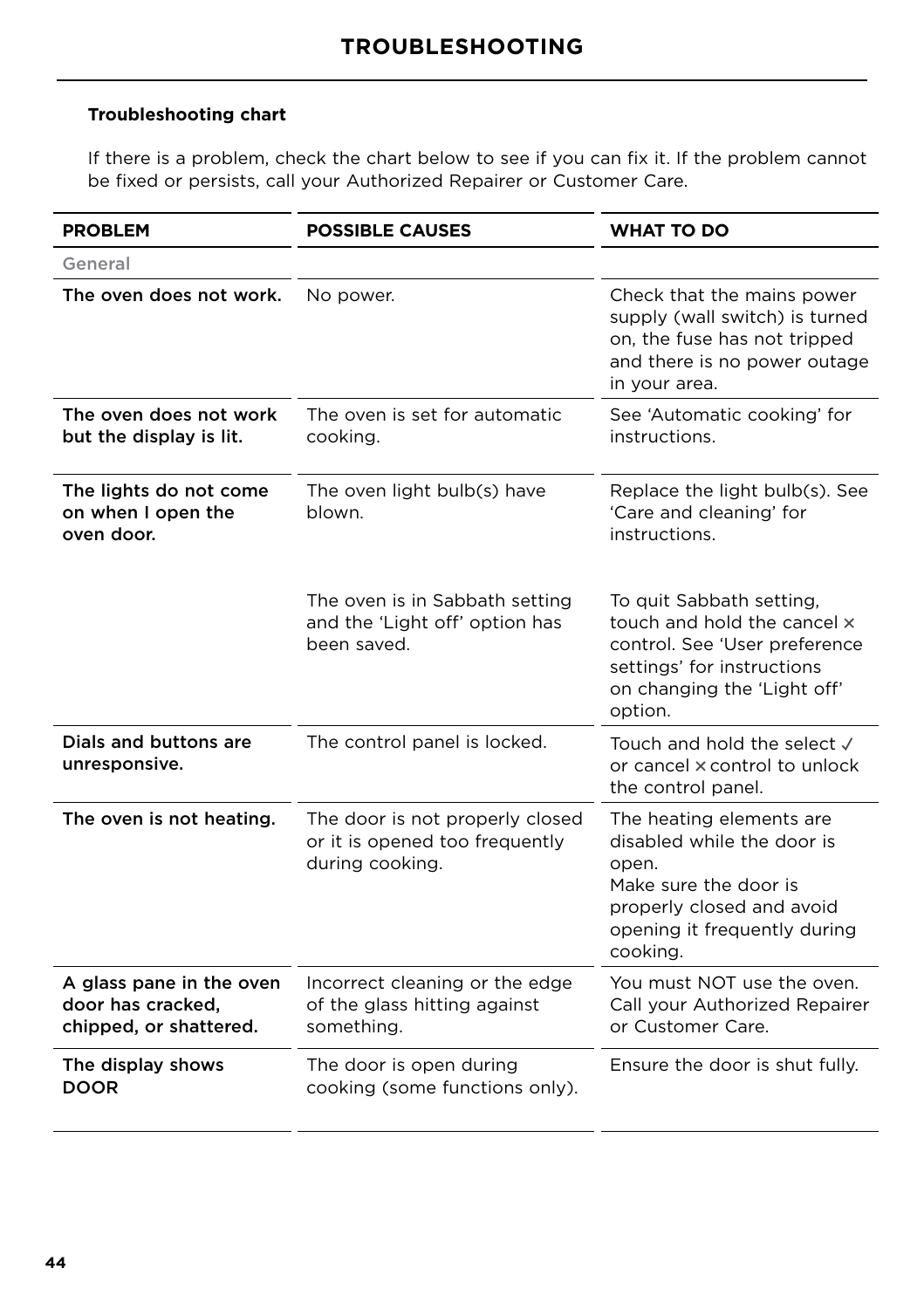| <b>PROBLEM</b>                                                                                                                                     | <b>POSSIBLE CAUSES</b>                                                                                                                                                                                                           | <b>WHAT TO DO</b>                                                                                                                                                                                                                            |
|----------------------------------------------------------------------------------------------------------------------------------------------------|----------------------------------------------------------------------------------------------------------------------------------------------------------------------------------------------------------------------------------|----------------------------------------------------------------------------------------------------------------------------------------------------------------------------------------------------------------------------------------------|
| General                                                                                                                                            |                                                                                                                                                                                                                                  |                                                                                                                                                                                                                                              |
| I can feel hot air<br>blowing out of the vents<br>after I have turned the<br>oven off.                                                             | This is normal.                                                                                                                                                                                                                  | For safety reasons the<br>cooling fans will continue<br>to run even when you have<br>turned the function dial to<br>'Off'. The fans will switch<br>off automatically when the<br>oven has cooled.                                            |
| The oven fan comes on<br>when I select a function<br>that does not use a<br>fan (eg bake or classic<br>bake)                                       | This is normal.<br>The fan comes on while the<br>oven is preheating. It may turn<br>off when the oven has reached<br>the set temperature.                                                                                        | Wait until a long<br>tone sounds and the<br>temperature dial halo turns<br>white: the oven will then be<br>ready to use.                                                                                                                     |
| The oven has reached<br>the set temperature<br>but the temperature<br>dial halo is still red<br>(indicating that the oven<br>is not ready to use). | This is normal: when heating<br>up from cold, your oven is<br>designed to initially heat to a<br>temperature somewhat higher<br>than what you have set. This<br>is to provide optimal baking<br>conditions right from the start. | Wait until a long<br>tone sounds and the<br>temperature dial halo<br>turns white: the oven will<br>then be ready to use.                                                                                                                     |
| The oven is heating but<br>the display is dark.                                                                                                    | The oven is set to 'Display off'<br>option.<br>The oven is in Sabbath setting.                                                                                                                                                   | To quit the 'Display off'<br>option, touch and hold the<br>cancel x control until the<br>display shows the time of<br>day.<br>To quit Sabbath setting,<br>touch and hold the cancel<br>x control until the display<br>shows the time of day. |
| The oven cancels<br>automatic cooking when<br>I try to adjust the clock<br>setting.                                                                | The oven was set for automatic<br>cooking when you were trying<br>to adjust the clock setting.                                                                                                                                   | You can only adjust the<br>clock setting while the oven<br>is not set for automatic<br>cooking.                                                                                                                                              |
| The oven sounds a tone<br>when I try to turn the<br>temperature dial below<br>a certain temperature.                                               | This is normal: for food safety<br>reasons, the oven functions<br>have factory-set minimum<br>temperature settings.                                                                                                              | The temperature dial itself<br>cannot be 'turned off'.<br>Selecting Off $\lceil \circ \rceil$ with the<br>function dial will turn the<br>oven off.                                                                                           |
| The temperature dial<br>halo never turns white<br>when I use Broil $\sqrt{m}$<br>or<br>Maxi Broil                                                  | This is normal: the halo stays red to indicate that the broil<br>element provides instant radiant heat.                                                                                                                          |                                                                                                                                                                                                                                              |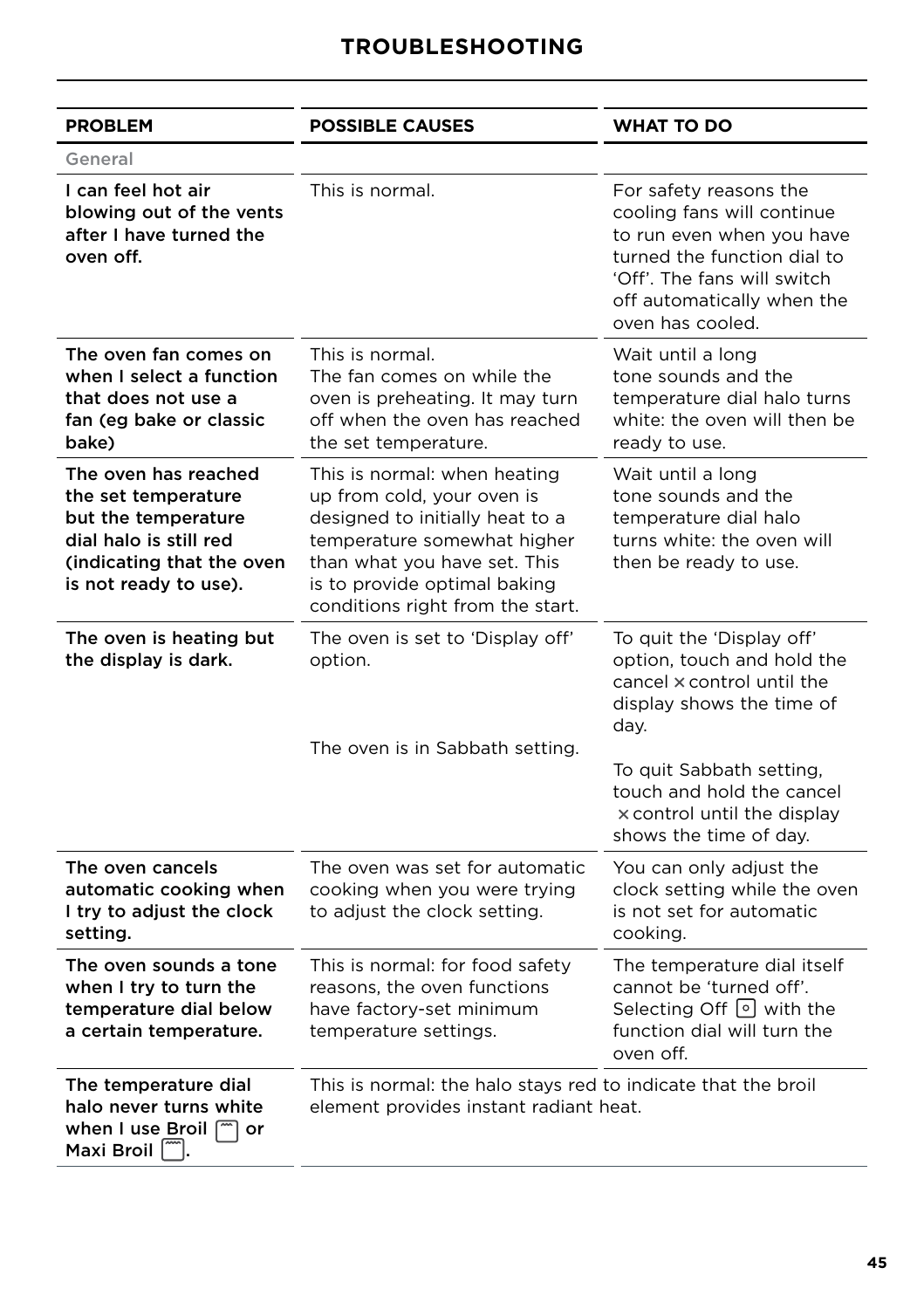## **TROUBLESHOOTING**

| <b>PROBLEM</b>                                                                                                                                    | <b>POSSIBLE CAUSES</b>                                                                                | WHAT TO DO                                                                                                     |
|---------------------------------------------------------------------------------------------------------------------------------------------------|-------------------------------------------------------------------------------------------------------|----------------------------------------------------------------------------------------------------------------|
| General                                                                                                                                           |                                                                                                       |                                                                                                                |
| The displays work,<br>and the function and<br>temperature dials halos<br>come on but the oven<br>does not heat up.                                | The oven is in 'Demo' mode.                                                                           | Call Customer Care.                                                                                            |
| The automatic cooking<br>indicators do not light<br>up<br>OR                                                                                      | You are trying to use a<br>meat probe and automatic<br>cooking.                                       | You cannot use the meat<br>probe at the same time as<br>using automatic cooking. See<br>'Using the Meat Probe' |
| The meat probe<br>indicator does not light<br>up.                                                                                                 |                                                                                                       |                                                                                                                |
| I cannot start the<br>Sabbath setting.                                                                                                            | You have not selected the<br>Bake $\Box$ function.                                                    | You must select the Bake<br>$ \square $ function when using the<br>Sabbath setting.                            |
| The function dial is<br>flashing; or the oven<br>turns off.                                                                                       |                                                                                                       |                                                                                                                |
| Double ovens only:                                                                                                                                | You have not selected an<br>oven cavity.                                                              | You must select an oven<br>(UPPER or LOWER) before                                                             |
| The minute minder<br>shows $0:00$ , the oven<br>sounds a tone and<br>the function dial halo<br>flashes when I press the<br>right scroll ▶ button. |                                                                                                       | you can set Automatic<br>cooking functions.                                                                    |
| During Maxi Broil<br>the oven is louder than<br>usual.                                                                                            | This is normal: the oven's<br>cooling fans are operating at<br>their highest speed.                   |                                                                                                                |
| The oven door does not<br>align with the control<br>panel or surrounding<br>cabinetry.                                                            | The oven door has been<br>installed incorrectly and the<br>hinges are misaligned within<br>the slots. | Re-install the door.<br>See 'Replacing the oven door'<br>on page 35 for instructions.                          |
| Temperature is not<br>calibrated correctly.                                                                                                       | Door is not sealing correctly.                                                                        | Re-install the door.<br>See 'Replacing the oven door'<br>on page 35 for instructions.                          |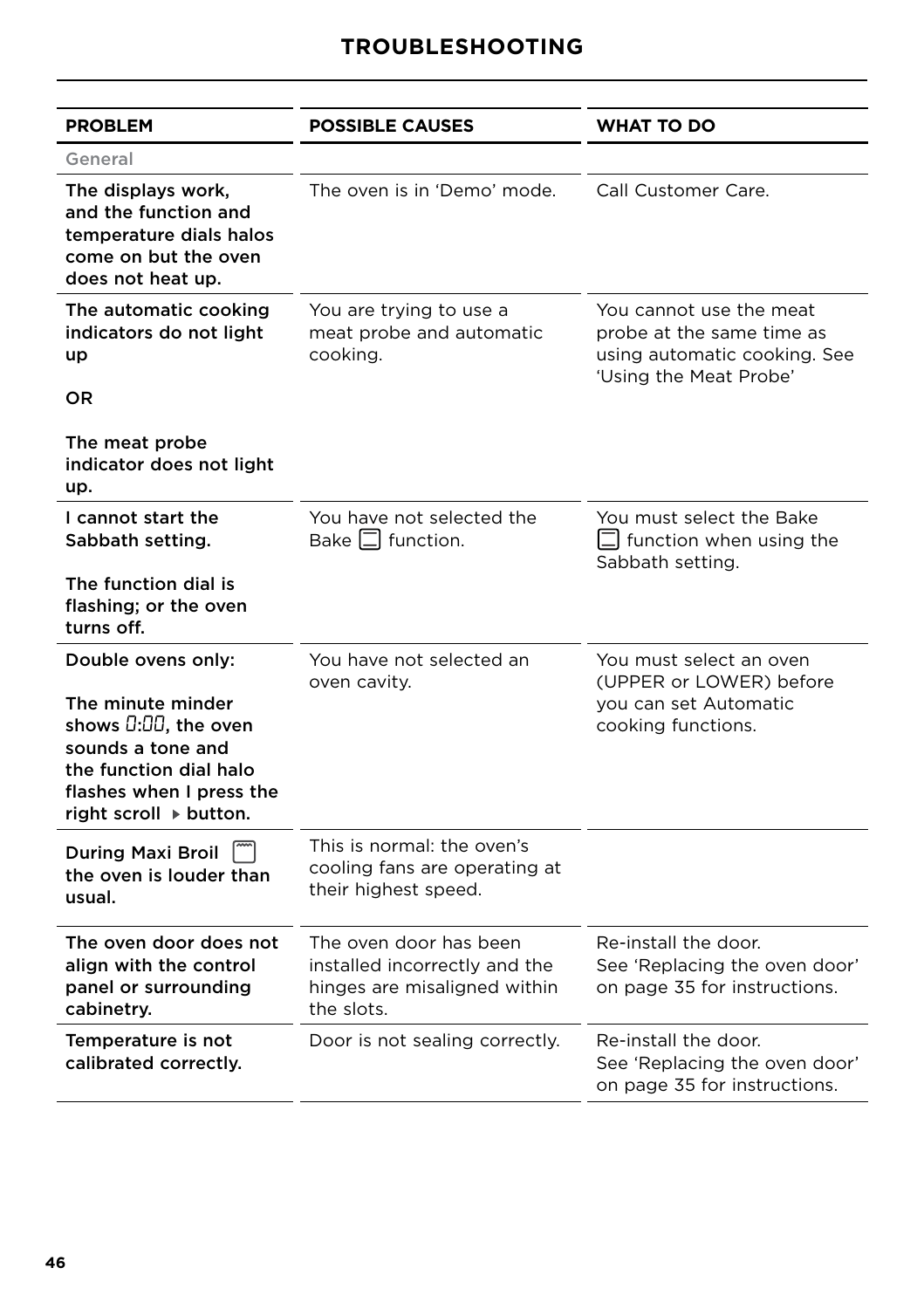## **TROUBLESHOOTING**

| <b>PROBLEM</b>                                                                                                                                                                                     | <b>POSSIBLE CAUSES</b>                                                                             | <b>WHAT TO DO</b>                                                                                                                                                                                                                       |  |
|----------------------------------------------------------------------------------------------------------------------------------------------------------------------------------------------------|----------------------------------------------------------------------------------------------------|-----------------------------------------------------------------------------------------------------------------------------------------------------------------------------------------------------------------------------------------|--|
| Self Clean function (some models only)                                                                                                                                                             |                                                                                                    |                                                                                                                                                                                                                                         |  |
| During a Self Clean<br>cycle, the oven is louder<br>than usual.                                                                                                                                    | This is normal: the oven's cooling fans operate at their highest<br>speed.                         |                                                                                                                                                                                                                                         |  |
| The display shows - -                                                                                                                                                                              | The meat probe mode has<br>been selected but the meat<br>probe is not plugged in to the<br>socket. | Ensure the meat probe is<br>plugged into the socket.<br>Cancel meat probe by<br>pressing the cancel x<br>button.                                                                                                                        |  |
| The display shows<br>DOOR.                                                                                                                                                                         | The door has not been properly<br>closed.                                                          | Make sure you close the<br>door properly.                                                                                                                                                                                               |  |
| The display shows<br>$\rm 0.00$ but the oven door<br>will not open.                                                                                                                                | The oven door is locked<br>because the oven is still too hot<br>to be used for cooking.            | Wait until the Self Clean<br>cycle has finished. If you<br>cancelled a Self Clean<br>cycle which was already<br>underway, the oven<br>still needs to cool down<br>before it can be used.<br>The oven door will<br>automatically unlock. |  |
| At a point during a Self<br>Clean cycle, the function<br>dial halo goes out<br>and the temperature<br>indicator starts<br>displaying cascading<br>bars $\frac{1}{2}$ $\frac{1}{2}$ $\frac{1}{2}$ . | This is normal: the oven is<br>in the last phase of the Self<br>Clean cycle, cooling down.         | Wait until the Self Clean<br>cycle has finished. A<br>long tone will sound<br>and the oven door will<br>automatically unlock when<br>the oven is ready to use.                                                                          |  |
| Double oven models<br>only:<br>I cannot select the Self<br>clean function.                                                                                                                         | One oven is already turned on<br>or set for automatic cooking.                                     | You cannot start a Self<br>Clean cycle when one oven<br>already has a function<br>selected.<br>Turn the function dial to Off<br>$\circ$ and try again.                                                                                  |  |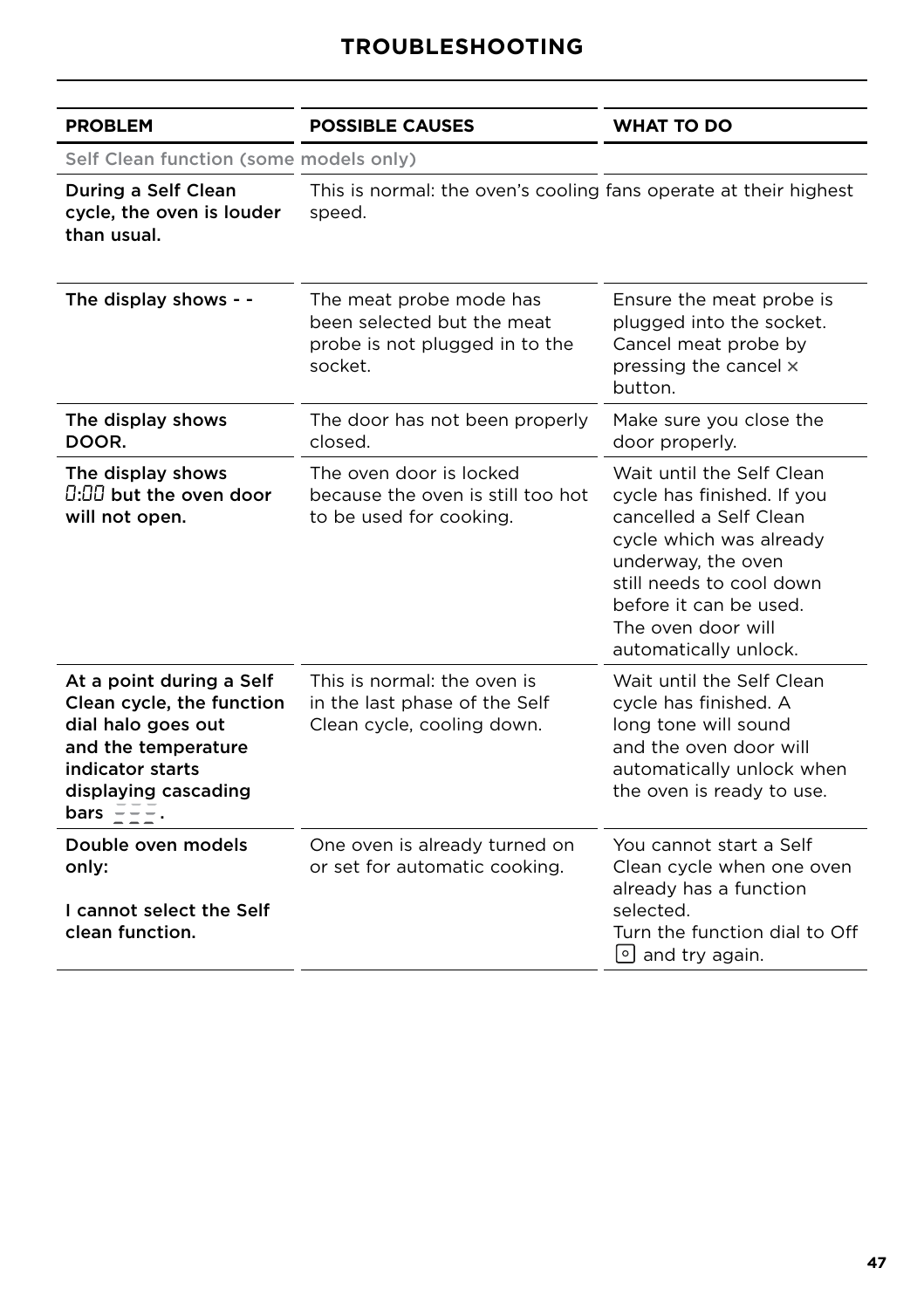## **TROUBLESHOOTING**

| <b>POSSIBLE CAUSES</b>                                                                                                                                                                                        | <b>WHAT TO DO</b>                                                                                                                                                                                                                                                                       |
|---------------------------------------------------------------------------------------------------------------------------------------------------------------------------------------------------------------|-----------------------------------------------------------------------------------------------------------------------------------------------------------------------------------------------------------------------------------------------------------------------------------------|
| Self Clean function (some models only)                                                                                                                                                                        |                                                                                                                                                                                                                                                                                         |
| This is normal: if the function<br>dial halo is unlit, you have<br>successfully cancelled the<br>Self Clean cycle. However, the<br>oven is still too hot to be<br>used for cooking and<br>needs to cool down. | Wait until the cool-down<br>phase has finished. A<br>long tone will sound<br>and the oven door will<br>automatically unlock when<br>the oven is ready to use.<br>Note: depending on when<br>the Self Clean cycle was<br>cancelled, the cool-down<br>phase may take up to 45<br>minutes. |
| See section 'Alert codes' for instructions.                                                                                                                                                                   |                                                                                                                                                                                                                                                                                         |
| Power cut.                                                                                                                                                                                                    | The door will remain<br>locked. Once the power is<br>turned back on, the door<br>will remain locked until the<br>oven has cooled to a safe<br>temperature.                                                                                                                              |
|                                                                                                                                                                                                               |                                                                                                                                                                                                                                                                                         |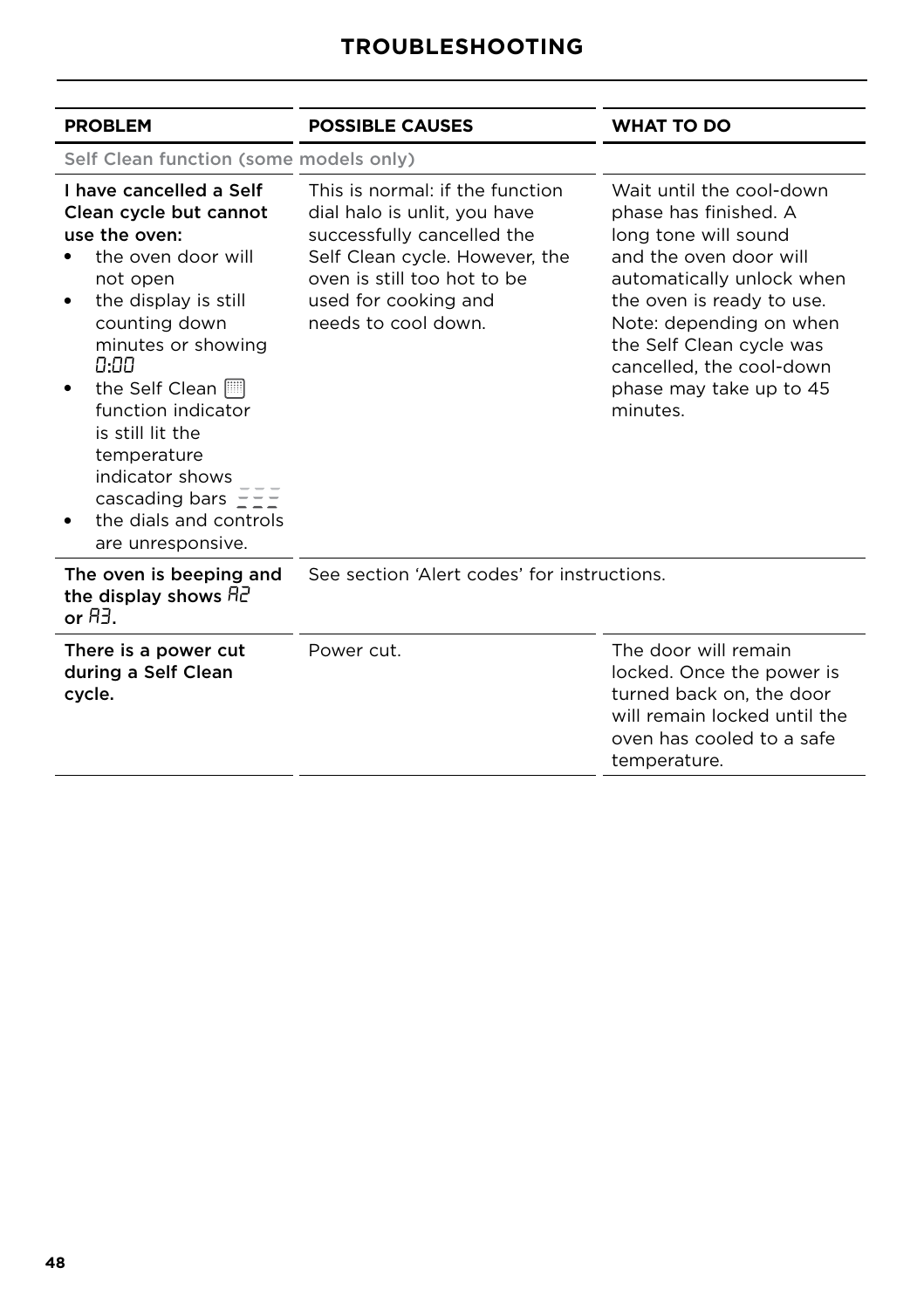If there is a problem, the oven will:

- automatically suspend all oven functions
- beep five times
- display an alert code.

## IMPORTANT!

**Do not turn off the mains power supply to the oven (wall switch) if you get an alert code, unless the instructions in the chart following specifically instruct you to. There are cooling fans within the oven which are needed to cool the oven's components. Turning off the power while the oven is too hot may damage the oven and its surrounding cabinetry.**

#### **What to do if an alert code is displayed**

- 1 If the beeping hasn't stopped already, touch any control to stop it.
- 2 Make a note of the alert code displayed. You may need this information.
- 3 Check the chart following to see if you can fix the problem yourself and follow the instructions.
- 4 If you can fix the problem and the alert code does not reappear, you can keep using your oven.

OR

*If you can't fix the problem yourself* or the alert code reappears and the problem persists: wait until the cooling fans have stopped and the oven has completely cooled down, then turn the power to the oven off at the wall and call your Authorized Repairer or Customer Care with the alert code information.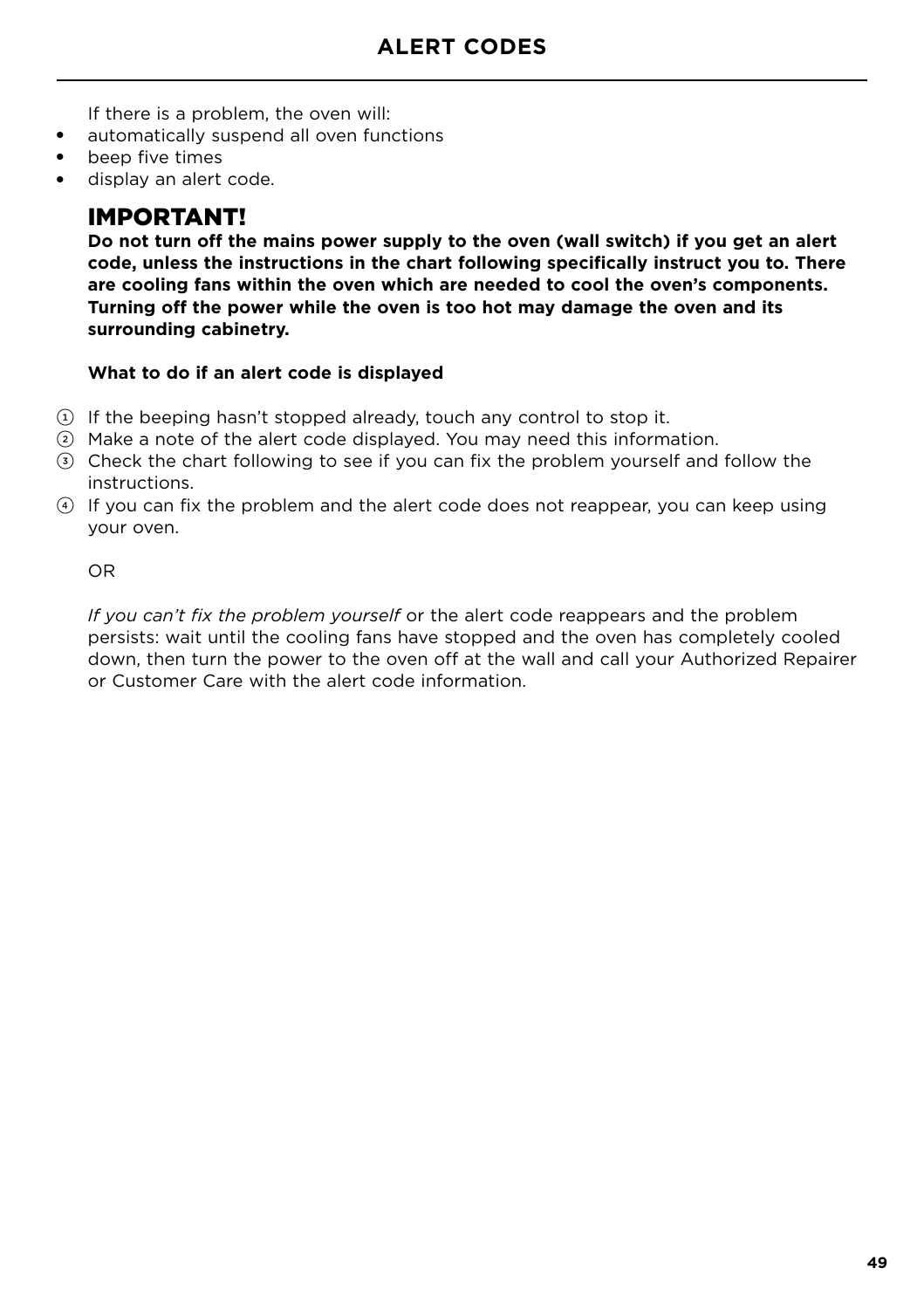## **ALERT CODES**

| <b>ALERT CODE</b> | <b>POSSIBLE CAUSES</b>                                                                      | <b>WHAT TO DO</b>                                                                                                                                                                                                                                                                                                                                                                               |
|-------------------|---------------------------------------------------------------------------------------------|-------------------------------------------------------------------------------------------------------------------------------------------------------------------------------------------------------------------------------------------------------------------------------------------------------------------------------------------------------------------------------------------------|
| H I               | The oven has overheated.                                                                    | Allow the oven to cool down.<br>$\left( 1\right)$<br>Once the oven has cooled down<br>(2)<br>and the door has unlocked, the<br>alert code will disappear. You can<br>now use the oven again.                                                                                                                                                                                                    |
| Hґ                | Door lock error: the door<br>cannot be locked after you<br>have started a Self Clean cycle. | 1) Turn the power to the oven off at<br>the wall and on again.<br>2 Wait approximately 10 seconds.<br>This is to allow the door lock to<br>return to its initial position.<br>3 Set the clock. See 'Setting the<br>clock and first use' for instructions.<br>4 Try starting a Self Clean cycle<br>again, making sure that you close<br>the door firmly. See 'Using the Self<br>Clean function'. |
| 83                | Door lock error: the door<br>cannot be unlocked after a Self<br>Clean cycle has finished.   | 1) Turn the power to the oven off at<br>the wall and on again.<br>2 Try touching on the oven door to<br>help the door lock disengage.<br><b>3</b> If this doesn't help and the<br>alert code reappears, call your<br>Authorized Repairer or Customer<br>Care.                                                                                                                                   |
| $F_{+}$ number    | Technical fault.                                                                            | 1) Note down the alert code.<br>2 Wait until the cooling fans<br>have stopped and the oven has<br>completely cooled down.<br>3 Turn the power to the oven off at<br>the wall.<br>4 Call your Authorized Repairer or<br>Customer Care with the alert code<br>information.                                                                                                                        |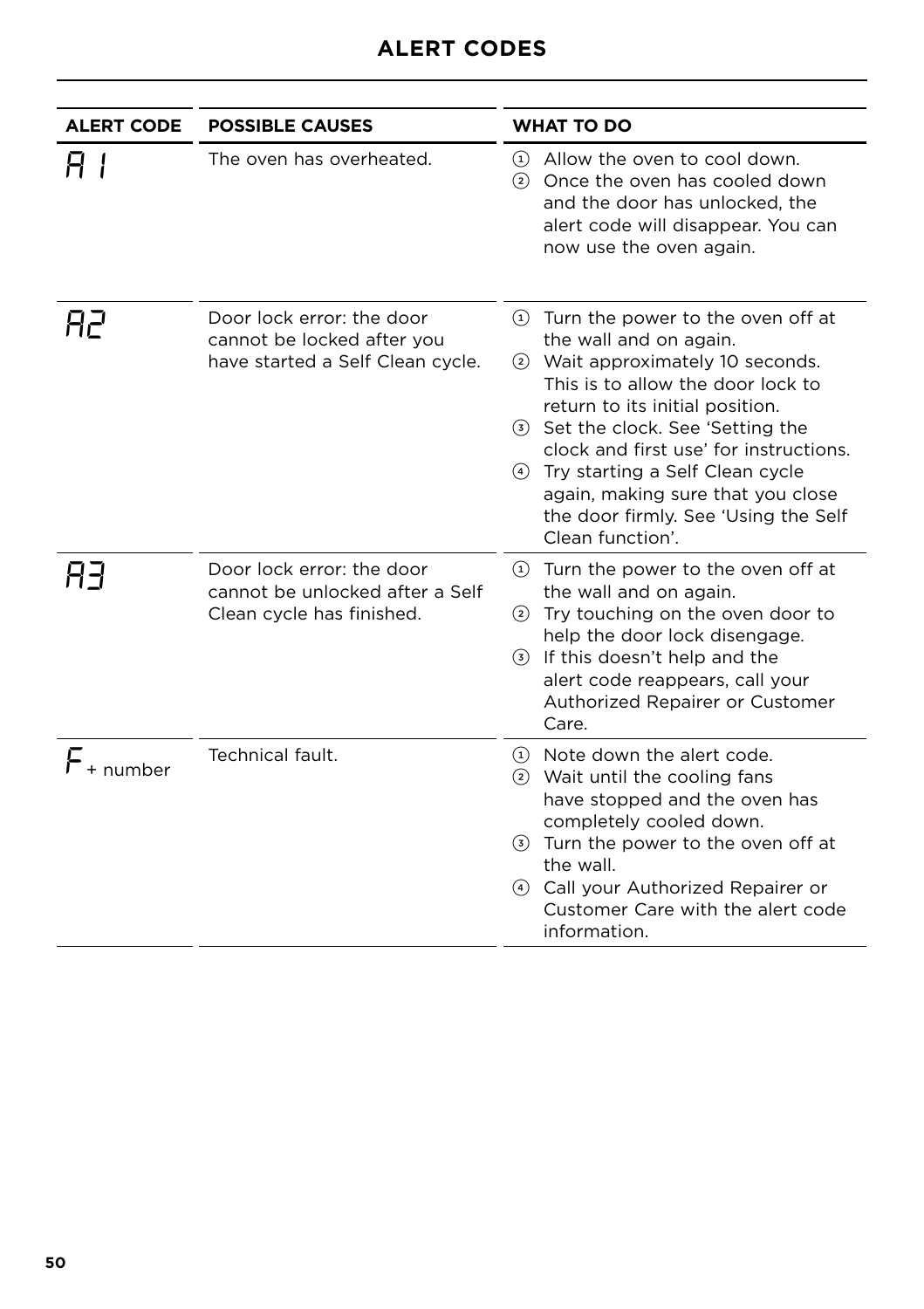#### **Before you call for service or assistance ...**

Check the things you can do yourself. Refer to the installation instructions and your user guide and check that:

- 1 Your product is correctly installed.
- 2 You are familiar with its normal operation.

If after checking these points you still need assistance or parts, please refer to the Service & Warranty book for warranty details and your nearest Authorized Service Centre, Customer Care, or contact us through our website www.fisherpaykel.com.

Complete and keep for safe reference:

| Model         |                                                                      |
|---------------|----------------------------------------------------------------------|
| Serial No.    | The label is located inside the<br>oven frame at the top of the oven |
| Purchase Date |                                                                      |
| Purchaser     |                                                                      |
| Dealer        |                                                                      |
| Suburb        |                                                                      |
| Town          |                                                                      |
| Country       |                                                                      |